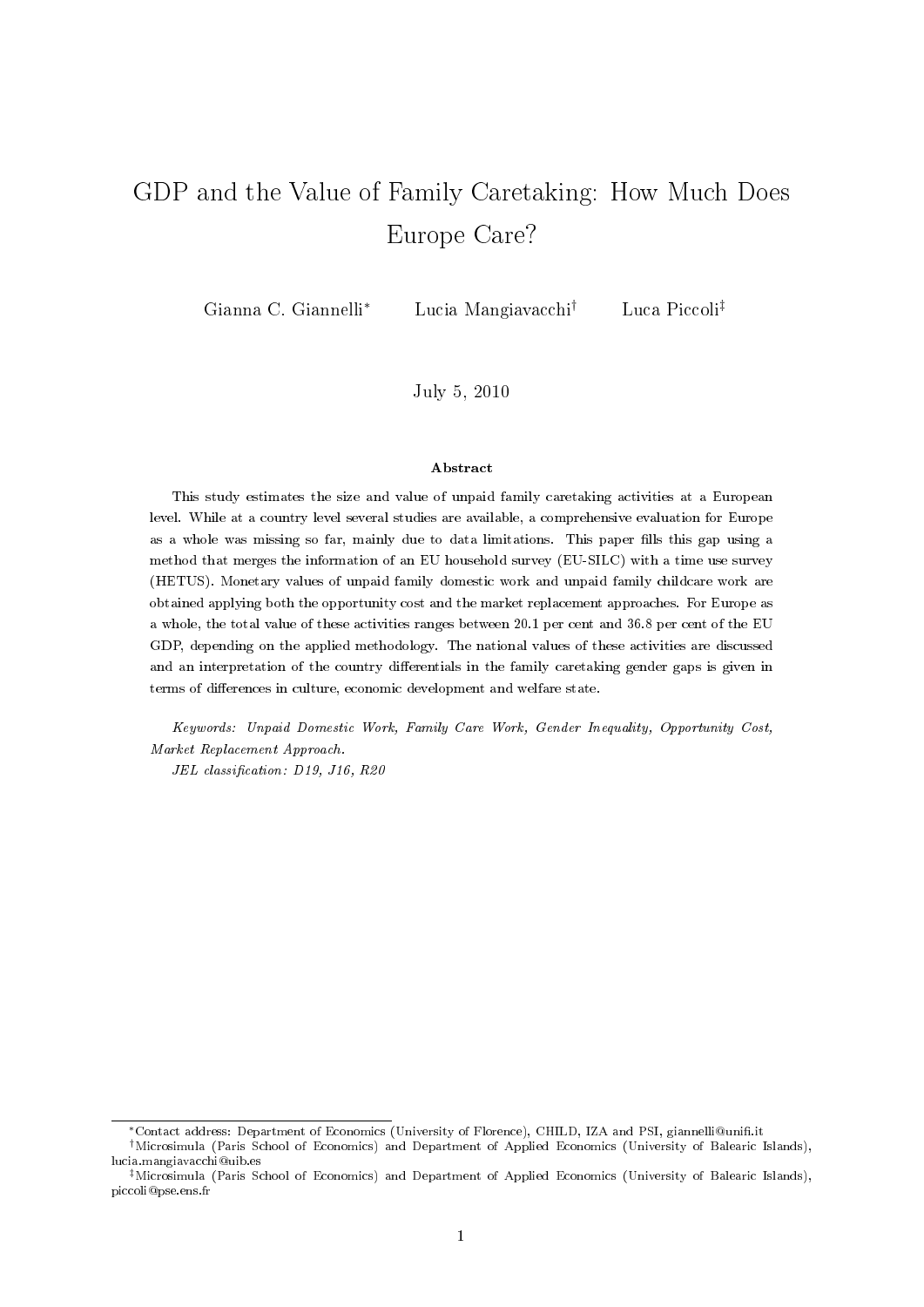## 1 Introduction

Unpaid family caretaking encompasses domestic work and care provided by members of a household to other members. This work is similar to that supplied in paid domestic and care occupations, such as those related to the provision of domestic services, childcare, nursing, and care of the elderly, which often are among the lowest paid occupations in the labour market. The majority of unpaid family workers are women, and the recipients of domestic and care services are other members of the household, in particular children, the elderly, and disabled members. Unpaid family caretaking accounts for a large share of people's effort to survive, reproduce and increase their well-being. Many individuals spend a relevant share of their time in performing these activities, sometimes for their own choice, some other because they cannot afford to buy similar services in the market, or because these services are rationed or not adequately provided by the State.

Hence, it is important not only to have a quantitative representation of the time spent in family caretaking activities relative to all other activities performed in a society, but also to attribute monetary values to these activities, a problem which is relevant under at least three respects. First, knowing the value of unpaid family domestic and care work allows a comparison with the value of work performed in market activities. Second, knowing the value of unpaid family caretaking is particularly important to understand the real contribution of women to the national product and the dimension of gender gaps, since this type of work is still predominantly provided by women. Third, it helps performing cost benefit analysis to decide whether the best strategy for supplying family services is through the market, or through the State, or through the family itself by means of an adequate public support.

While at a country level several studies on the distribution of time among all types of activities are available, only a few try to assess the value of unpaid family caretaking. The evaluation of unpaid family work, in fact, requires detailed information on the use of time and on the value of market work which is used to impute a value to household work. Any research on this topic faces two problems: i) such information, when available, is normally contained in different surveys for different years, and ii) it is often difficult to compare it across countries. As to the latter, recently EUROSTAT has made an important effort for harmonizing time use surveys (the Harmonised European Time Use Survey, HETUS) and income surveys (the European Survey of Income and Living Conditions, EU-SILC).

This paper addresses for the first time the issue of measurement of unpaid family caretaking at the EU level, exploiting the harmonised data to combine the information on time use with the information on the values of hours of work in different occupations in the market (wages). The focus is on two components of unpaid family caretaking work, namely, unpaid family domestic work (UFDW), which encompasses household production activities not involving personal caring of other household members, and unpaid family childcare work (UFCW), which encompasses activities related to personal care of children. Family care of the elderly is left out of the analysis because of the lack of harmonised data on this aspect. The analysis yields several results. First, it allows to estimate the overall value of unpaid household work at the EU level and the contribution to it of each EU member state, so that its dimension over GDP can be appreciated. Second, it allows to investigate the gender differences in the size and value of this work both at the EU and national levels. Third, it allows to group countries in clusters that show a similar attitude towards the role of domestic production of goods and services for people's well being and to interpret the observed differences between countries in terms of cultural traditions, economic development and welfare state regimes.

The paper is organized as follows. Section 2 reviews the literature on unpaid family caretaking activities. Section 3 describes the data, the matching of HETUS and EU-SILC and deals with the estimation of the hourly wages used to compute the values of UFDW and UFCW. Section 4 presents the results and a cross country analysis of the role played by cultural traditions, economic development and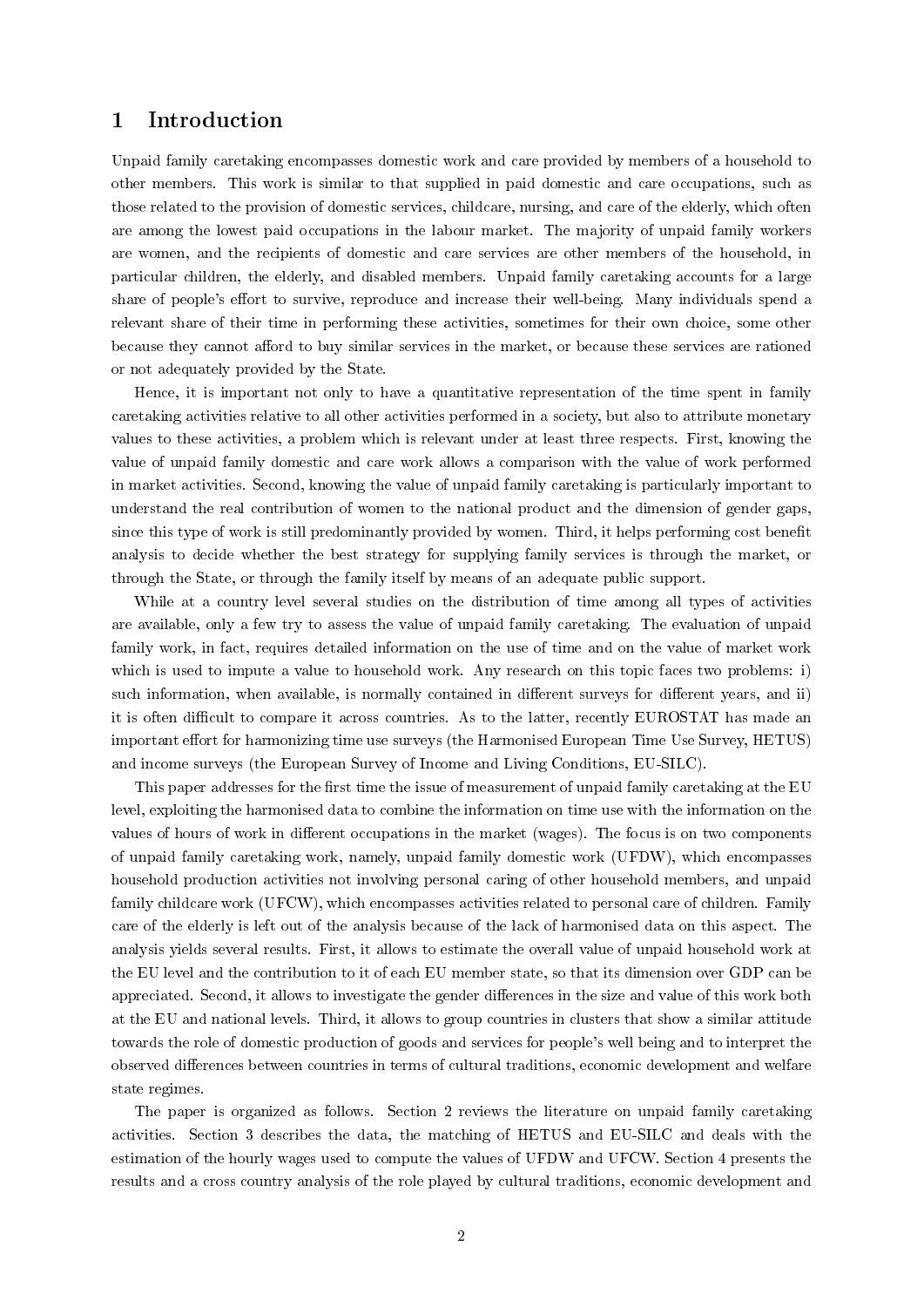welfare state regimes in determining the size of UFDW and UFCW. Section 5 concludes.

### 2 The literature

The literature related to unpaid family caretaking work has a long tradition. Many scholars, starting with the pioneering work of Margaret Reid (1934), have attempted to estimate the monetary value of home production, with the aim of evaluating unpaid domestic and care work and integrating them in the System of National Accounts with the so called "Satellite Accounts". These methods have been based on the experiences of individual researchers, as Gronau (1973), Nordhaus and Tobin (1973), Kendrick (1972, 1979), Eisner et al. (1982), Ironmonger (1994, 1996, 1997) Goldschmidt-Clermont and Pagnossin-Aligisakis (1999) and by initiatives of several international institutions<sup>1</sup>. As a result, in the national economic accounts, the economic activities are now categorized as (i) System of National Accounts (SNA) production activities; (ii) non-SNA production activities (food preparation, childcare, adult care, making and care of textiles, upkeep of dwelling and surroundings, repairs and maintenance of dwelling and of household equipment, household management and shopping, gardening and pet care) and unpaid work for the community;(iii) non-economic activities, sometimes called personal activities (physiological and recreational activities and self-education).

Another strand of related studies focuses on the relationship between domestic, family care and market work. With regards to domestic work, in order to appreciate the perception of the burden of domestic work within the couple, Davis and Greenstein (2004) use data from the International Social Justice Project in which the division of household work was measured by asking each partner who usually did the housework. They find significant national differences in the division of domestic work: in nations where women are more employed in the market, like Russia, women are more likely to report that husbands perform at least half of the household work. Overall, it seems that the division of domestic labour does not change much over time. Breen and Cooke (2005) ask why the gendered division of domestic labour has proved so resistant to change despite the growth in married women's labour-force participation. Using data for 22 countries from the 1994 International Social Survey Programme they show that what is required is that there be a greater proportion of economically autonomous women within the society as a whole, together with a sufficiently large proportion of men who, if faced with an economically autonomous woman, would rather participate in domestic tasks than endure marital breakdown.

At the European level, using qualitative data drawn from the European Quality of Life Survey 2003, Voicu, Voicu, and Strapkova (2007) conduct a comparative analysis on the gender division of domestic work within the couple. They concentrate on differences across countries, finding various patterns across Europe. In the Nordic countries, couples spend a relatively restricted amount of time on housework, sharing it quite equally. In the Southern countries, as well as in Ireland and the United Kingdom, wives daily spend plenty of time on domestic chores, while men tend to avoid such activities. In most of the ex-communist countries, both spouses spend many hours, daily, on housework. In the Western-Central Europe, the daily housework load is higher than in Scandinavia but lower than in the Eastern and Southern countries. However, most of the Western couples involve men less often in housework than the Nordic and ex-communist countries, and they display higher gender inequalities.

Anxo et al. (2007) study lifetime gender differences in the allocation of time between market work, domestic work and leisure, conducting a comparative analysis of Italy, France, Sweden and the United States. Their results show that the time that individuals spend in unpaid work is highly related to the presence of children, especially the youngest (under 6 years old). Italian women are those whose domestic

<sup>1</sup>See ILO (1995, 1996); OECD (1992, 1995, 1999); Swiebel (1999); EUROSTAT (2000, 2003); Trewin (2000); SF (1999); SNZ (1999); Holloway, Short, and Tamplin (2002).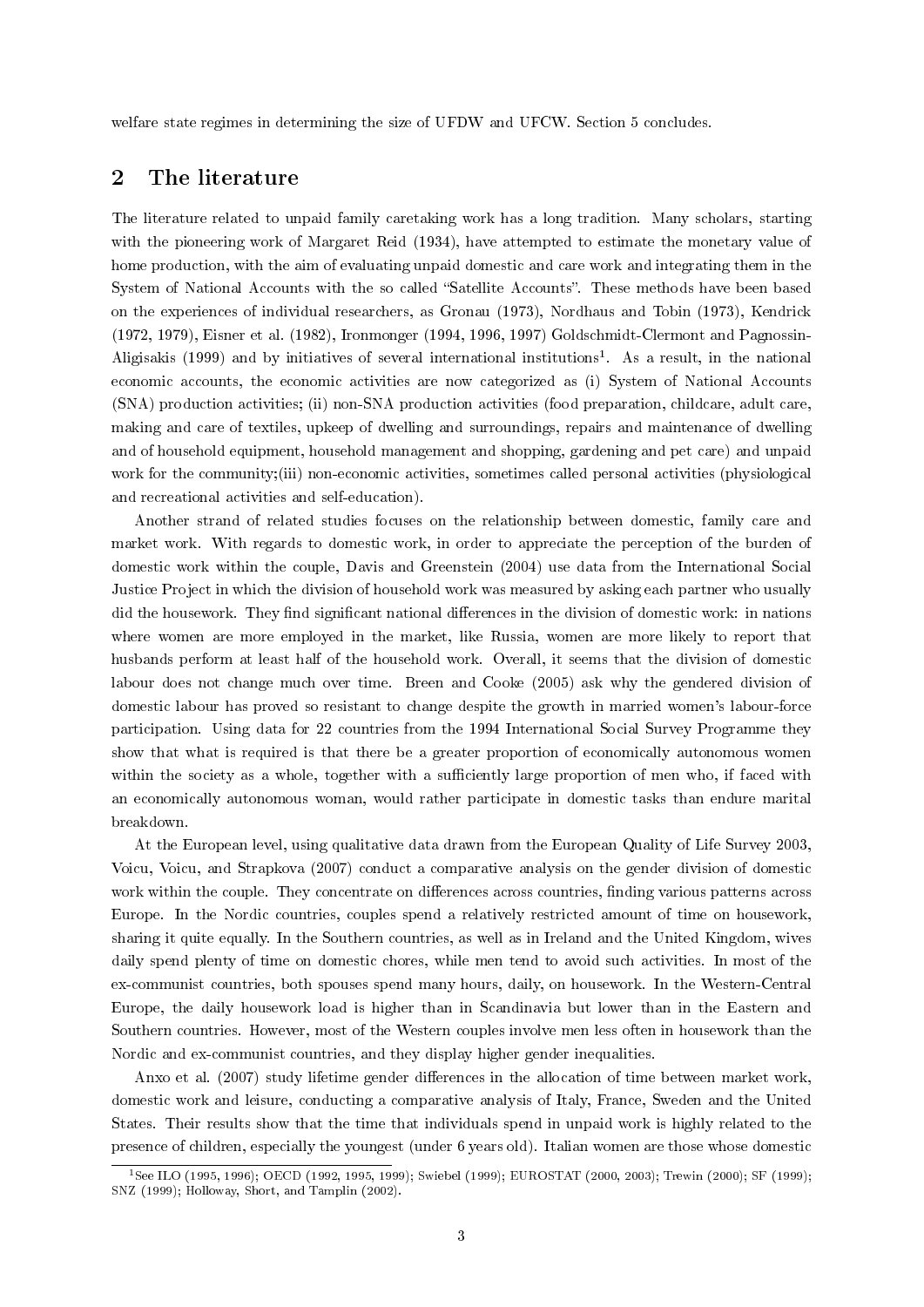time increases most in absolute terms when they become mothers (more than 22 hours on average per week), followed by American women (more than 18 hours on average per week), all other things being equal. As children grow up, women reduce the time devoted to unpaid work, but when children are teenagers or young adults (16-25) they still spend from 5 hours more per week (in Sweden) to 13 hours more (in Italy) in unpaid work than women without children. After the peak of the childcare period, domestic work tends to decrease for both females and males and starts increasing again slightly after retirement for both females and males. The positive gender differential is always present, showing its largest value in Italy and its lowest value in Sweden.

A study by Solera (2008) compares Italy and the United Kingdom using event history data (British Household Panel Survey, BHPS, and Italian Household Longitudinal Survey, ILFI) and methods to investigate changes across cohorts in the effect of family responsibilities on women's transitions in and out of paid work. The effects of marriage and motherhood are stronger in a liberal welfare regime such as the British one. In Italy, where demand for labour is relatively low and gender role norms are quite traditional, reconciliation policies are weak but largely compensated by intergenerational and kinship solidarity, fewer women enter paid work, but when they do so they interrupt less than the British women on becoming wives or mothers.

Domestic work has also a role in explaining gender wage differentials since women interrupt their careers more frequently than men because of household commitments - evidence on this is available from the 70s starting with the seminal study by Mincer and Polachek (1974). In this way, household commitments have an indirect impact on the gender wage gap through differential acquisition of skills. Also a direct impact can be envisaged, in that tiring activities like domestic work reduce the amount of effort available for market work, resulting in lower productivity and wages. Bryan et al. (2008) study this direct impact of domestic work on wages and find a negative effect of housework on wages in Britain using data from the British Household Panel Survey (1992-2004). The differential effect across gender and marital status suggests that the factors behind the relationship between housework and wages are the type and timing of housework activities as much as the actual time devoted to housework. Compared to single women, married women specialise in routine housework which is done at times that may interfere with market work. Married men specialise to a lesser extent and their housework is not done on the margins of the working day. Polavieja (2008), using the second round of the European Social Survey, shows that the negative effect of domestic work on hourly earnings persists even after allowing for sex differences in sex-role attitudes and personal tastes. Bonke et al. (2008) using time budget data for Denmark, quantify the effects of timing and flexibility of housework on earnings of females and males. They find that women are penalised more than men by the inflexibility of domestic work, since the early closing of shops and day care institutions has a negative effect on earnings and careers of females especially at the top end of the distribution.

As for childcare, the evidence documenting at all level of analysis a positive relation between female participation and childcare services in Europe is by now very abundant. Among the most recent examples, Del Boca, Pasqua, and Pronzato (2008, 2009), using data from the European Community Household Panel (ECHP), explore the impact of social policies and labour market characteristics on women's decisions regarding work and childbearing. The two decisions are modeled jointly and, in addition to personal characteristics, variables related to the childcare system, parental leave arrangements, family allowances, and labour market flexibility are included. Their empirical results show that a non-negligible portion of the differences in participation and fertility rates for women from different European countries can be attributed to the characteristics of these institutions, and that the environmental effects vary by educational level. While labour market arrangements, such as part-time opportunities (when well-paid and protected) have a larger impact on the outcomes of women with higher educational levels, childcare and optional parental leaves have a larger impact on the fertility and participation decisions of women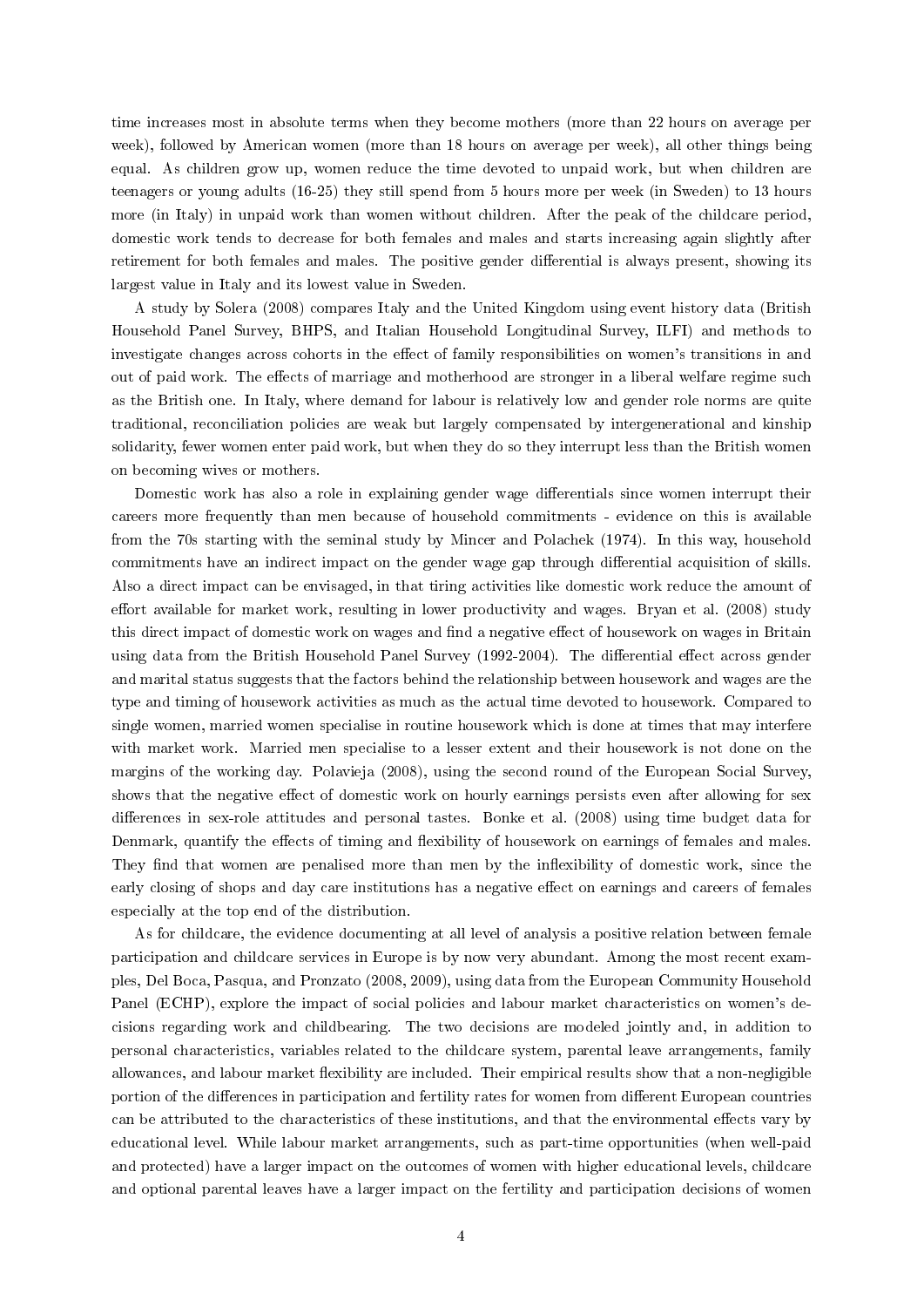at lower educational levels. Lewis, Campbell, and Huerta (2008), using the European Social Survey 2004/5, analyse how parents reconcile employment and childcare in Western European member states, and how much the EU-level policy on enhancing the formal provision of childcare is consistent with their preferences. They use information on working patterns and preferences, and on childcare use and preferences regarding the amount of formal provision. They find that working hours in formal employment remain a very important dimension of reconciliation practices, with large differences in both patterns and preferences. There is very little evidence of convergence towards a dual, full-time worker model family outside the Nordic countries, although the balance between the hours which men and women spend in paid work is becoming less unequal. Portuguese women express a strong preference for much more formal childcare; Dutch, German and British women are relatively satisfied with the amount they have, despite having much less developed formal provision than the Nordic countries. The authors conclude that, strong preferences for changes in working hours provide support for the development of policies that include childcare leaves, entitlements to part-time or flexible patterns of work, as well as formal childcare. Since countries vary enormously in terms of the nature of the existing policy package and patterns of adult labour-market participation, respect for parental choices is increasingly an issue with regard to the gender divisions of unpaid care work and employment. The study by Nicodemo and Waldmann (2009), focusing on the Mediterranean countries, analyses the connection between the married women's labour force participation, childcare arrangements and the time that husbands and wives spend taking care of children. They use the EU-SILC cross-section 2006 and data from the ECHP 2001, because these two data-sets provide different information about childcare and domestic work. Their results show that while the Mediterranean countries have advanced in the integration of women into the labour market, in most of them women still have to bear the total burden of domestic work and care of children. They find that childcare arrangements are a major instrument for women to enter in paid employment.

While at a country level several studies on the distribution of time among all types of activities are available, only a few try to assess the value of unpaid family work. The paper by Jenkins and O'Leary (1995), while critically reviewing the micro-econometric evaluation of household production conducted up to the mid-90s, proposes to use regressions for matching. Since income surveys typically do not contain detailed time use data, regression estimates derived from time use surveys are used to impute values of unpaid domestic work time to respondents of the income survey using the variables common to both surveys.

Unpaid family work has also been evaluated to answer another research question, namely, to what extent inequality and poverty might be affected by including the economic benefits of home production in the underlying measurement of economic well-being. Addabbo and Caiumi (2003), for example, conducted a micro-econometric analysis of unpaid work in Italy using ISTAT time budget data (1989) matched with the Survey of Household Income and Wealth by the Bank of Italy and the ISTAT Consumption Survey, both collected in 1995. They applied both the opportunity cost and replacement cost (generalist, for a general housekeeper) methods to evaluate extended household income and equivalent extended income. Their results show the average household extended income at 50 per cent and 23 per cent greater than the average household money income with, respectively, the opportunity and replacement cost methods. The equivalent extended income comes to 54 per cent and 42 per cent greater than the average household equivalent income with the opportunity and replacement cost methods respectively. Moreover, all the inequality indicators drop significantly for the extended income measures when including the value of unpaid work. Frick, Grabka, and Groh-Samberg (2009) updating the classication by Jenkins and O'Leary, provide an overview of previous studies analysing the distributional impact of home production. There is wide variation in the type of data used, the restrictions on the kind of home production activities considered, the populations addressed, and the approaches chosen to derive a monetary value for these activities. Accordingly, the estimated contribution of income from home production,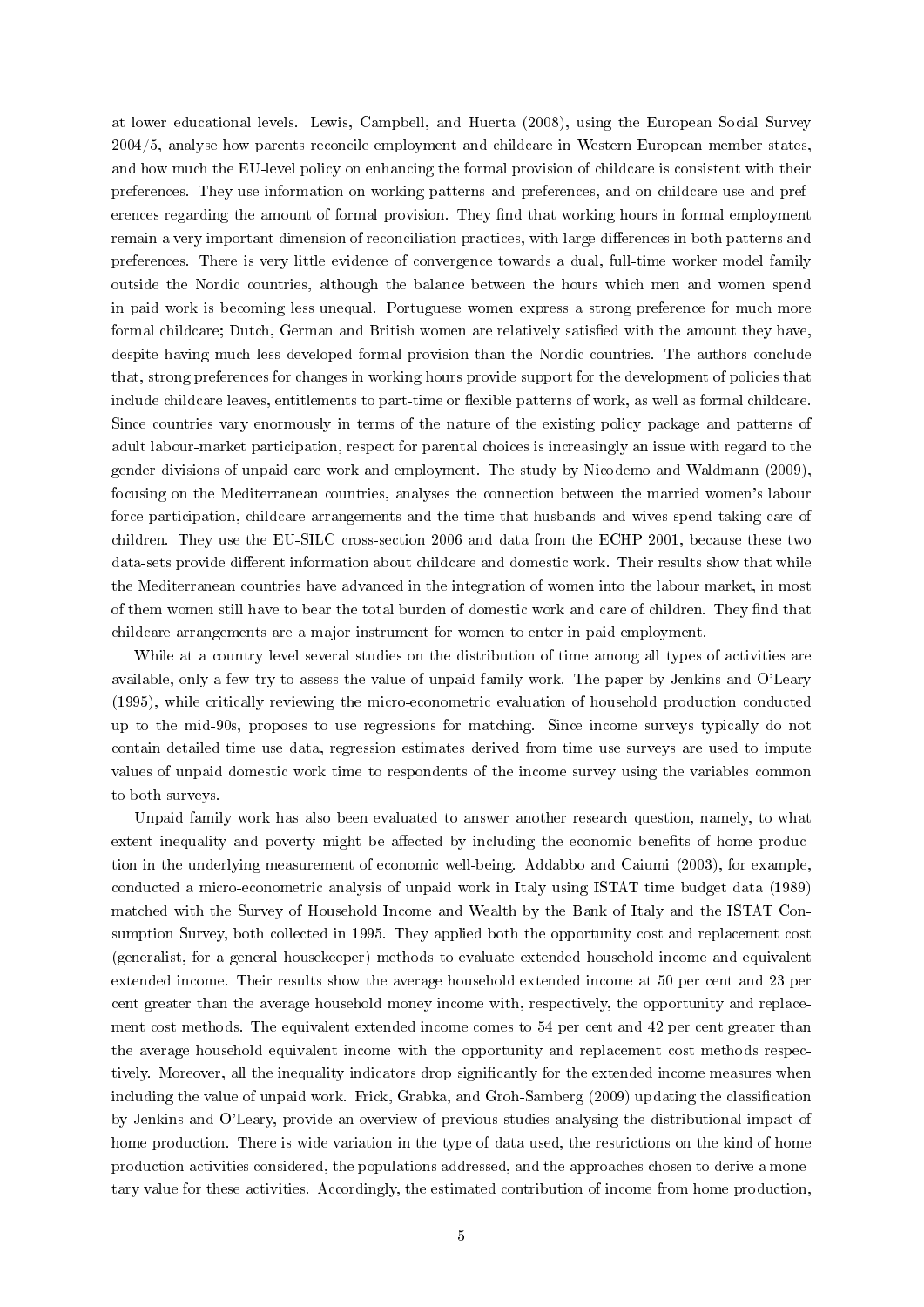measured as a percentage of the baseline cash income, varies from some 13 per cent to more than 200 per cent. From their survey, the authors conclude that most of the studies find an inequality-reducing effect of home production. The main result of an equalising effect of home production can be expected on the basis of standard economic theory, assuming that households with lower overall working hours will spend more time on unpaid work, to compensate partly for lower incomes. Frazis and Stewart (2009), addressing the same problem of the relation between household extended income and inequality on the evidence of American time use data for 2003, also find that extended income is more equally distributed than money income.

In the light of the abundant literature about the measurement and evaluation of unpaid domestic and care work, the main objective of the present article is to perform a monetary evaluation of unpaid family caretaking work for the European Union and for each one of its members. The recent availability of harmonized European household surveys with information about the use of time (HETUS) and the working conditions of the household members (EU-SILC) allows performing this task. The following section provides a detailed description of the data used, the assumptions that had to be made, and the methodologies applied in this empirical exercise.

## 3 Empirical strategy

#### 3.1 Data and definitions

The problem of evaluating UFDW and UFCW is in large part a problem of missing data. EU-SILC 2006 is a European household survey for 24 EU member States plus Norway and Iceland, which are not included in this study, since the focus is on the EU. The data set is rich in information on several household and individual variables, such as work status and characteristics, income, taxes and benets, family composition, health and education. EU-SILC, however, does not collect information on the use of time, which is fundamental to properly estimate the values of UFDW and UFCW. On the other hand, the Harmonized European Time Use Survey<sup>2</sup> (HETUS) by EUROSTAT does not contain information on wages and incomes, but, being a collection of harmonized time use surveys, it provides exactly the information which is missing in EU-SILC.

The EU-SILC variable that can be exploited to indirectly estimate the value of unpaid family work is weekly hours of market work. Non-market work time can be obtained subtracting market work time from daily total time. Clearly, this is not sufficient to determine the time spent in unpaid domestic or childcare work, since it includes also time spent in sleeping and leisure, which is usually much larger than time spent in domestic activities<sup>3</sup>. A value of unpaid family caretaking work estimated using nonmarket work time only would largely overestimate its true value, whatever criterion is chosen. Hence, to implement the analysis, time-use data from HETUS are combined with EU-SILC micro data for 2006.

The main difficulty in using jointly information collected from different surveys is that the interviewed individuals are not the same. The usual strategy to overcome this problem is to match the two data sets assigning to each individual in one data set the information of the other data set according to a series of characteristics which are believed to be relevant to explain (part of) the observed heterogeneity. A

 $2$ HETUS is a collection of national time use surveys recorded in different years. Belgium (2005-6), Bulgaria (2001-2002), Estonia (1999-2000), Finland (1999-2000), France (1998-1999), Germany (2001-2002), Italy (2002-2003), Latvia (2003), Lithuania (2003), Norway (2000-2001), Poland (2003-2004), Slovenia (2000-2001), Spain (2002-2003), Sweden (2000-2001), the United Kingdom (2000-2001). For this reason whenever a figure or a table is based on HETUS, the reference year is not reported. See http://www.tus.scb.se

<sup>3</sup>According to HETUS data, the individual average time of market work (part-timers and inactives included) and domestic work amount to around 200 minutes per day each (see Table 8), while leisure amounts to 321 minutes per day and other activities, which include sleeping, amount to more than 700 minutes per day (See Table 1 for the distribution of non-market work).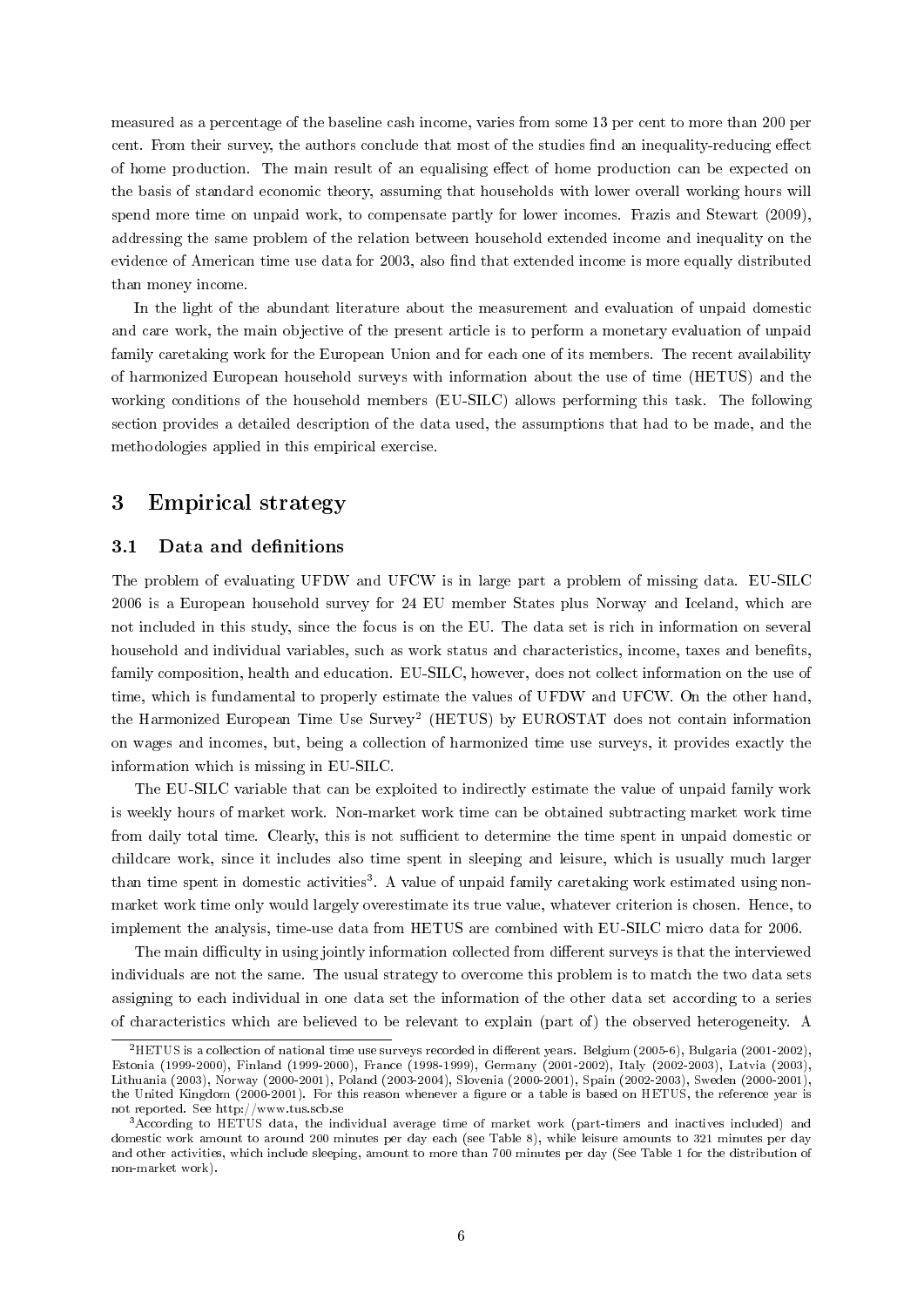necessary condition for this to be feasible is the availability in both data set of a common set of individual, household and environmental characteristics capable of predicting adequately the sought variables.

A variety of techniques could be used in order to perform the matching. In the present case, the only chance to perform a matching of time use information into EU-SILC was to generate a table of average times spent into activities by the individuals over the characteristics available in the web application of HETUS that were found to be the most useful to explain data variability<sup>4</sup>.

The strategy adopted to maintain the highest degree of individual detail in the data was the following:

i) Use the work time information present in EU-SILC  $(MW_i^{EU})$  to compute non-market work time  $(NMW_i^{EU})$  for each person *i* in the sample

$$
NMW_i^{EU}=T_i^{EU}-MW_i^{EU}, \quad
$$

where  $T_i^{EU}$  is total time available for each person *i* in EU-SILC;

ii) Calculate from HETUS - by country (q), gender (j) and a variable called "lifecycle" (k), which combines age with the family status of the individual - the average shares  $(\overline{\omega})$  of non-market work time spent in domestic work  $(\overline{D}^{HETUS})$ , childcare work  $(\overline{C}^{HETUS})$ , leisure  $(\overline{L}^{HETUS})$ and other activities ( $\overline{O}^{HETUS}$ ). Domestic work and childcare work are the only two family caretaking activities that can be taken into account in this analysis, since the HETUS source does not allow to distinguish care of the elderly from the other activities<sup>5</sup>

$$
\begin{aligned} & \overline{\omega D}_{g,j,k}^{HETUS} = \left( \frac{\overline{D}^{HETUS}}{\overline{NMW}^{HETUS}} \right)_{g,j,k} \\ & \overline{\omega C}_{g,j,k}^{HETUS} = \left( \frac{\overline{C}^{HETUS}}{\overline{NMW}^{HETUS}} \right)_{g,j,k} \\ & \overline{\omega L}_{g,j,k}^{HETUS} = \left( \frac{\overline{L}^{HETUS}}{\overline{NMW}^{HETUS}} \right)_{g,j,k} \\ & \overline{\omega O}_{g,j,k}^{HETUS} = \left( \frac{\overline{O}^{HETUS}}{\overline{NMW}^{HETUS}} \right)_{g,j,k}; \end{aligned}
$$

- iii) Impute the non-market work time shares for the countries not present in HETUS. This imputation is a simple regression imputation, regressing the logarithm of the shares on a series of personal, household and environmental characteristics for the countries of HETUS, and predicting the shares for the countries not present in HETUS  $(\widehat{\omega D}^{EU}_{g,j,k}, \widehat{\omega C}^{EU}_{g,j,k}, \widehat{\omega L}^{EU}_{g,j,k}$  and  $\widehat{\omega O}^{EU}_{g,j,k})^6$ ;
- iv) Use the observed and predicted shares for HETUS and non-HETUS countries respectively<sup>7</sup>, and

<sup>4</sup>The choice of the technique to be applied is often related to the kind of information that is matched, but in the present case there was not a real option of choice. In fact, direct access to HETUS micro data was not allowed, but only to an on-line application which can generate personalised tables of average time devoted to a broad range of activities. The reason is that HETUS is a harmonized collection of independent national time-use surveys. To have access to the whole data set single agreements with each statistical institute involved would have been arranged.

<sup>5</sup>See Table 2 on types of primary activities included in HETUS

 $6$ The tables relative to the imputation regressions and the details about the variables used in the regressions are available upon request.

 $^7$ Footnote 2 lists the countries covered by HETUS. The imputation to non-HETUS countries may seem rather arduous, but it should be noted that even though it is true that in Europe each country has its own peculiar characteristics, the observed variability in the share of time spent in domestic and childcare activities is much lower than, for example, the variability observed for earnings. It follows that the error due to the imputation can be reasonably assumed to be small. Moreover, the choice to impute the shares rather than time use values further reduces the magnitude of the imputation error because the time use values are recovered using non-labour time information, which is available for all individuals in all EU-SILC countries.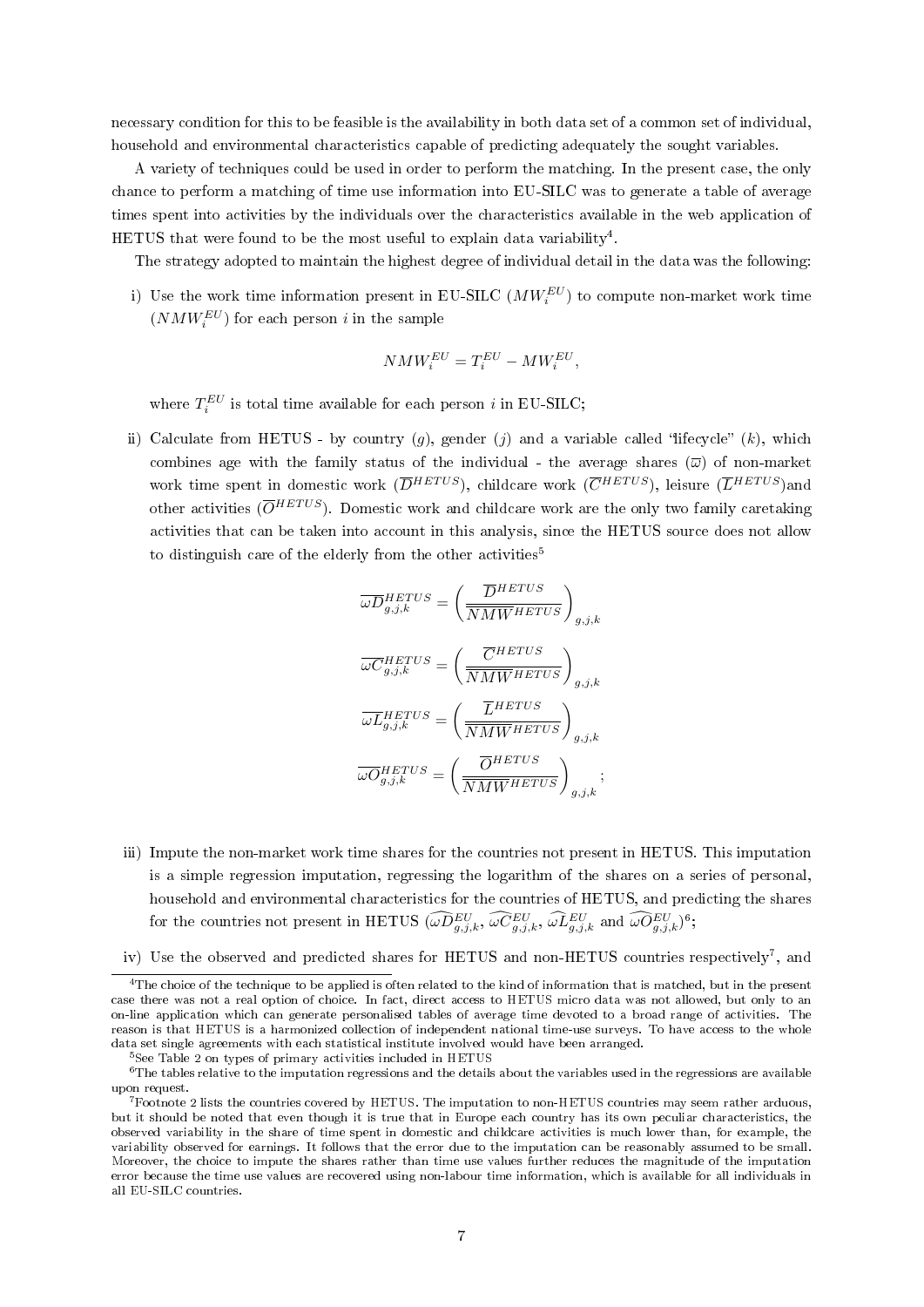multiply them by the non-market work time of each individual i with characteristics  $(q, j, k)$  in EU-SILC, obtaining for each person the time devoted to each activity:

$$
\begin{aligned} \widehat{D}^{EU}_i &= \widehat{\omega D}^{EU}_{g,j,k} \cdot NMW^{EU}_{i,(g,j,k)} \\ \widehat{C}^{EU}_i &= \widehat{\omega C}^{EU}_{g,j,k} \cdot NMW^{EU}_{i,(g,j,k)} \\ \widehat{L}^{EU}_i &= \widehat{\omega L}^{EU}_{g,j,k} \cdot NMW^{EU}_{i,(g,j,k)} \\ \widehat{O}^{EU}_i &= \widehat{\omega O}^{EU}_{g,j,k} \cdot NMW^{EU}_{i(g,j,k)}. \end{aligned}
$$

The average values of time spent in domestic work, childcare, leisure and other activities before and after imputation are reported in Table 1.

Resuming, the evaluation strategy consists in assigning to each person observed in EU-SILC an imputed amount of time dedicated to UFDW and UFCW derived from HETUS. In what follows, indicators of the values of UFDW and UFCW based on the opportunity cost approach (Gronau, 1973) and on the market replacement approach (Goldschmidt-Clermont and Pagnossin-Aligisakis, 1999) are presented. It is to be noted that different estimated values can be obtained according to the technique used for evaluation. For this reason the results deriving from each technique are compared thus providing a range of values within which it is reasonable to place the "real" values of UFDW and UFCW.

#### 3.2 Estimating wages

The values of UFDW and UFCW can be derived with three methods. First, multiplying the total amount of hours spent in domestic or caring activities in a year by the market wage rate of each working person or by an imputed market wage for non-working people. This is the Opportunity Cost (OC) approach. Second, multiplying the total amount of hours spent in domestic or caring activities in a year by the average wage of a professional domestic worker/care taker. This is the Generalist Market Replacement (GMR) approach. Third, multiplying the total amount of hours spent in domestic or caring activities in a year by the wage of workers performing similar tasks in the market (housekeepers, baby sitters, teachers, drivers and so on). This is the Specialist Market Replacement (SMR) approach.

#### Opportunity Cost

The OC approach relies on the assumption that each hour devoted to domestic or caring activities could be productively employed in the labour market. Such hypothesis implies that these hours should be evaluated at the hourly wage the individuals would earn if they had spent this time in the labour market. This implicitly defines the set of individuals that should be taken into account, namely, potential workers (the unemployed persons and housewives in the present case) and actual workers. Instead, unpaid family work performed by people who are not even potentially part of the labour force and receive a compensation for their time - like pensioners or some categories of disabled people who receive pensions, transfers or subsidies - is not taken into account within this approach<sup>8</sup>.

The evaluation of UFDW and UFCW for actual workers presents no particular difficulties, since wages are observed in the data. However, some difficulties arise because of the incomplete harmonization of income data between countries. Some countries record only gross yearly wages, some others only net wages and some others both of them. Gross wages are chosen whenever available and net wages as a proxy for gross wages when net wages are not available. This could lead to underestimating the values of UFDW and UFCW for these countries, but taking into account that the differential is usually around

 $8B<sub>V</sub>$  the usual definition, inactive people include all people that are not searching for a job and are not working (retirees, students, some categories of disabled persons, housewives and so on). In the present study housewives are considered as part of the group of potential workers.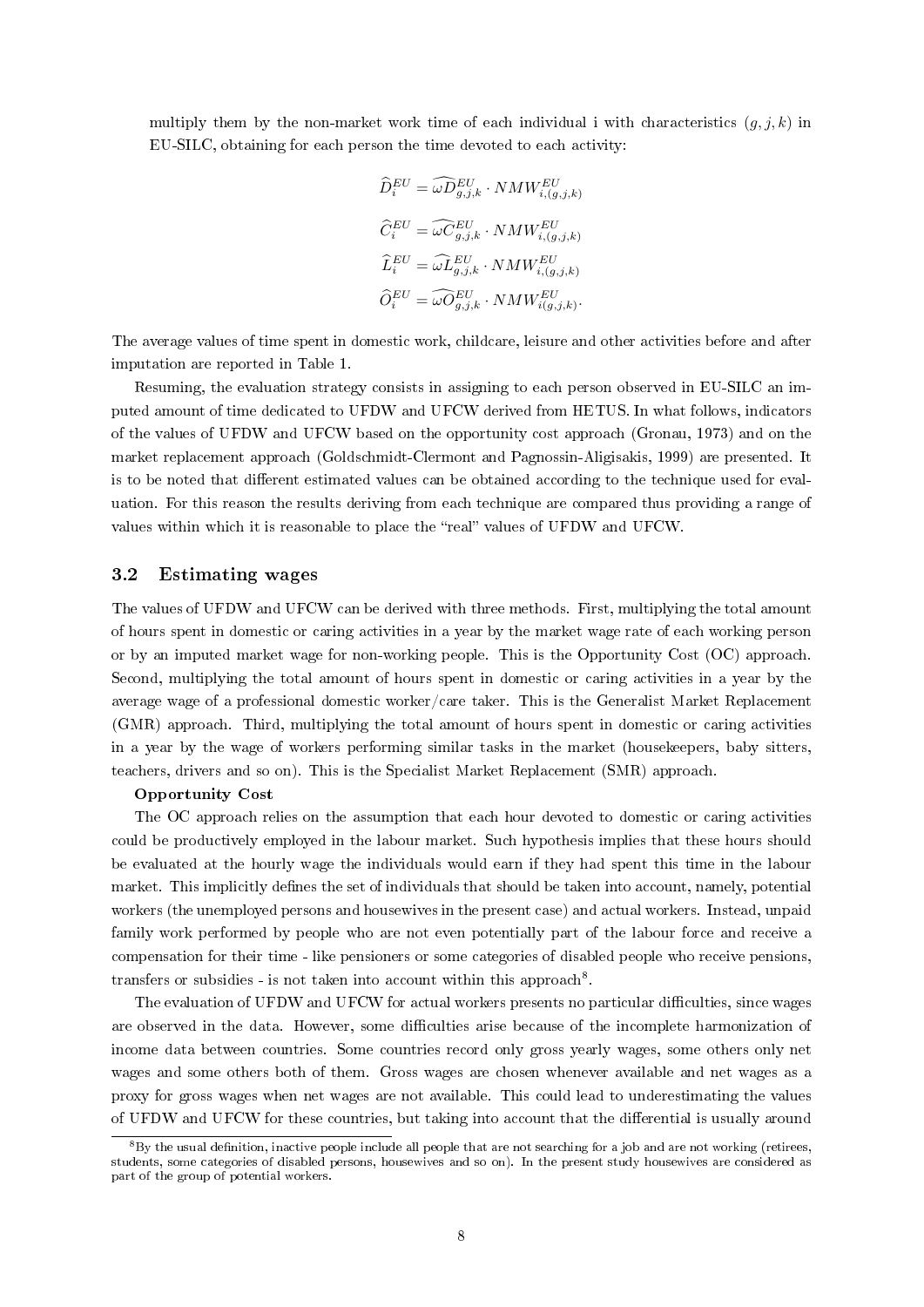30 per cent and that these countries are only four (Greece, Italy, Latvia and Poland), the overall effect on the European values should be small.

For potential workers two further problems arise, namely, the identification of individuals pertaining to this category and the estimation of the potential wage to be attributed to each potential worker. Potential workers are defined as all non-working individuals older than  $20<sup>9</sup>$  and younger than 65 who have no health limitation, are not in education and self-report as being unemployed or fulfilling domestic tasks. With this definition, potential workers are 30 millions in Europe, while workers for which a salary is actually observed are 158 millions.

The wage estimation for potential workers is conducted using a Heckman Selection model (Heckman, 1979), separately for men and women. To improve the estimation of potential wages, the procedure is applied to the natural logarithm of hourly wages. This choice largely improves the fitting power of the estimates and allows the avoidance of negative predicted wages by construction. The variables used as predictors include: country and region of residence, birth outside the EU, level of education, health status, age, family size, marital status, presence of children of different age categories, presence of parents living in the household, ownership of assets (such as cars or personal computers), some indicators of economic difficulty (such as arrears on mortgage or rent payments, arrears on utility bills), dwelling characteristics, living in rural or urban areas, paying a mortgage<sup>10</sup>. The variables which are more likely to explain participation are usually different from those which are likely to explain the wage level, and this is taken into account in the estimation procedure.

With the estimated Heckman Selection model it is possible to predict wages of potential workers. The distributions of the observed and predicted potential wages for men and women are presented in Figure 1. While the distribution of predicted wages closely follows that of observed wages for men, except for a slight shift toward smaller values which is expected<sup>11</sup>, for women the difference is larger, pointing to a reduced variability because of the large number of imputed values. This is due to the structure the sample of potential workers which includes people fullling domestic tasks (mostly women) usually considered as non-active population, beside the fact that they may not be actually searching for a job. According to the above denitions and objectives of this study, more than 23 millions of women are potential workers, versus almost 73 millions of female workers. As for males, there are just 7 millions of male potential workers versus over 83 millions of actual workers.

Table 3 reports the observed and imputed wages for men and women in each country, used for the evaluation of UFDW and UFCW with the opportunity cost approach. The imputed mean wages for females are generally lower than the observed mean wages, while for males the differences between the two means are small.

#### Generalist Market Replacement with an enlarged population base

The GMR approach aims at assigning a generalist domestic/care worker wage to each hour of unpaid domestic work. This approach has two practical implications. The first is that the total population should be included in the analysis, not only workers and potential workers like in the OC case, but also retired people. The upper age limit of 65 is therefore relaxed to 74. The second is that a wage is exogenously assigned independently of the specific characteristics of households and individuals. The larger reference population used in the MR approach leads us to expect that the MR value of unpaid work should also be larger than its OC value (this method is called here Enlarged Generalist Market

<sup>9</sup>This lower bound is chosen for consistency with HETUS tables, which include people aged 20-74.

 $^{10}\mathrm{The}$  details, as well as the estimated coefficients are available upon request.

 $11$ In general, smaller values of wages are expected for non-workers due to the selection bias. People who are out of the labour market are indeed less productive, on average, with respect to actual workers, leading to lower predicted wages for the unemployed.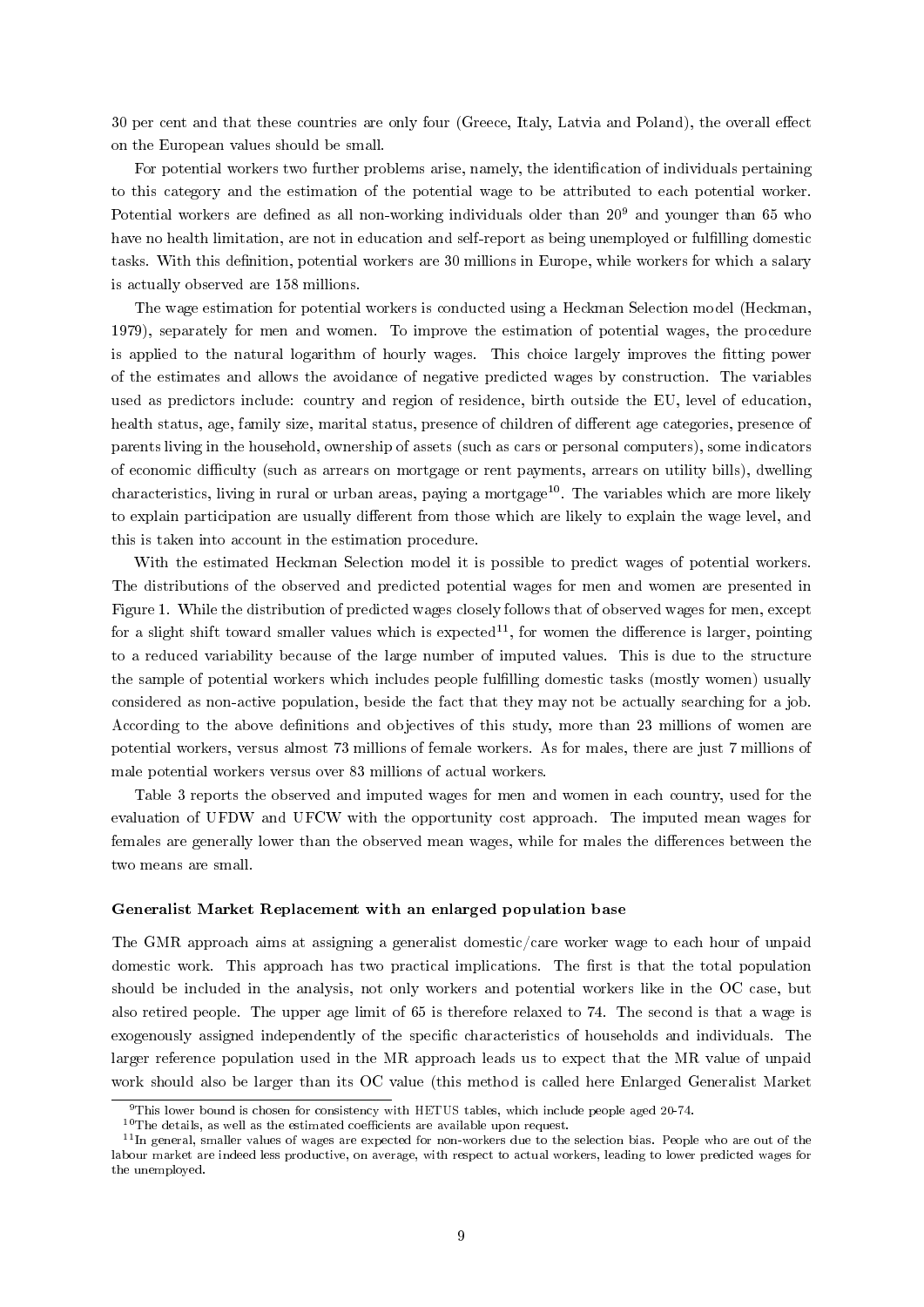Replacement, EGMR; see tables 10 and  $11$ )<sup>12</sup>.

In principle the use of an exogenous generalist domestic work wage is not an issue at a national level, but EU-SILC, for its own nature, collects data for countries which have very different levels of welfare, labour markets and public policies. This implies that it would be completely meaningless to use the same wage value for all EU countries. The chosen strategy is to compute a country average wage for domestic workers, hence maintaining the country heterogeneity naturally observed in the data. The wage of generalist domestic worker is assumed to be the ISCO-88 code 91 occupation (sales and services elementary occupations), which includes, among other similar workers, the category "Domestic and related helpers, cleaners and launderers". Table 4 resumes the values (in euros per hour) of the generalist domestic worker wage for each country. These are indeed the values used with the GMR approach.

#### Specialist Market Replacement

The detailed information about time use categories present in HETUS allows to perform a finer analysis with the market replacement approach. In fact, rather than assigning the wage of a generalist domestic worker to hours devoted to UFCW, it is possible to assign a specific wage to each activity related to childcare<sup>13</sup>. In this regard, HETUS collects information on the following childcare activities: physical care, supervision of child; teaching, reading, talking with child; transporting a child. EU-SILC collects information on three analogous categories of childcare activities according to the ISCO-88 codes of the occupational classication. The codes used are 51 - personal and protective service workers - for physical care, supervision of a child; 23 - teaching professionals - for teaching, reading, talking with a child<sup>14</sup>; 83 - drivers and mobile plant operators - for transporting a child.

The average observed (in HETUS) and imputed<sup>15</sup> (to EU-SILC) time devoted to disaggregated childcare activities is presented in Table 5. Table 6 reports country and gender specific average wages used to compute the value of UFCW with the SMR approach. The population base used for the computation is the same as for the EGMR, Enlarged Specialist Market Replacement approach (ESMR).

#### Estimating Outsourced Childcare

Finally, another component has to be taken into account for the evaluation of unpaid family childcare work, namely, childcare outsourced to other family members who provide it for free. The evaluation of outsourced childcare is performed using the EU-SILC information on time spent by children in childcare provided by grandparents and other household members<sup>16</sup> and multiplying it by the average country wage of a personal care worker (ISCO-88 code 51). Table 7 shows the country average time spent in outsourced childcare.

 $12$ In the literature concerning the comparison between the two approaches, the OC value of unpaid work is bigger than the MR value (because the average market wage is generally higher than the "domestic worker" wage used as general wage to apply to domestic work). This is so because the reference population performing this work is, for comparative purposes, of the same size. Since the present task is to estimate the value of unpaid work in Europe, with the MR approach the value of unpaid work supplied by retirees is also taken into account.

 $13$ Instead, for UFDW, HETUS detailed information is still available (as time devoted to ironing, washing, cleaning the house and so on) but it would not match with any occupational ISCO-88 code other than 91. Hence, this would not improve the analysis in this respect.

<sup>&</sup>lt;sup>14</sup>Since code 23 includes university professors, code 33 (teaching assistant professionals) could have been chosen, in order to avoid overestimating the average parental teaching ability. However, code 33 has too few observations in the EU-SILC survey, thus producing poorly significant country/gender averages (for example, for Greek and Irish men there were no observations).

 $15$ The imputation technique applied to these sub categories of childcare activitiesis the one described in Section 3.1.

<sup>&</sup>lt;sup>16</sup>EU-SILC has a detailed section on hours of childcare spent by children in different types of formal and informal care. Therefore, it is possible to isolate the hours of childcare spent by each child with relative or friends living outside the household. These hours are most likely supplied by grandparents.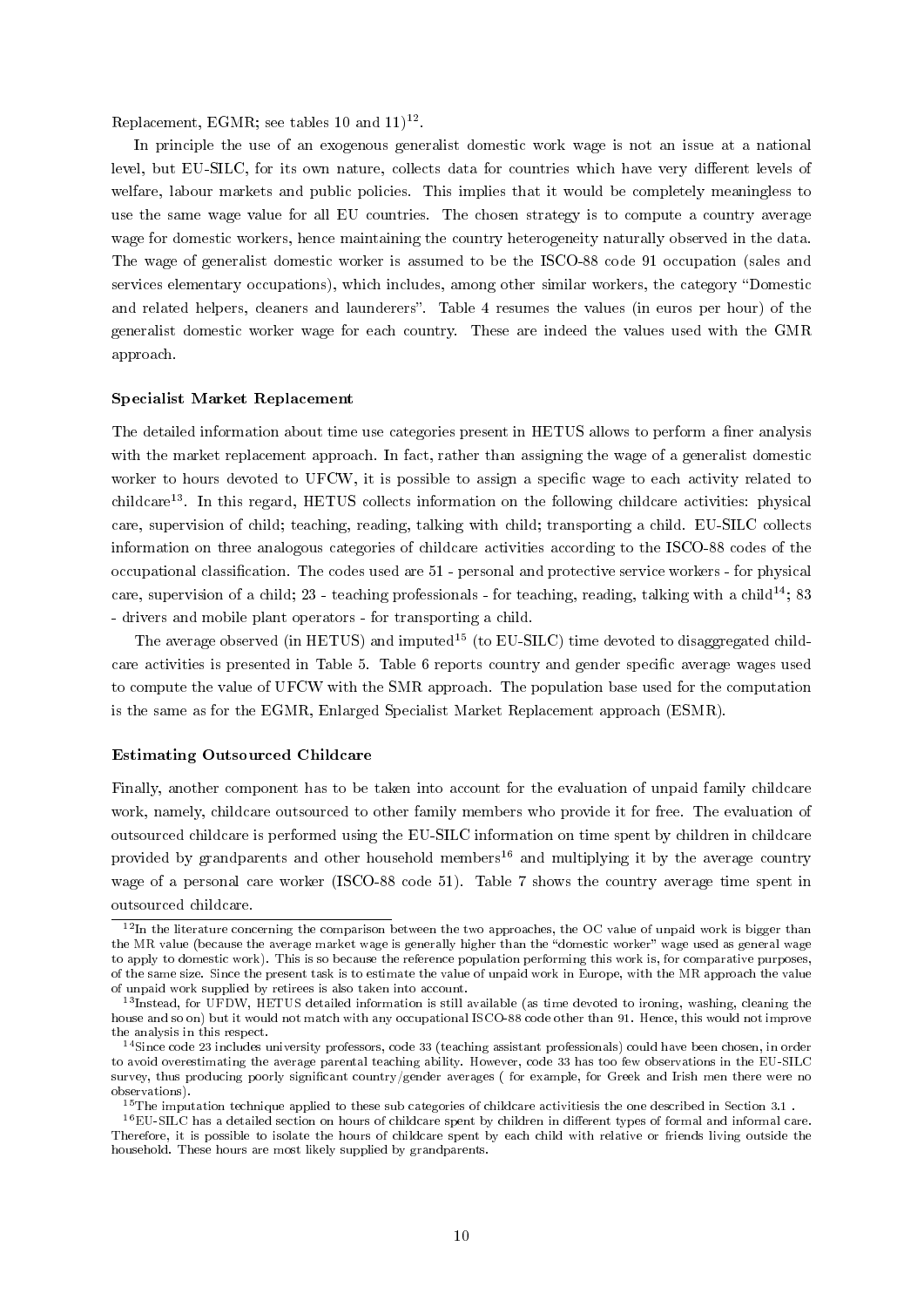Since the EGMR and ESMR approaches already comprise the time spent by individuals not included in the labour force, as elderly people, the evaluation of outsourced childcare should only be added to the OC evaluation of UFCW (which is defined on a population base restricted to people aged up to 65) to have a more comprehensive representation of the overall value of family childcare with the OC approach (see Table 10).

## 4 Results

#### 4.1 The use of time by European households

The distribution of time across different activities gives a first general picture of the daily share of time spent in domestic and childcare work. Data drawn from HETUS shows that in the EU market work and domestic work amount daily to around 200 minutes each per person on average, while leisure takes the largest share in the distribution of time reaching a mean value of 321 minutes per day (see Table 8). European women spend 257 minutes of their daily time in domestic work, whereas men 147 minutes. On average, including non-working days and inactive people, market work occupies less than three hours per day of women's time, while men work four hours and a half per day. Childcare, compared to total domestic work, is a much smaller share, especially the part carried out by fathers (13 versus 33 minutes of mothers). Childcare takes small values both because the average values comprise also households without children and because only primary activities are included in the analysis.

Table 9 shows the distribution of time by employment status. As it is reasonable to expect, domestic work increases as market work decreases and the share of childcare is particularly big for people on maternity leave - also because this category refers only to people with small children.

From this description, family caretaking seems to remain a woman's responsibility, following the traditional division of activities within the household. Thus, European women are characterized by a heavier load of domestic and childcare work with respect to men, even if there are differences in relation to household income, household size and level of education. These figures confirm the evidence on gender gaps, with men working more for the market and engaging less in domestic tasks in all countries. The amount of total work, both domestic and for the market, is in general higher for females (460 minutes per day versus 424 minutes per day of males).

Another piece of evidence on the burden of domestic tasks for women's employment can be drawn from EU-SILC. Family caretaking - housework, looking after children or other persons - seems to be the major reason for working less than 30 hours per week and, in the EU, up to 96.8 per cent of individuals that work less than 30 hours because of domestic activities are women. Table 10 shows the percentage of women working less than 30 hours per week over total female employment and their distribution by reasons of this choice. In general, part-time female workers (working less than 30 hours per week) are unevenly distributed across the European countries. The countries with the highest percentages of female part-time workers are the Netherlands and Germany. A large part of these women would prefer to work more if they did not have to accomplish with domestic tasks (47 per cent and 35 per cent respectively). Similar figures are observed for Ireland, Spain, Cyprus, Luxembourg, Austria and the UK, but with lower rates of part-time. Where a smaller share of part-time work is observed, lower percentages of women working less than 30 hours per week because of domestic work are also observed (as in the case of Italy, Greece, Poland and Portugal, for example) and this might be interpreted as a signal that, where parttime work is less accessible, women that have an excessive burden of domestic tasks do not participate at all $1^7$ .

<sup>&</sup>lt;sup>17</sup>Unfortunately EU SILC does not ask housewives the reasons for not working, so it is not possible to answer precisely to this question.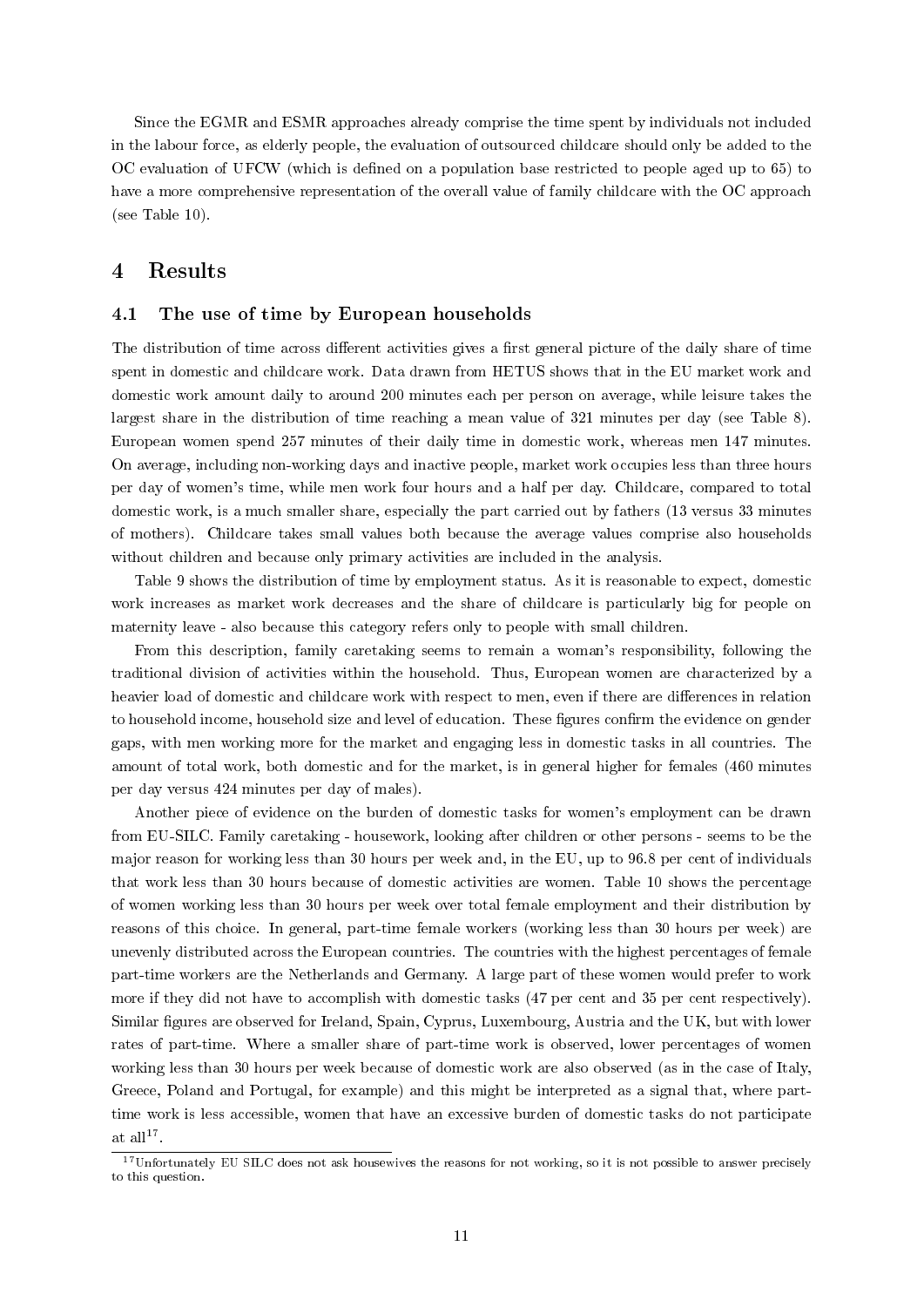## 4.2 The Values of Unpaid Family Domestic Work (UFDW) and Unpaid Family Childcare Work (UFCW) in the EU

This section presents the values of UFDW and UFCW estimated with the OC and the MR approaches, both generalist and specialist, for Europe as a whole<sup>18</sup>. Table 11 summarises the estimated values of unpaid domestic work, unpaid family childcare work and outsourced childcare at the EU level.

With the OC approach, the values of UFDW and UFCW are 2655 and 470 billion Euros respectively. summing up to 3125 billion Euros for the whole European family caretaking activities. This value corresponds to 27.1 per cent of the 2006 EU GDP (11543 billion Euros  $-$  Source: Eurostat 2006). On the other hand, the values estimated with the GMR on the same reference population as OC drop to 1910 and 335 billion Euros for UFDW and UFCW respectively, smaller than those found with the OC approach, since the hourly wage of a domestic worker is lower than the average imputed opportunity cost (see Tables 2 and 3). The values estimated with the EGMR approach are 3565 and 458 billion Euros. They sum up to 4023 billion Euros, which represents 34.9 per cent of the EU GDP.

One could ask why the value of childcare is so small compared to the value of domestic work. The answer is related to how information on time use is collected, and on the very nature of childcare activities. First, the time use information is recorded taking into account that one could undertake two different activities at the same time. This, for instance, means that while a mother is ironing she could also be looking after her child. In this case, the primary activity is ironing, while the secondary activity is childcare. In the present study, only primary activities are used in the calculations and this could have considerably reduced the time devoted to childcare activities. This choice is motivated by the necessity of respecting the daily time constraint in order to perform a correct imputation of time use values. In fact, given the need to attribute shares of non-market work time to each individual, and given that non-market work time is a fixed amount for each individual, adding time spent on childcare and domestic work recorded as secondary activities would have implied a subtraction of these values to other activities, recorded as primary, with no other reason than that of considering childcare more important. The second reason for these small values of UFCW is that not every person has a child to take care of. Hence, the average time spent in childcare appears small (see Table 7 and 8) even though for families with children it may represent a considerable amount of total daytime.

These possible sources of underestimation cannot be eliminated, but still there is some space for improvements. On one side, the ESMR can be applied, imputing a specialized wage to each different activity of childcare<sup>19</sup>. Alternatively, the OC could be integrated to take into account the amount of time that children spend in outsourced childcare, namely, the value of the childcare time provided for free by other household members. Table 11 shows that in the first case, the value of unpaid family childcare work computed with the ESMR approach is 689 billion Euros, which is 49 per cent larger than that computed with EGMR and represents 5.9 per cent of the European GDP. The estimated value of outsourced childcare, instead, amounts to 77 billion Euros, yielding the OC value of unpaid family childcare work of 547 billion Euros (4.7 per cent of EU GDP).

The different underlying assumptions and techniques used to produce the values of Table 11 imply that the smaller and larger values can be reasonably interpreted as bounds. The smaller value (lower bound) is calculated using the most restrictive conditions and assumptions, that is taking into account only the active population and housewives (see Section 3) and evaluating domestic activities at the wage of an unskilled domestic worker. The largest value (upper bound) is applied to a larger population share, the whole adult population, and evaluating domestic activities at the wage of more specialized workers. For the lower bound (GMR), the values of UFDW and UFCW sum up to 20.1 per cent of the EU GDP.

<sup>&</sup>lt;sup>18</sup>The following results refer only to the 24 EU countries of EU-SILC, hence do not include Malta.

 $19$ The wage of a professional childcare worker is usually higher than that of a domestic worker, allowing to evaluate more accurately the value of UFCW.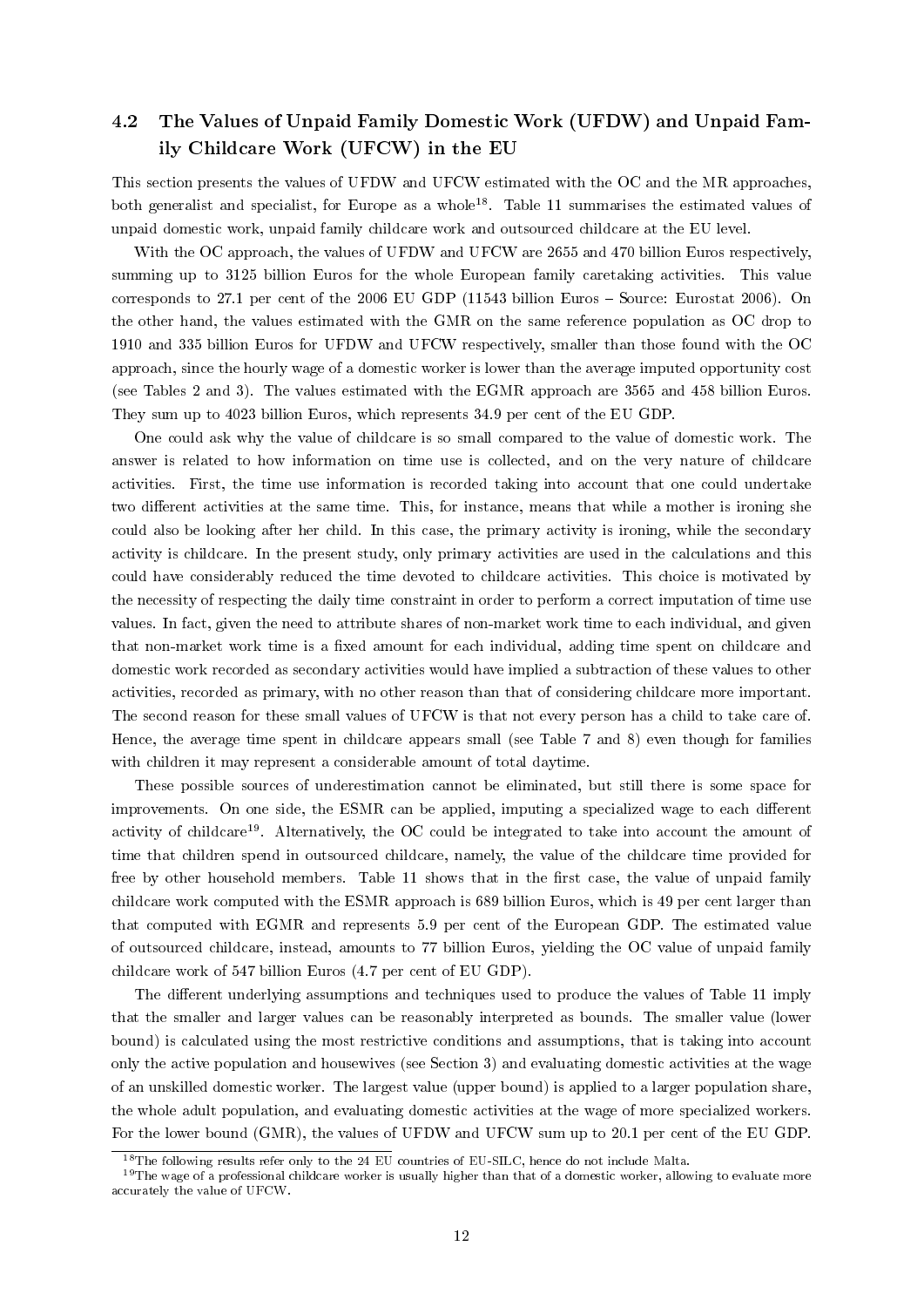On the other hand, for the upper bound (ESMR), the value rises to 36.8 per cent of the EU GDP.

These are huge figures that, nonetheless, are expected to be so for two reasons: (i) the time devoted to domestic and childcare activities is on average similar to the time spent in the labour market (see Table 8), and (ii) the time devoted to these activities is evaluated at some market wage. These two conditions imply that the value of UFDW plus UFCW in terms of percentage of GDP should be expected to be similar to that of labour income.

## 4.3 Unpaid Family Domestic Work and Unpaid Family Childcare Work in the European Countries

This section presents the results concerning the values of UFDW and UFCW for each single country. For simplicity, the focus is on the values estimated with the OC and ESMR approaches.

The UFDW values presented in Table 12 account for nearly all EU25 Member States except Malta: if European Satellite Accounts with household productive activities would be constructed, the EU GDP and its distribution across countries would result quite different from that emerging from the Standard National Accounts.

As already said, the computed values of UFDW highly depend on the national labour market features and wage levels. The relation between ESMR and OC estimates is not constant across the EU States. Overall, the MR values are higher than OC values because of the larger population base over which they are calculated. For instance, Belgium, Denmark and Germany, show a large gap between the two values. For some countries, however, this is not the case and the two values are very close (e.g. Croatia and Lithuania) or, in some case, the OC value is even lower than the ESMR value (e.g. Ireland, Estonia, Cyprus and Latvia). This happens mostly for former socialist countries where the role of women in the labour market is traditionally more important. The relatively higher wages of potential workers used for the OC, in these countries, counterbalance the smaller population base used to compute the OC values.

Looking at the differences among Member States (Table 12), Germany and Belgium have the highest values for UFDW in terms of GDP percentage, whatever the estimation approach. On the contrary, smaller values are recorded for Latvia, Slovakia, and the Czech Republic. In absolute terms, the main contributions to the value of European UFDW are given by the largest countries, such as Germany, the United Kingdom, France and Italy, characterised by relatively high wages and large populations.

Table 13 gives the values of UFCW with both OC and ESMR methods. The results show that UFCW values are rather close in all countries - at least in GDP percentage terms - showing a smaller variability with respect to the estimates of UFDW. As shown in Figure 2, few countries contribute in absolute terms to the most part of the European value of UFCW. The main contribution is again given by the "old" Member States, while in percentage of GDP Poland has the largest share in the EU, together with Cyprus, Germany, the Netherlands, Spain and the United Kingdom. The lowest values of family childcare are in the Baltic States.

Looking at both Table 12 and Table 13 from a gender perspective, it can be noted that gender gaps in these values are smaller than what might be expected. Even if women devote a share of time to these activities which is signicantly larger than men, nonetheless men contribute to the values of UFDW and UFCW almost as much as women - at least in some countries. This is mainly due to the gender wage gap which still persists in Europe<sup>20</sup>.

To deepen the comparative analysis and understand why these differences among countries emerge, it is useful to look at how the monetary values UFDW and UFCW are composed. The underlying relation

 $^{20}$ The gender pay gap (defined as the difference between men's and women's average gross hourly earnings as a percentage of men's average gross hourly earnings) is estimated in 2007 at 17.4% on average in the EU (Report on Equality between Women and Men 2009, European Commission).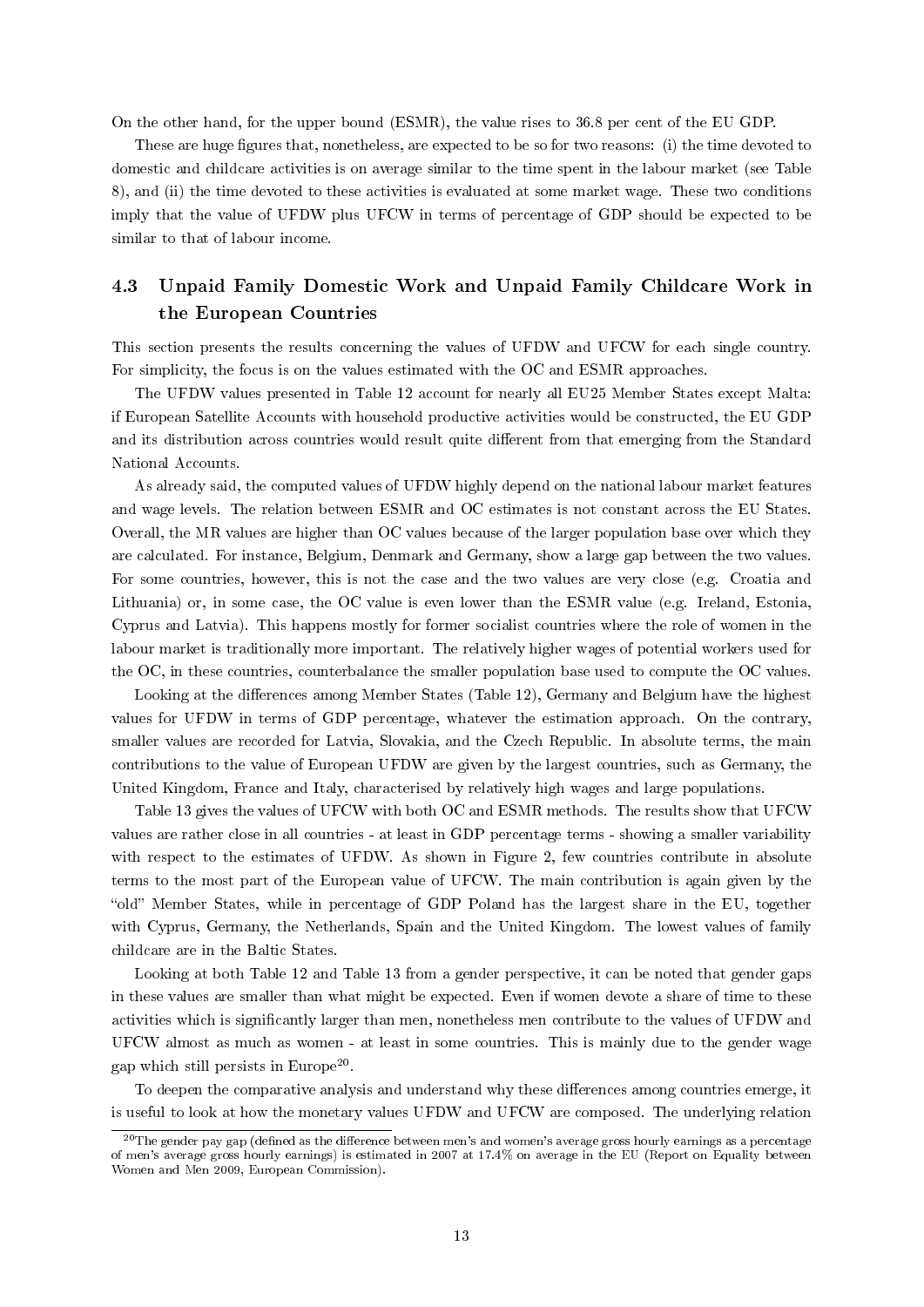which determines the country values can be decomposed as *country population* times the *average time* devoted to unpaid activities times the value of this time (a hourly wage). Given that the size of the country population can be considered a purely exogenous factor (at least in the short term), the focus on the relation between unpaid work time and its value allows to identify groups of homogeneous countries with similar characteristics. The choice of focusing on these aspects is motivated by the fact that time spent in domestic activities can be associated to cultural traditions and to the provision of public services by the state, while the average wage can be used as a rough proxy of the level of economic development of a country. Even though more appropriate measures of economic development are available, it is still possible to use a simple indicator such as the wage rate, since the majority of countries analysed have the same currency, the Euro, and the others belong to the European Exchange Rate Mechanism, which allows only minimal uctuations of the exchange rates.

The objective, hence, is to study the relation between the average time devoted to UFDW and UFCW (see Table 14) and the average wage observed in each country under study. A graphical analysis of UFDW (Figure 3) shows that at least three groups can be identified. A first group, characterized by low wages and small amounts of time devoted to UFDW, is composed by Croatia, Greece, Hungary, Latvia, Portugal and Slovakia. A second group, characterized by high wages and rather small amounts of UFDW time, is composed by Austria, Belgium, Denmark, Finland, France, Ireland, Luxembourg, Sweden and the United Kingdom. Finally a third group, characterized by low wages and large UFDW time amounts is composed by Estonia, Lithuania, Poland and Slovenia. Comparing the first two groups, it is possible to see that group one and two display similar amounts of time dedicated to domestic work, while wages are much higher for the second group. This evidence shows that the per-capita value of UFDW is higher in the second group of nations because of higher wages. On the other hand, group three has similar wages as the first group, but the traditional structure of households implies that more time is devoted to domestic work. Here, the appearance that economic development reduces the time spent in domestic activities because people can afford to buy these services in the market may be misleading: a rather large group of countries with high wages spends the same amount of time in domestic work as the group with low wages. Traditions seem to be more important than economic development in this respect.

The same analysis for UFCW (Figure 4) reveals that four groups of countries can be identied. A first group, composed by Croatia, Estonia, Greece, Hungary, Latvia, Lithuania, Portugal and Slovakia, is characterized by low average wages and scarce time devoted to UFCW. A second group, composed by Ireland, Sweden and the United Kingdom, is characterized by high wages and large amounts of time devoted to UFCW. A third group, composed by Cyprus, France, Italy and Spain, is characterized by average wages and average time devoted to UFCW. A fourth group composed by Austria, Belgium, Denmark, Finland, Germany, Luxembourg and the Netherlands, is characterized by high wages and small amounts of time devoted to UFCW. Finally, Poland seems to be an outlier, with low wages and a very large amount of time devoted to UFCW. As a result, the grouping of countries according to childcare activities is slightly more complex than in the case of UFDW. The first and fourth group show similar childcare attitudes, but the fourth group is economically better off. The third group has higher wages and dedicates more time to children with respect to the first group. In turn, the second group shows higher wages and more childcare time than the third. This seems to suggest a positive relation between economic development and time spent with children, with the exception of a group mostly composed by relatively higher wage countries with a continental welfare state, in which the services provided by the state for childcare are widespread and the women's labour force participation has a long tradition.

In this analysis, gender differences play a crucial role. Indeed, figures 5 and 6 emphasize the emblematic cases of Italy and Spain. In these countries, men dedicate the smallest amount of time to UFDW, while women the largest (together with Slovenia) in the EU. Another interesting group of countries can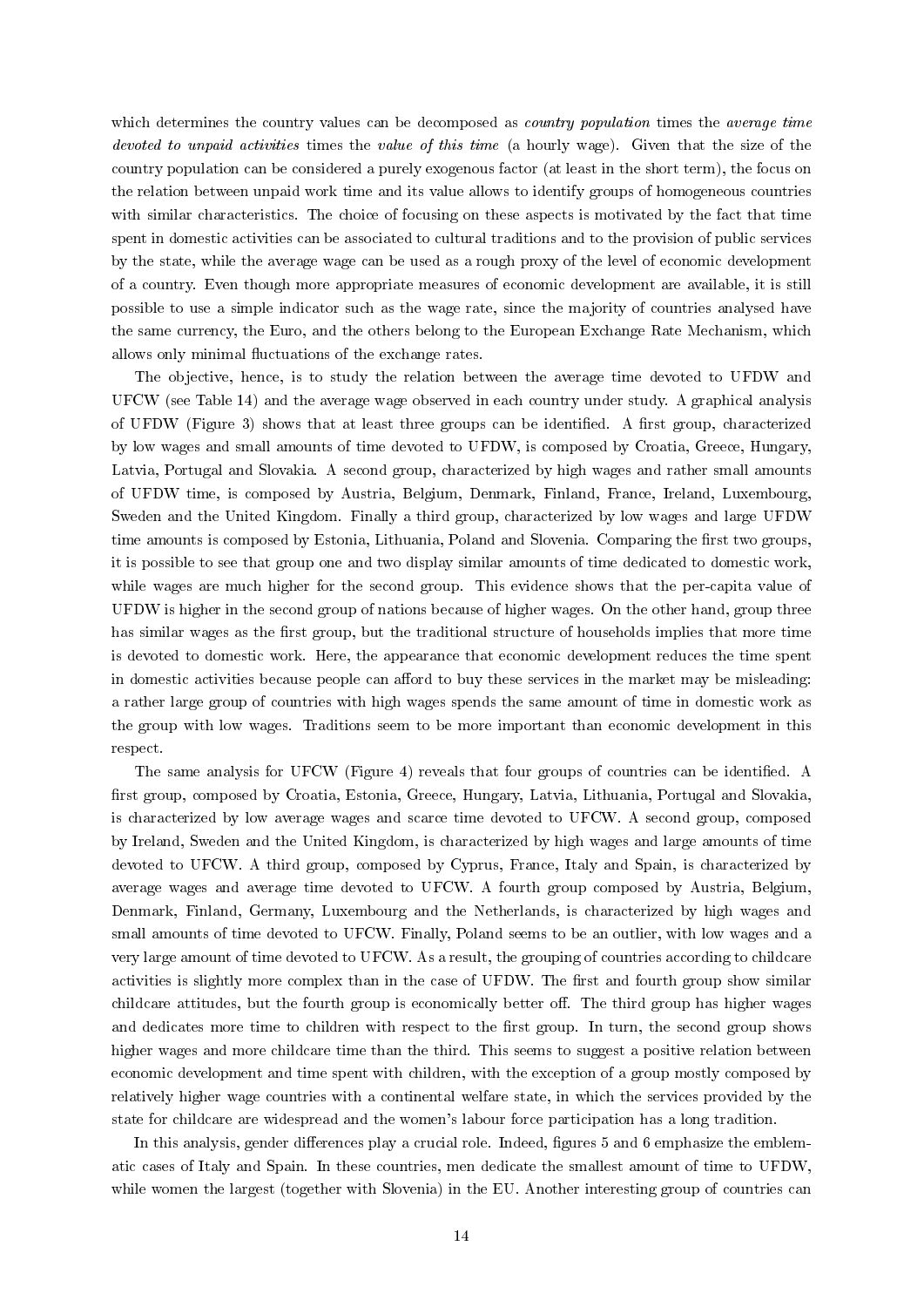be identified: Croatia, Greece, Hungary, Portugal, and Slovakia. These low wage countries show the highest amounts of UFDW time for men and the lowest for women, being the two average values almost equal (around 180 minutes per day for men and around 190 minutes for women). A similar pattern can be found for a group of high wage countries, namely, Austria, Denmark, Ireland, Luxembourg and the Netherlands.

Interestingly, for men a somewhat positive relationship between wages and time devoted to domestic work is found. This could be explained if higher wages reflected higher productivity or education. In the first case a higher productivity may leave more non-labour time to help in domestic activities. In the second case, higher education may imply a deeper social conscience that pushes males to help more in the house. For women, this positive relation is not observed: whatever the wage the amount of domestic activities is always high. The observed differences between countries probably depend on the cultural traditions that play an important role in determining the amount and the distribution between the household members of time devoted to domestic work.

Looking at the gender differences emerging from the graphs for childcare (Figures 7 and 8), some new pieces of evidence emerge. As for domestic work, a positive relation between wages and childcare time seems to be present for males, while a similar conclusion cannot be drawn for women. Moreover, males and females in Croatia, Hungary, Portugal and Slovakia perform a similar amount of childcare work (20-25 minutes per day), which for females ranks among the smallest amounts in the EU, while for males among the largest. Instead, similarly to what happens for domestic work, in Italy and Spain males do less than half the childcare work performed by females, an evidence that continues to represent a stylized fact for these countries.

### 5 Summary and Conclusions

This paper presents the methodology and the results of a comprehensive evaluation of unpaid family caretaking activities in Europe, separating unpaid family domestic work (such as cleaning, ironing, cooking, and so on) from unpaid family childcare work.

The descriptive analysis shows, consistently with the literature, the persistence in Europe of gender specific roles within the family. Men spend more time than women working in the labour market and much less in domestic work, while women allocate less time than they would like to market work because of domestic and childcare activities.

The main task of the paper is to devise a methodology to impute monetary values to unpaid family domestic work (UFDW) and to unpaid family childcare work (UFCW) in the EU. The analysis is conducted for all the EU25 countries (except Malta which was not present in the data), with the objective of giving some indications about the weight that unpaid family caretaking has in the EU and in each European economy.

Using both the opportunity cost and the market replacement approaches, the results show that the comprehensive value of unpaid family caretaking (UFDW plus UFCW) ranges between a minimum of 20.1 per cent and a maximum of 36.8 per cent of the EU GDP. Unpaid family childcare work alone ranges from a minimum of 2.9 per cent to a maximum of 5.9 per cent of European GDP, depending on the applied methodology.

The paper also discusses the values of UFDW and UFCW at a country level, pointing out the different contribution that unpaid family caretaking work would provide to its own economy if included in the national accounts. This contribution varies from 9.9 per cent of GDP in Latvia to 42 per cent of GDP in Germany. The disaggregation by gender shows that the difference in the value of unpaid family caretaking between men and women is smaller than expected. This is in part due to the gender pay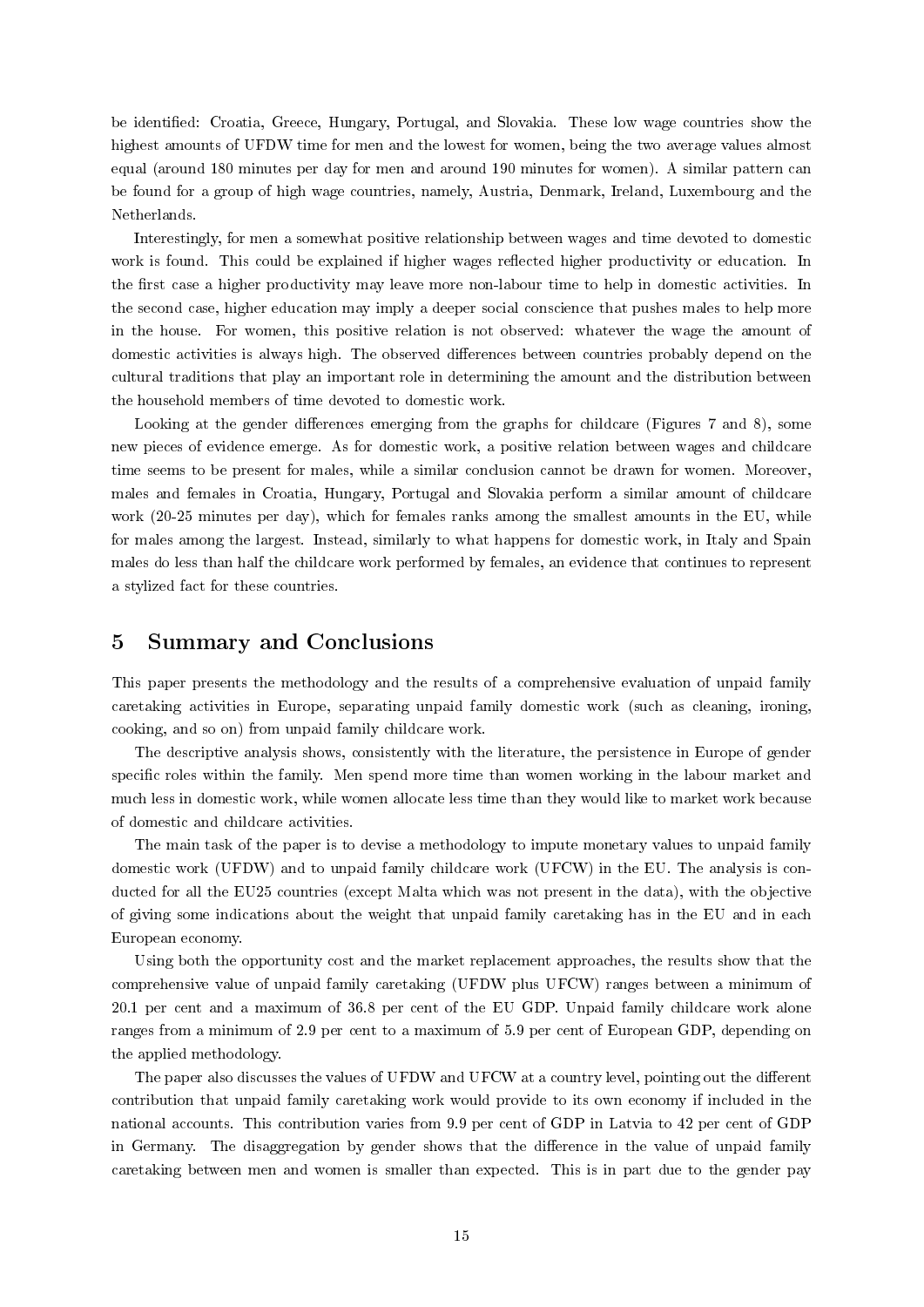gap, which is still important in the EU, and in part to the lower wages of potential workers, which are mostly women. Consequently, one hour of domestic work of men is valued much more than one hour of domestic work of women.

The cross-country analysis of UFDW and UFCW by their time and wage components reveals two important facts. First, economic development (in terms of wage levels) is not sufficient to reduce the amount of time devoted to unpaid family domestic work, and cultural traditions seem to be more important for its determination. Second, the higher the average wage of a country, the more time is devoted to childcare, probably because childcare is considered a valuable activity, similarly to leisure time. This is not true for a group of countries which belongs to the Bismarckian continental welfare state regime, in which the childcare services provided by the state are widespread and the culture of female labour force participation has a long tradition.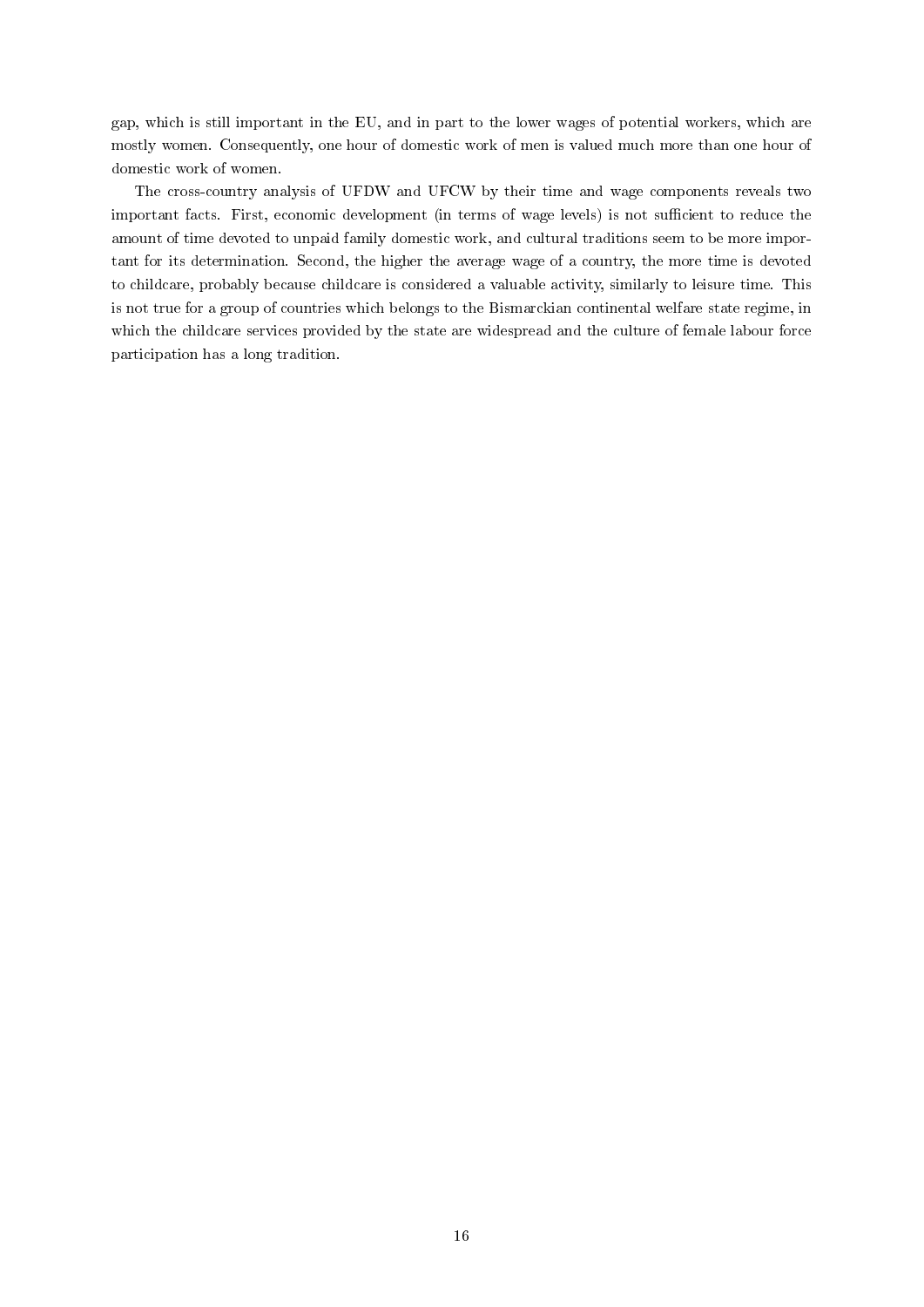## References

- Addabbo, T. and A. Caiumi. 2003. Extended Income Estimation and Income Inequality by Gender, chap. Ch. 3. London: Routledge.
- Anxo, D., L. Flood, L. Mencarini, A. Pailhé, A. Solaz, and M.L. Tanturri. 2007. "Time Allocation between Work and Family over the Life-Cycle: A Comparative Gender Analysis of Italy, France, Sweden and the United States." IZA Discussion Papers.
- Bonke, Jens, Mette Deding, Mette Lausten, and Leslie S. Stratton. 2008. "Intra-Household Specialization in Housework in the United States and Denmark." Social Science Quarterly 89 (4):1023-1043.
- Breen, R. and L.P. Cooke. 2005. "The persistence of the gendered division of domestic labour." European Sociological Review 21 (1):43.
- Bryan, M. et al. 2008. "Does Housework Lower Wages and Why? Evidence from Britain." ISER working papers .
- Davis, S.N. and T.N. Greenstein. 2004. "Cross-national variations in the division of household labor." Journal of Marriage and Family 66  $(5):1260-1271$ .
- Del Boca, D., S. Pasqua, and C. Pronzato. 2008. "An Empirical Analysis of the Effects of Social Policies on Fertility, Labour Market Participation and Earnings of European Women." In Social Policies, Labour Markets and Motherhood: a Comparative Analysis of European Countries, edited by D. Del Boca and C. Wetzels. Cambridge University Press.

 $-$ . 2009. "Market Work and Motherhood Decisions in Contexts." Oxford Economic Papers.

- Eisner, R. et al. 1982. "Total Incomes in the United States, 1946-1976: A Summary Report." Review of Income and Wealth 28 (2):133.
- EUROSTAT. 2000. "Guidelines on Harmonised European Time Use Survey." Tech. rep., Eurostat. European Commission, Luxembourg: Office for Official Publications of the European Communities.
- . 2003. "Household Production and Consumption Proposal for a Methodology of Household Satellite Accounts." Tech. rep., Eurostat. Working Papers and Studies.
- Frazis, H. and J. Stewart. 2009. "How Does Household Production Affect Measured Income Inequality?" IZA Discussion Papers .
- Frick, J.R., M.M. Grabka, and O. Groh-Samberg. 2009. The Impact of Home Production on Economic Inequality in Germany." IZA Discussion Papers.
- Goldschmidt-Clermont, L. and E. Pagnossin-Aligisakis. 1999. "Households' Non-SNA Production: Labour Time, Value of Labour and of Product, and Contribution to Extended Private Consumption. Review of Income and Wealth  $45(4):519-529$ .
- Gronau, R. 1973. "The intrafamily allocation of time: The value of the housewives' time." The American  $Economic Review 63 (4): 634–651.$
- Heckman, J.J. 1979. "Sample selection bias as a specification error." Econometrica: Journal of the  $econometric\ society:153-161.$
- Holloway, S., S. Short, and S. Tamplin. 2002. "Household satellite account (experimental) methodology." Tech. rep., Office of National Statistics UK.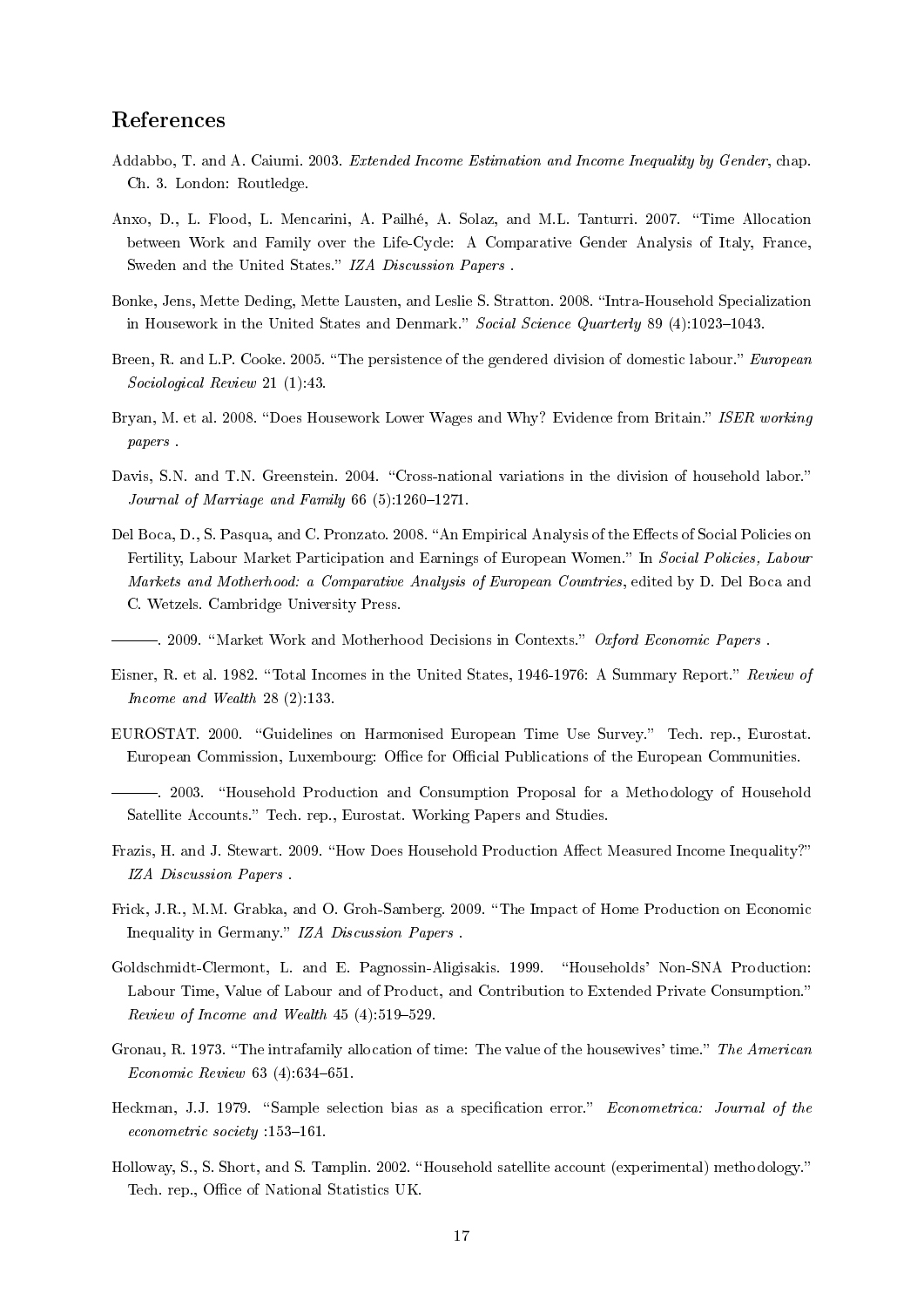- ILO. 1995. "Measurement and Valuation of Unpaid Contribution." Tech. rep., International Labour Office, Santo Domingo. Accounting through Output and Time.
- . 1996. "Valuation of Household Production and the Satellite Accounts." Tech. rep., International Labour Office, Santo Domingo.
- Ironmonger, D. 1997. "National accounts of household productive activities." In prepared for the Conference on Time Use, Non-Market Work, and Family Well-Being.
- Ironmonger, D. S. 1994. "Modelling the Household Economy." In Economics, Econometrics and the LINK: Essays in Honor of Lawrence R. Klein, edited by M. J. Dutta. North-Holland.
- . 1996. "Counting outputs, capital Inputs and caring labor: Estimating gross household product." Feminist Economics 2  $(3)$ : 37-64.
- Jenkins, S.P. and N.C. O'Leary. 1995. "Modelling domestic work time." Journal of Population Economics 8 (3):265279.
- Kendrick, J.W. 1972. Economic accounts and their uses. McGraw-Hill Book Company. New York.
- -. 1979. "Expanding Imputed Values in the National Income and Product Accounts." Review of Income and Wealth 25 (4):349.
- Lewis, J., M. Campbell, and C. Huerta. 2008. "Patterns of paid and unpaid work in Western Europe: gender, commodification, preferences and the implications for policy." Journal of European Social Policy 18 (1):21.
- Mincer, J. and S. Polachek. 1974. "Family investments in human capital: earnings of women." The journal of political economy  $82$  (2):76-108.
- Nicodemo, C. and R. Waldmann. 2009. "Child-Care and Participation in the Labor Market for Married Women in Mediterranean Countries." IZA Discussion Papers.
- Nordhaus, W. D. and J. Tobin. 1973. "Is growth obsolete?" In The Measurement of Economic and Social Performance, studies in Income and Wealth, vol. 38, edited by M. Moss. New York: Columbia University Press, 509-532.
- OECD. 1992. What is households non-market production worth? Tech. rep., Organization for Economic Co-operation and Development, Paris. OECD Economic Studies No. 18.
- <sup>1995</sup>. "Household Production in OECD Countries." Tech. rep., Organization for Economic Co-operation and Development, Paris. Data Sources and Measurement Methods.

. 1999. Proposal for a satellite account of household production. Tech. rep., Organization for Economic Co-operation and Development, Paris. OECD meeting of National Accounts Experts.

- Reid, M.G. 1934. Economics of household production. J. Wiley & Sons, Inc.
- SF. 1999. "Proposal for a satellite account of household production." Tech. rep., Statistics Finland, OECD, Paris. OECD meeting of National Accounts Experts.
- SNZ. 1999. "Unpaid Work in New Zealand." Tech. rep., Statistics New Zeland, Wellington, New Zeland.
- Solera, C. 2008. "Combining marriage and children with paid work: Changes across cohorts in Italy and Great Britain." ISER working papers.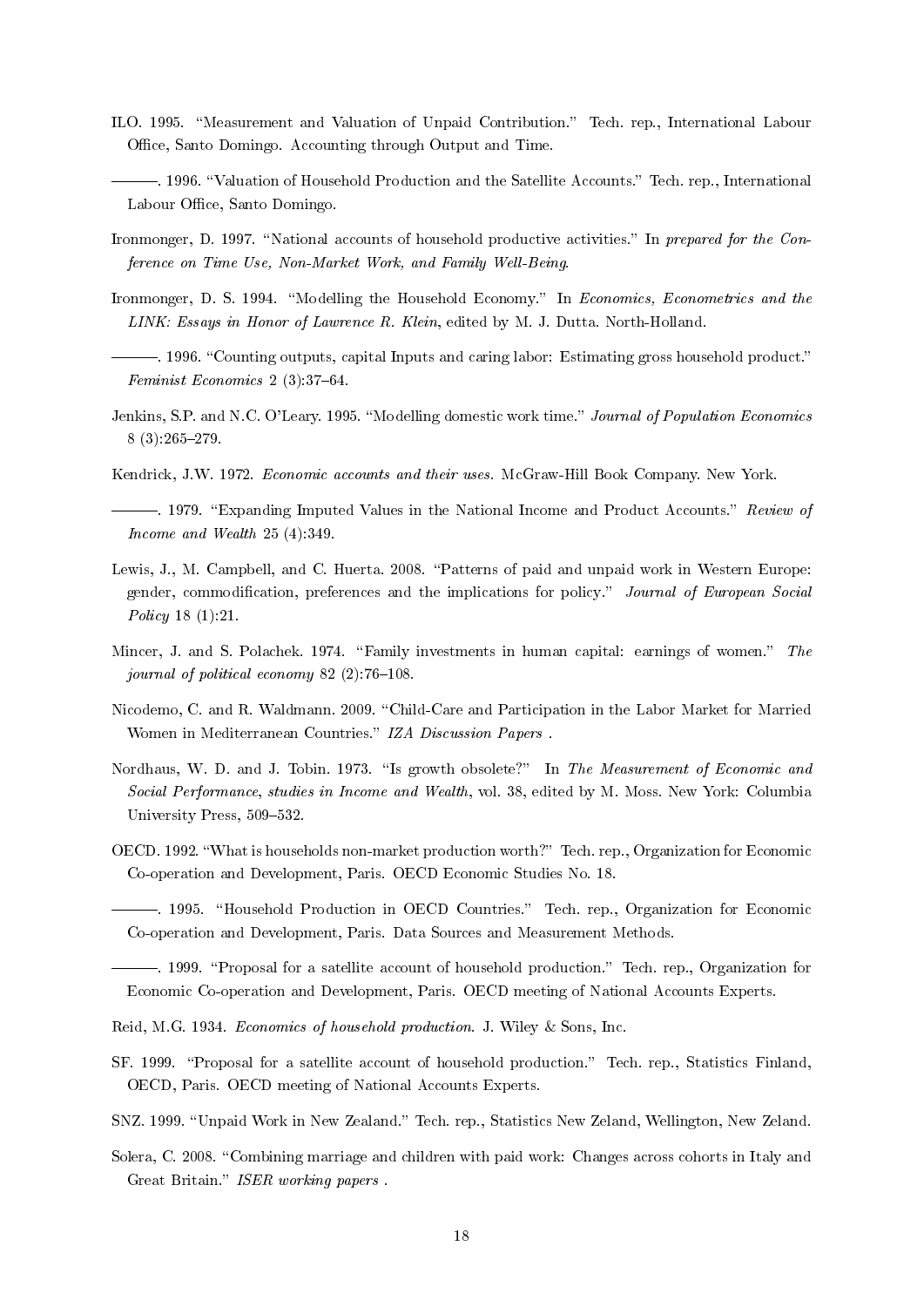- Swiebel, J. 1999. "Unpaid work and policy-making: Towards a broader perspective of work and employment." United Nations - DESA Discussion Paper Series 10:20-30.
- Trewin, D. 2000. "Unpaid work and the Australian economy: 1997." Australian Bureau of Statistics.
- Voicu, B., M. Voicu, and K. Strapkova. 2007. "Engendered housework. A cross-european analysis." IRISS Working Paper Series .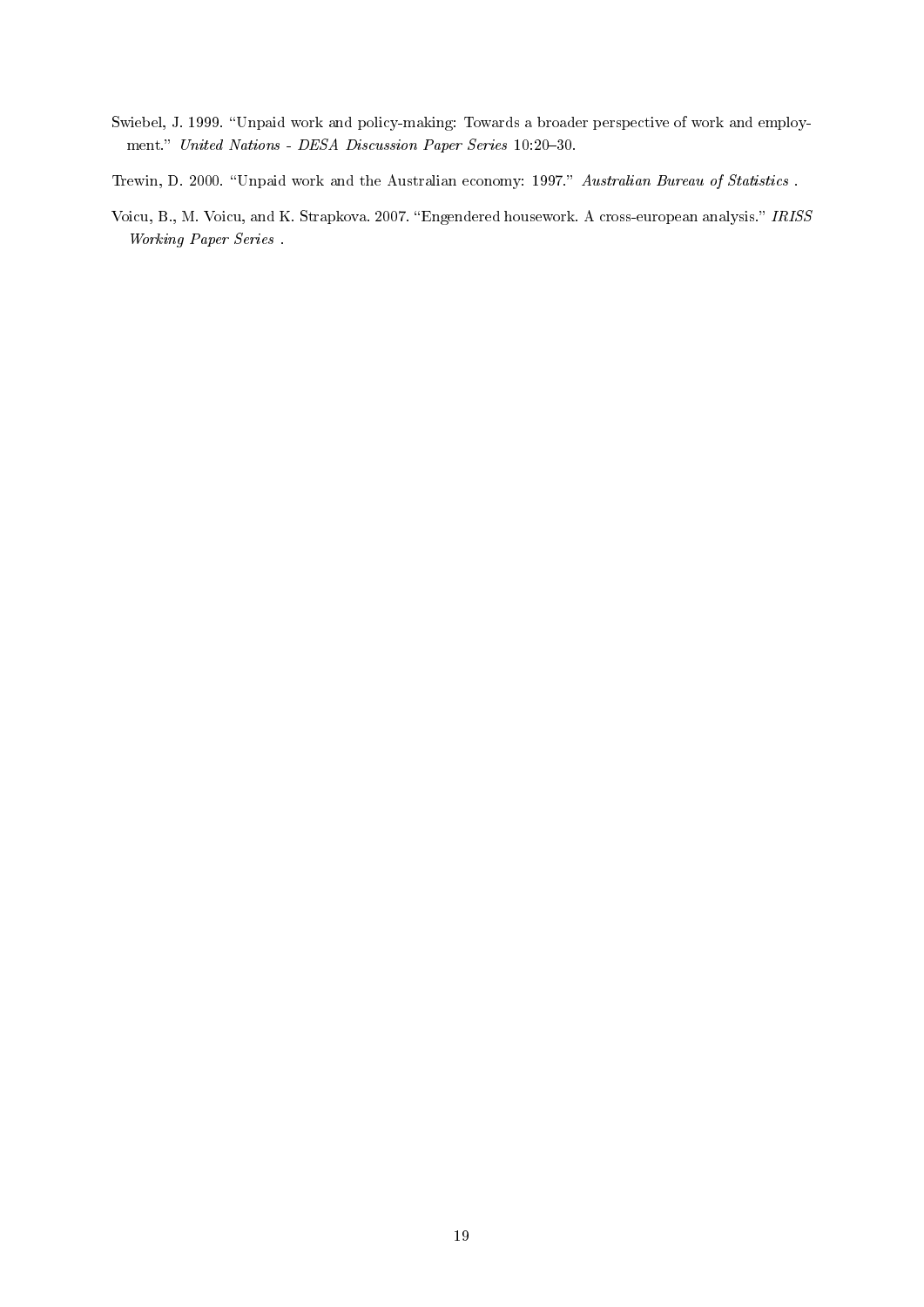## Figures



Figure 1: Observed and imputed potential wages for men and women (Estimates on EU-SILC 2006, values in logs of  $\epsilon/h$ )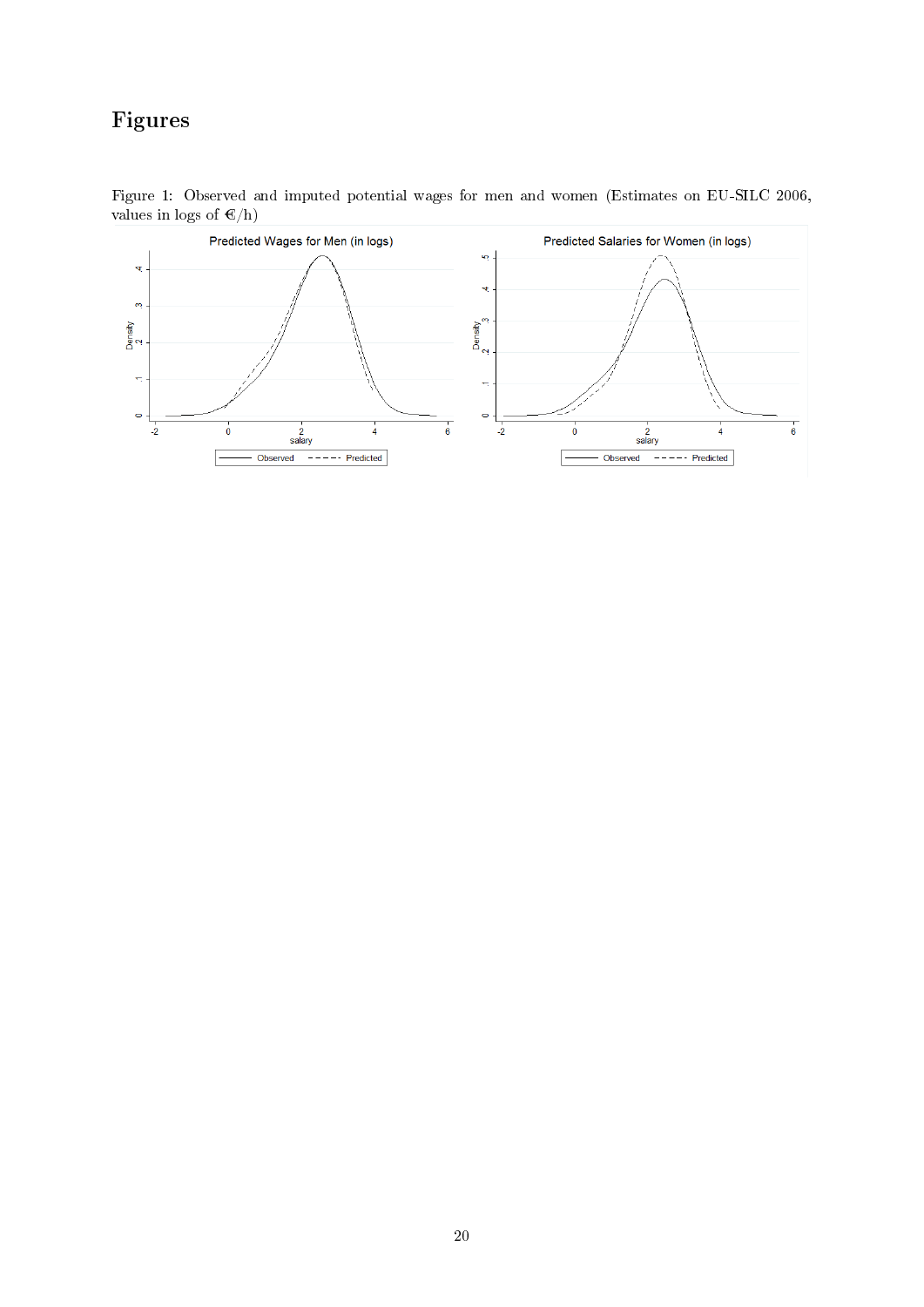

Figure 2: Member States contribution to UFCW in Europe in billions of Euros, 2006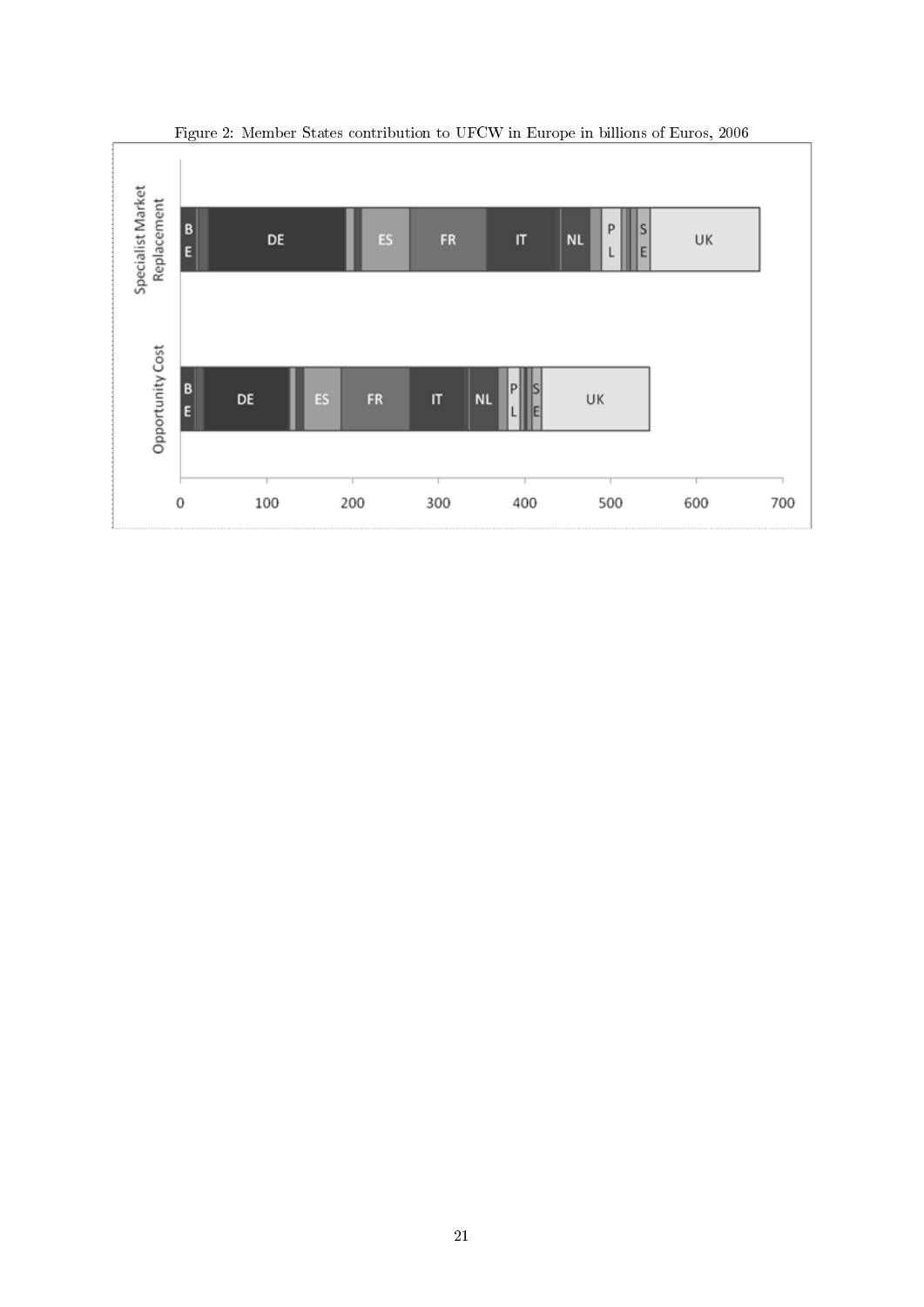

Figure 3: Average domestic work time and wage by country (in minutes per day and euros/h)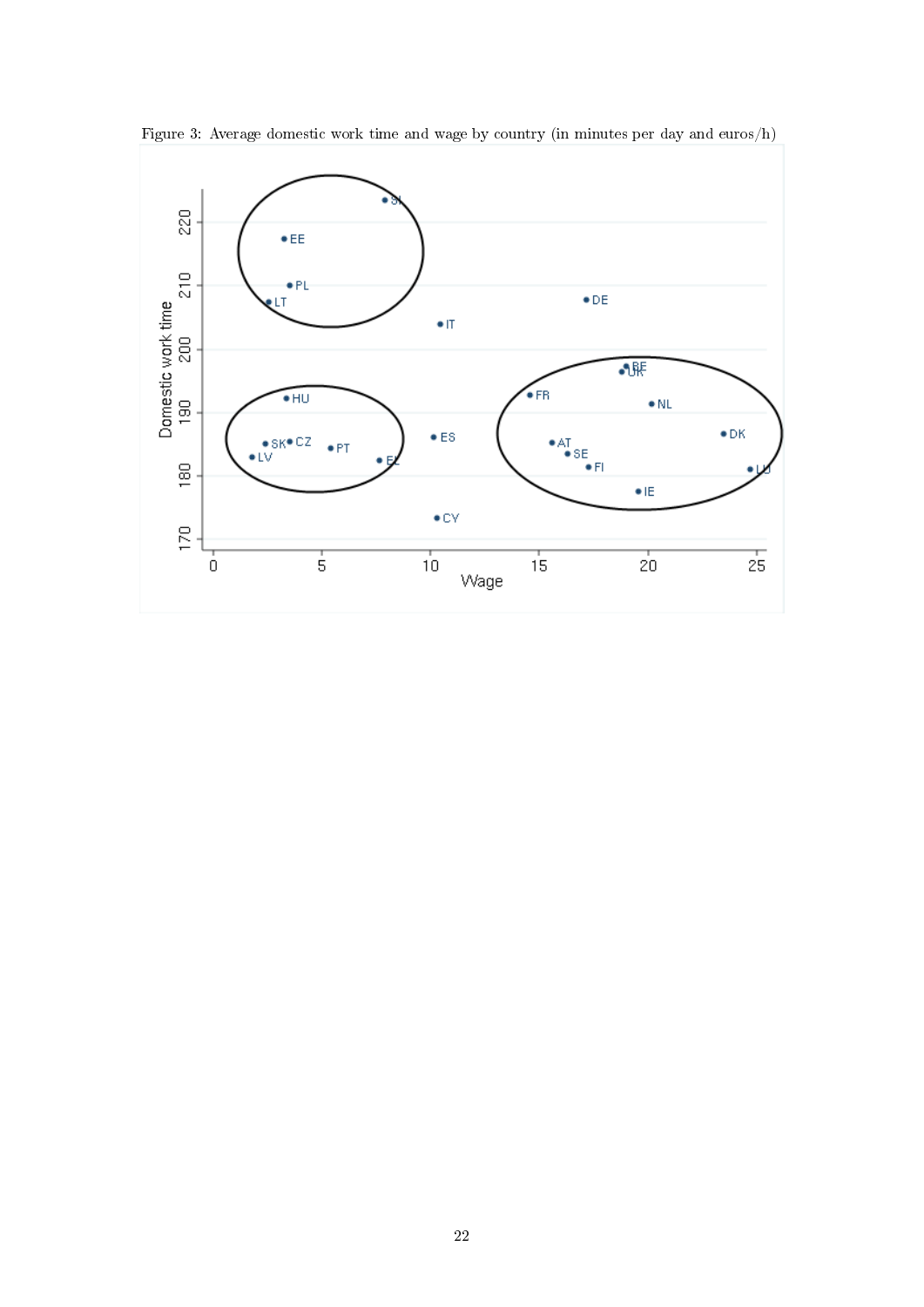

Figure 4: Average childcare work time and wage by country (in minutes per day and euros/h).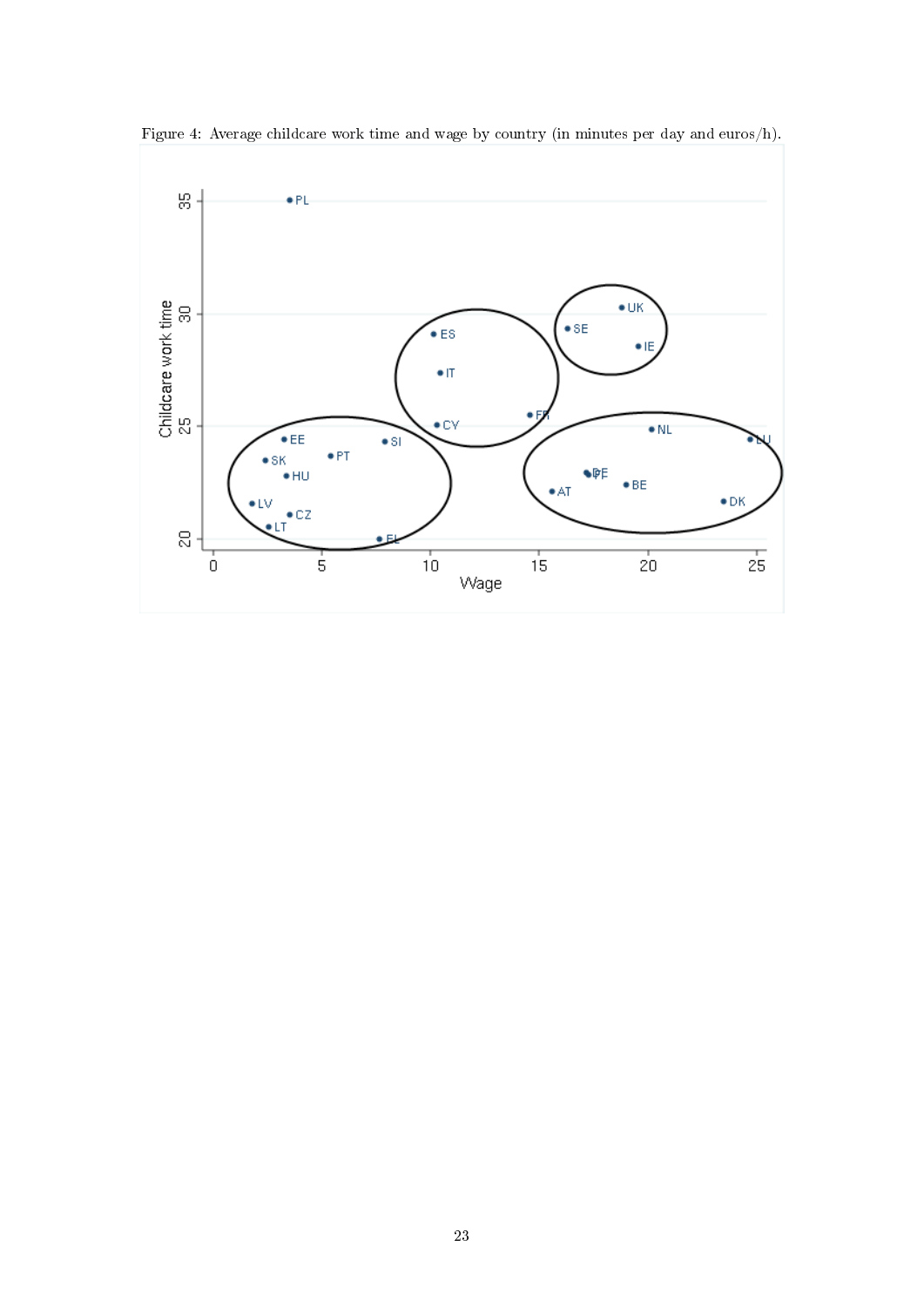

Figure 5: Average male domestic work time and wage by country (in minutes per day and euros/h).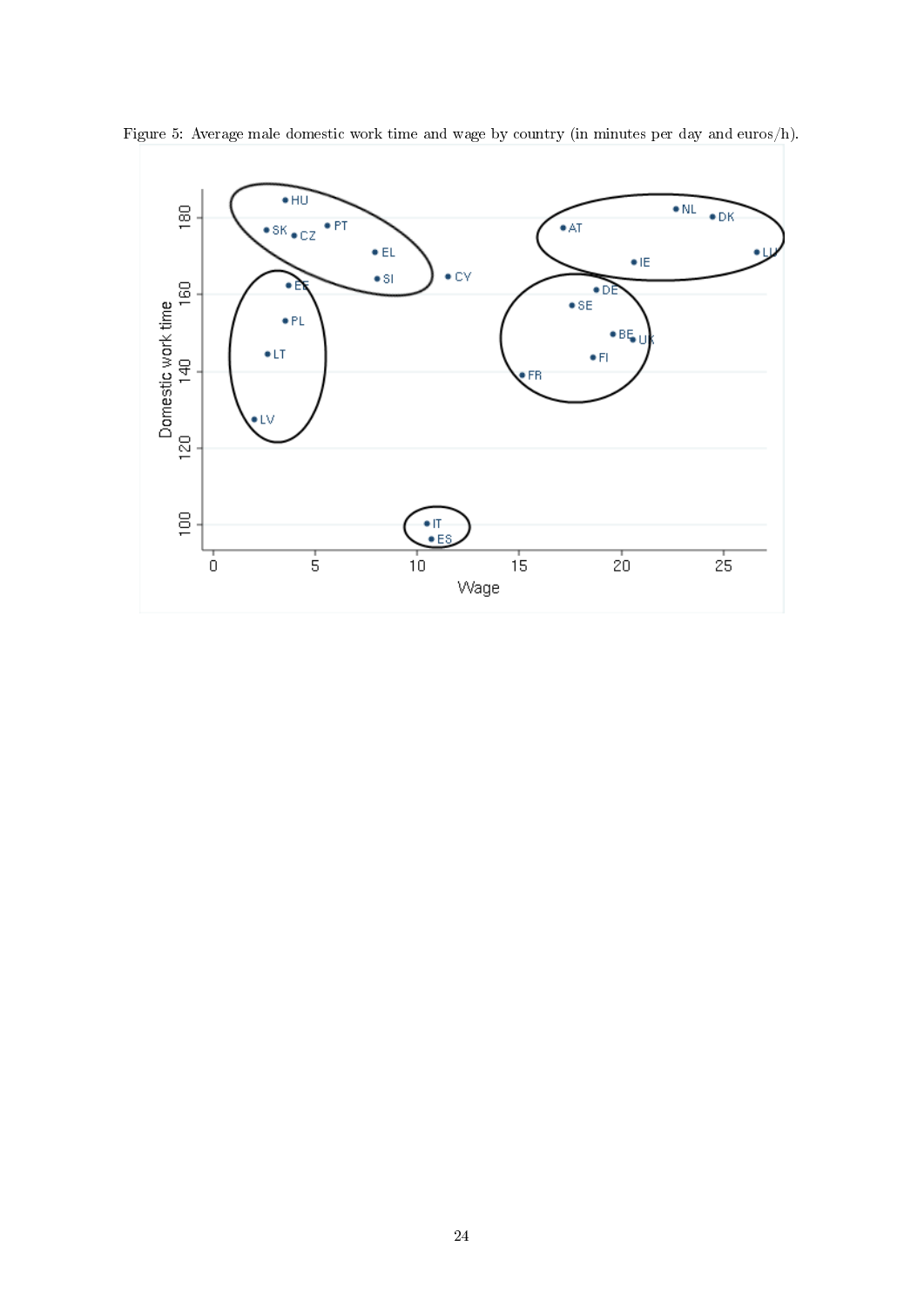

Figure 6: Average female domestic work time and wage by country (in minutes per day and euros/h).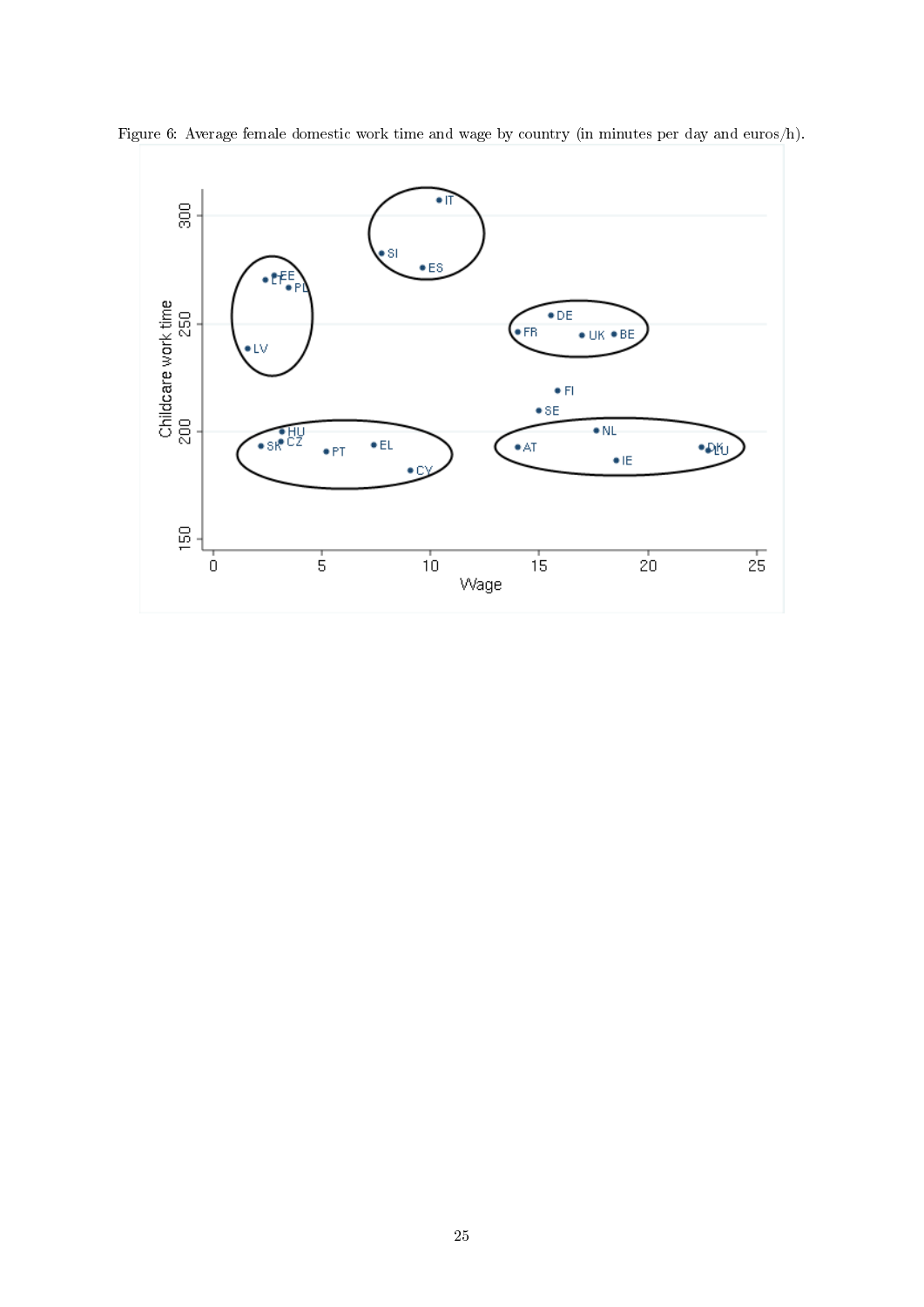

Figure 7: Average male childcare work time and wage by country (in minutes per day and euros/h).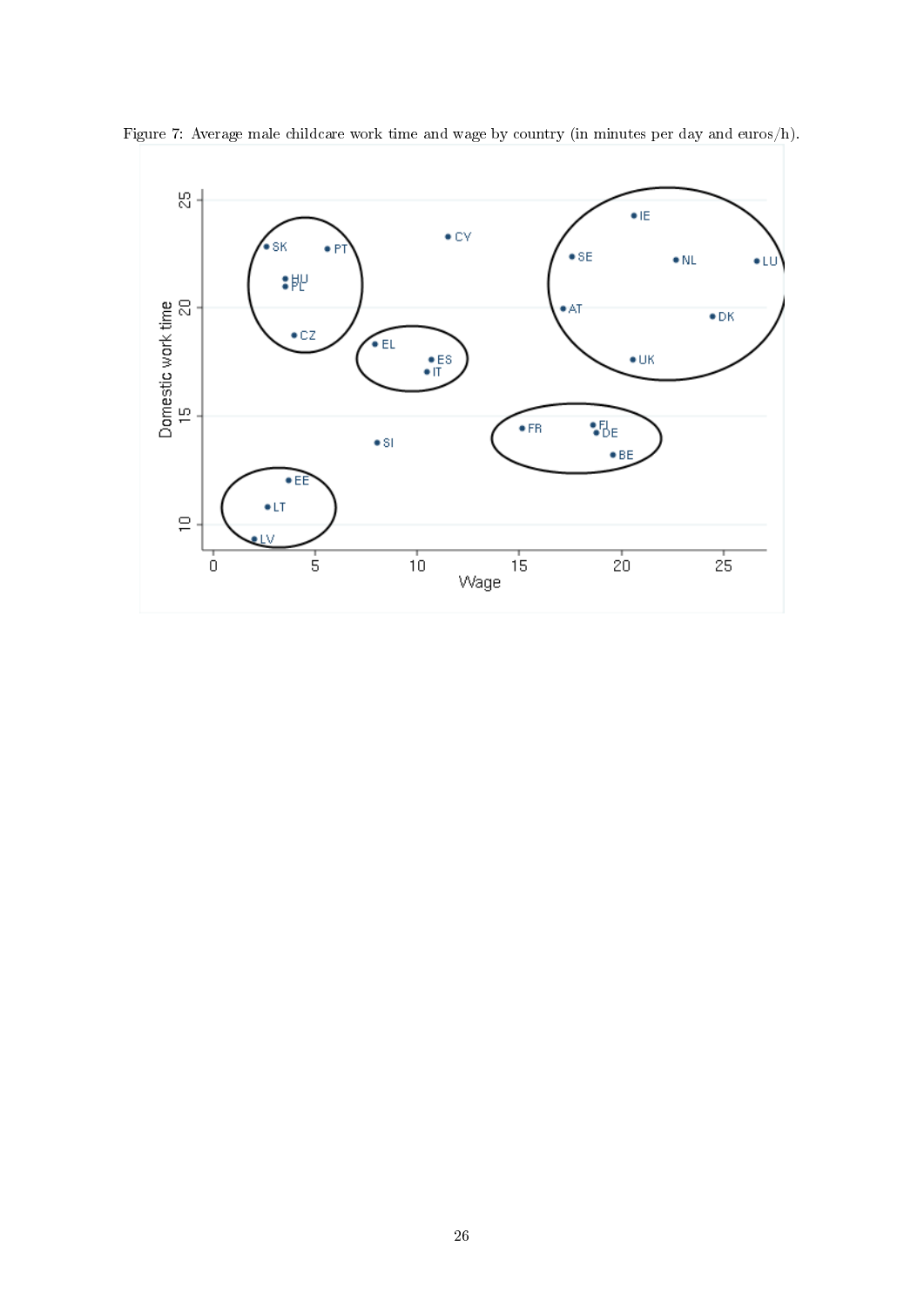

Figure 8: Average female childcare work time and wage by country (in minutes per day and euros/h).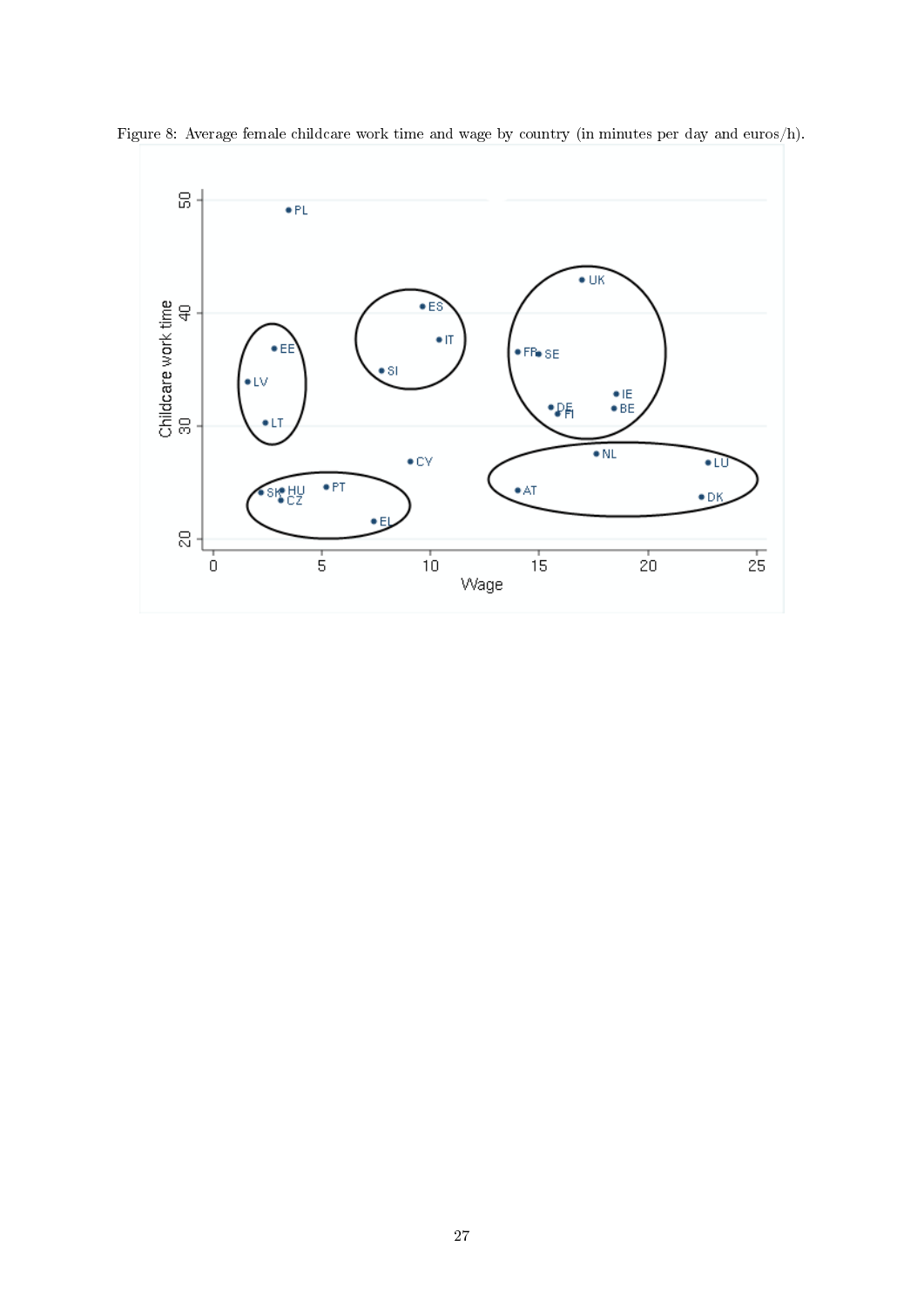## Tables

| Time use         | Observed Imputed |       |
|------------------|------------------|-------|
| activity         |                  |       |
| Domestic work    | 200.7            | 198.1 |
| Childcare        | 25.9             | 26.0  |
| Leisure          | 323.4            | 322.2 |
| Other activities | 714.4            | 714.4 |

Table 1: Observed and imputed time use categories (minutes per day. Source: HETUS)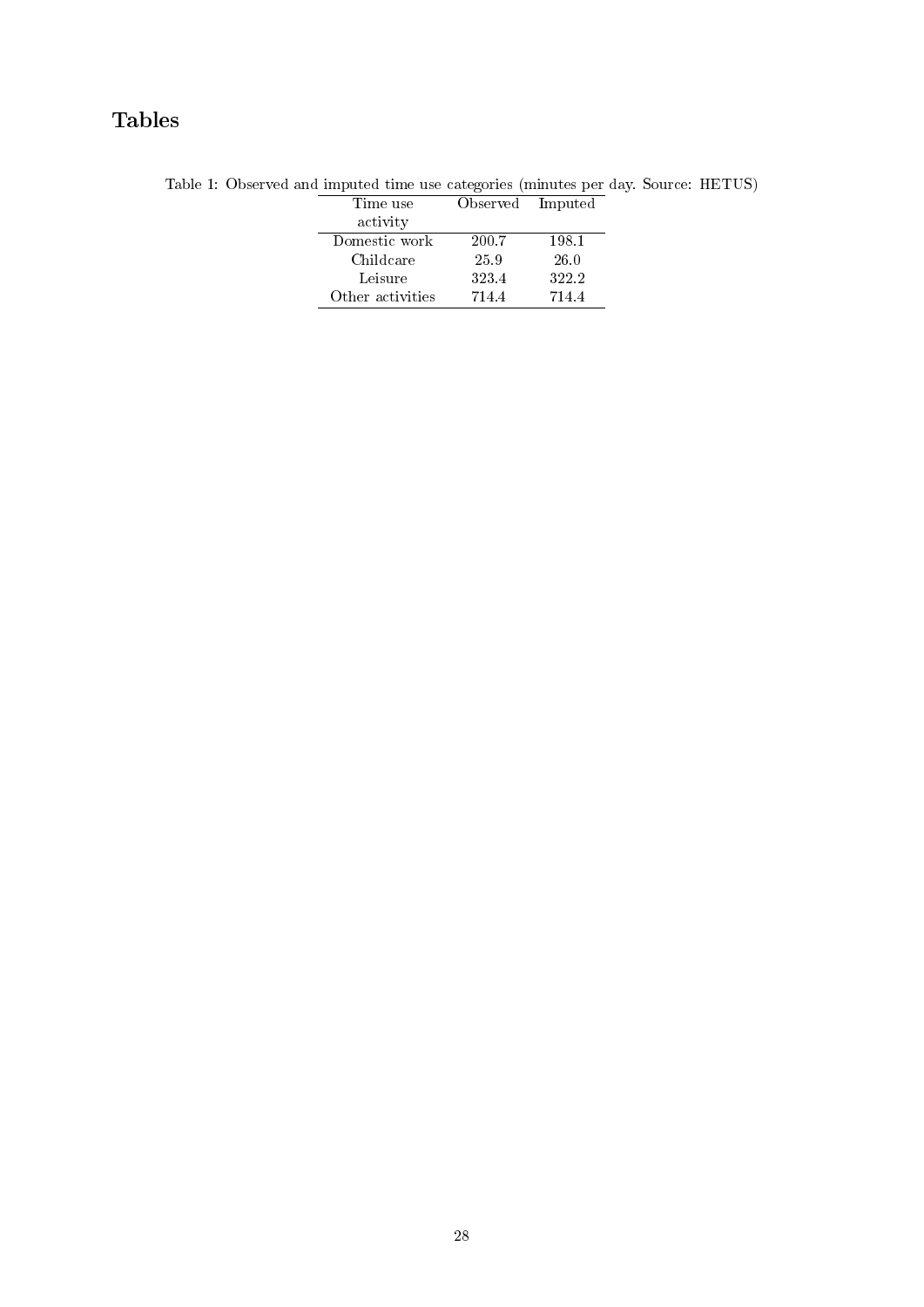|                            | Table 2: Distribution of total time according to types of primary* activities included in HETUS |                                  |                                   |
|----------------------------|-------------------------------------------------------------------------------------------------|----------------------------------|-----------------------------------|
| Domestic Work              | Child Care Work                                                                                 | Leisure                          | Other                             |
| Food preparation           | Physical care, supervision of child                                                             | Visits and feasts                | Sleep                             |
| Dish washing               | Teaching, reading, talking with child                                                           | Other social life                | Eating                            |
| Cleaning dwelling          | Transporting a child                                                                            | Entertainment and culture        | Other personal care               |
| Other household upkeep     |                                                                                                 | Resting                          | School and university             |
| Laundry                    |                                                                                                 | Walking and hiking               | Homework                          |
| Ironing                    |                                                                                                 | Other sports, outdoor activities | Freetime study                    |
| Handicraft                 |                                                                                                 | Computer and video games         | Travel related to study           |
| Gardening                  |                                                                                                 | Other computing                  | Unspecified travel                |
| Tending domestic animals   |                                                                                                 | Other hobbies and games          | Unspecified time use              |
| Caring for pets            |                                                                                                 | Reading books                    | Organisational work               |
| Walking the dog            |                                                                                                 | Other reading                    | Informal help to other households |
| Construction and repairs   |                                                                                                 | TV and video                     | Participatory activities          |
| Shopping and services      |                                                                                                 | Radio and music                  |                                   |
| Other domestic work        |                                                                                                 | Unspecified leisure              |                                   |
| Iravel related to shopping |                                                                                                 | Travel related to leisure        |                                   |
| Other domestic travel      |                                                                                                 |                                  |                                   |
| こっしょう こようしゃ 目々             |                                                                                                 |                                  |                                   |

| $\frac{1}{2}$<br>֧֛֦֧֢ׅ֦֧ׅ֧֧֢ׅ֦֧֚֚֚֚֚֚֚֚֚֚֚֚֚֚֚֚֚֚֓֡֜֓֡֜֓֓֜֓֡ |
|---------------------------------------------------------------|
|                                                               |
| ا<br>تار                                                      |
|                                                               |
| ;<br>;<br>;                                                   |
|                                                               |
|                                                               |
|                                                               |
|                                                               |
|                                                               |
| ֚֚֬                                                           |
| $-26 + 26 + 26$                                               |
|                                                               |
|                                                               |
|                                                               |
| I                                                             |
|                                                               |
|                                                               |
|                                                               |
|                                                               |
| ĺ                                                             |
|                                                               |
|                                                               |
| į                                                             |
| rana anan'                                                    |
|                                                               |
|                                                               |
|                                                               |
| i<br>I<br>I<br>I<br>I<br>I<br>:<br>:<br>֚֘                    |
|                                                               |
| ׅ֧֧֧֚֚֚֚֚֚֚֚֚֚֚֚֚֚֚֚֚֡֡֡֡֡֡֜֓֡֡֓֡֡֡֬֝֓֓֡֓֓֞֡֓֓֡֡֬             |
|                                                               |
|                                                               |
|                                                               |
| .<br>t<br>ļ                                                   |
|                                                               |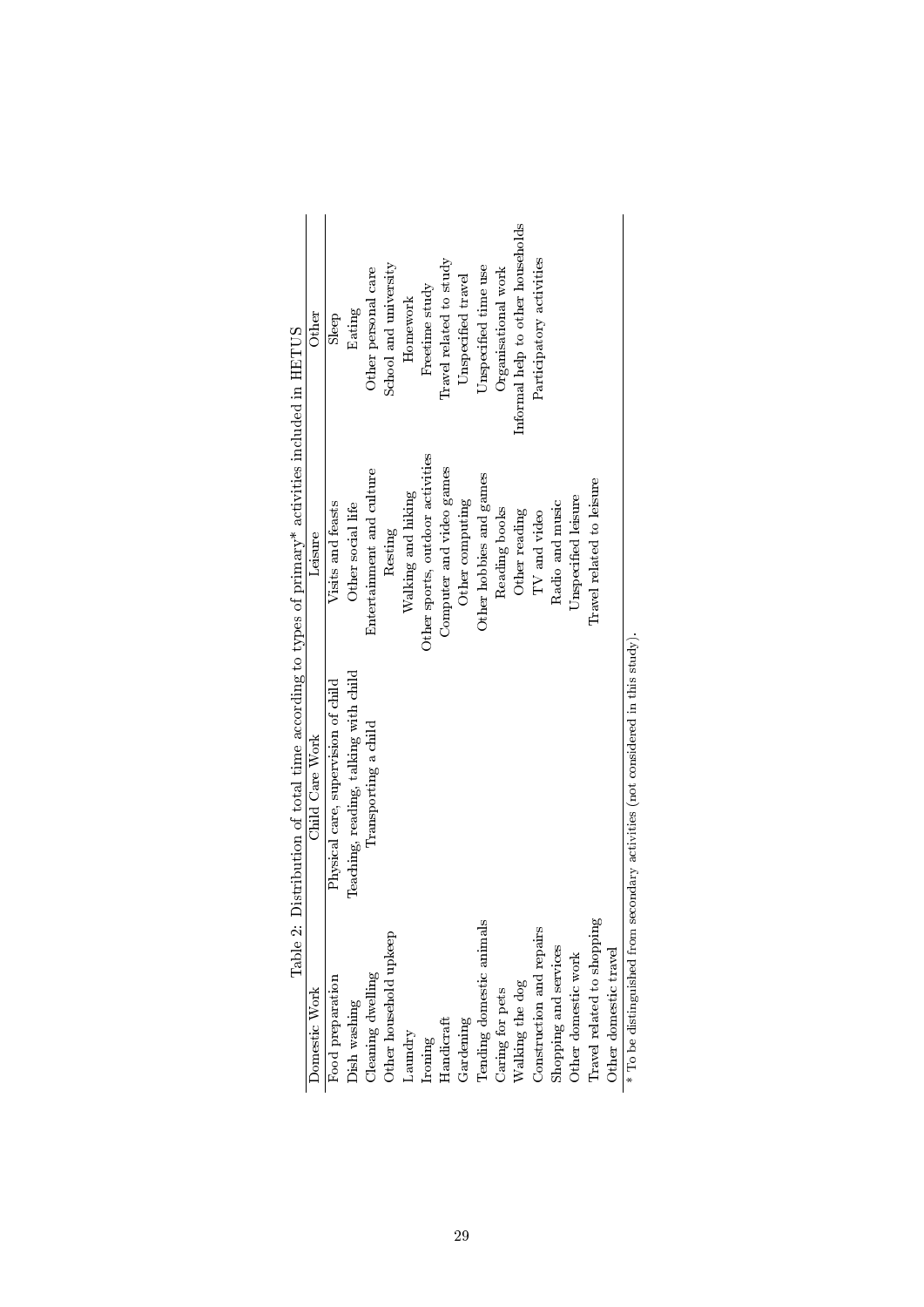|            |       | Men   |       | Women |                 |       | Men   |       | Women |
|------------|-------|-------|-------|-------|-----------------|-------|-------|-------|-------|
| Country    | Obs.  | lmp.  | Obs.  | Imp.  | Country         | Obs.  | Imp.  | Obs.  | Imp.  |
| code       |       |       |       |       | code            |       |       |       |       |
| BЕ         | 19.57 | 19.61 | 18.41 | 18.27 | LT              | 2.66  | 2.64  | 2.42  | 2.39  |
| CZ         | 3.96  | 3.94  | 3.1   | 3.1   | LU              | 26.62 | 26.59 | 22.74 | 22.55 |
| DK         | 24.44 | 24.56 | 22.47 | 22.71 | HU              | 3.52  | 3.48  | 3.18  | 3.13  |
| DE         | 18.78 | 18.79 | 15.54 | 15.47 | NL              | 22.69 | 22.76 | 17.62 | 17.7  |
| EЕ         | 3.72  | 3.71  | 2.8   | 2.8   | AТ              | 17.14 | 17.17 | 14    | 13.99 |
| ΤE         | 20.59 | 20.49 | 18.52 | 17.8  | PI <sub>1</sub> | 3.54  | 3.48  | 3.48  | 3.33  |
| $EL^*$     | 7.95  | 7.99  | 7.39  | 7.05  | $PT^*$          | 5.62  | 5.66  | 5.21  | 5.08  |
| ES         | 10.7  | 10.71 | 9.62  | 9.31  | SТ              | 8.05  | 8.07  | 7.77  | 7.76  |
| FR.        | 15.12 | 15.19 | 14.01 | 13.9  | SК              | 26    | 2.59  | 2.19  | 2.19  |
| $IT^*$     | 10.45 | 10.44 | 10.41 | 10.01 | FI              | 18.62 | 18.62 | 15.86 | 15.94 |
| CY         | 11.53 | 11.56 | 9.074 | 8.88  | SE              | 17.59 | 17.61 | 14.96 | 14.98 |
| $\rm LV^*$ | 2.03  | 2.03  | 1.57  | 1.55  | UK              | 20.57 | 20.48 | 16.98 | 16.72 |

Table 3: Observed and imputed wages by country and gender (euro/h, 2006. Source EU-SILC)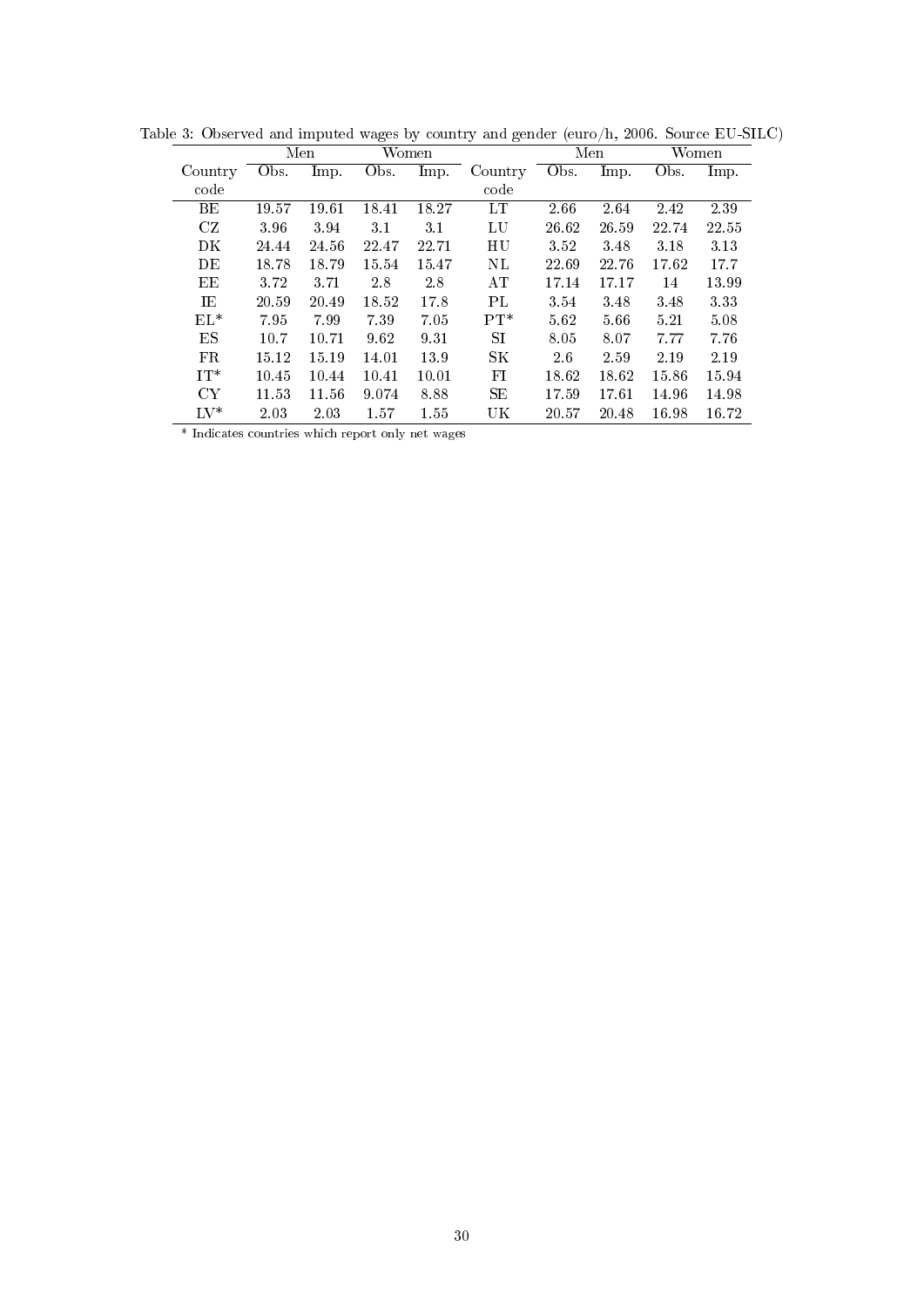| Country code  | Wage    | Country code | Wage     |
|---------------|---------|--------------|----------|
| BЕ            | 14.4    | LТ           | 1.5      |
| CZ            | 2.1     | LU           | 12.0     |
| DΚ            | 20.1    | НU           | $2.3\,$  |
| DE            | 12.7    | NL           | 13.8     |
| ЕE            | $1.6\,$ | AT           | 10.5     |
| ΙE            | 11.5    | PL           | 2.1      |
| $EL^*$        | 5.0     | $PT*$        | 3.5      |
| ES            | 7.2     | SI           | $5.1\,$  |
| FR            | 10.3    | SК           | 1.7      |
| $IT^*$        | 8.0     | FI           | 12.6     |
| CY            | 5.0     | SЕ           | 11.7     |
| $_{\rm LV^*}$ | 0.9     | UK           | $12.0\,$ |

Table 4: Average wages of domestic workers by country (euro/h, 2006. Source EU-SILC)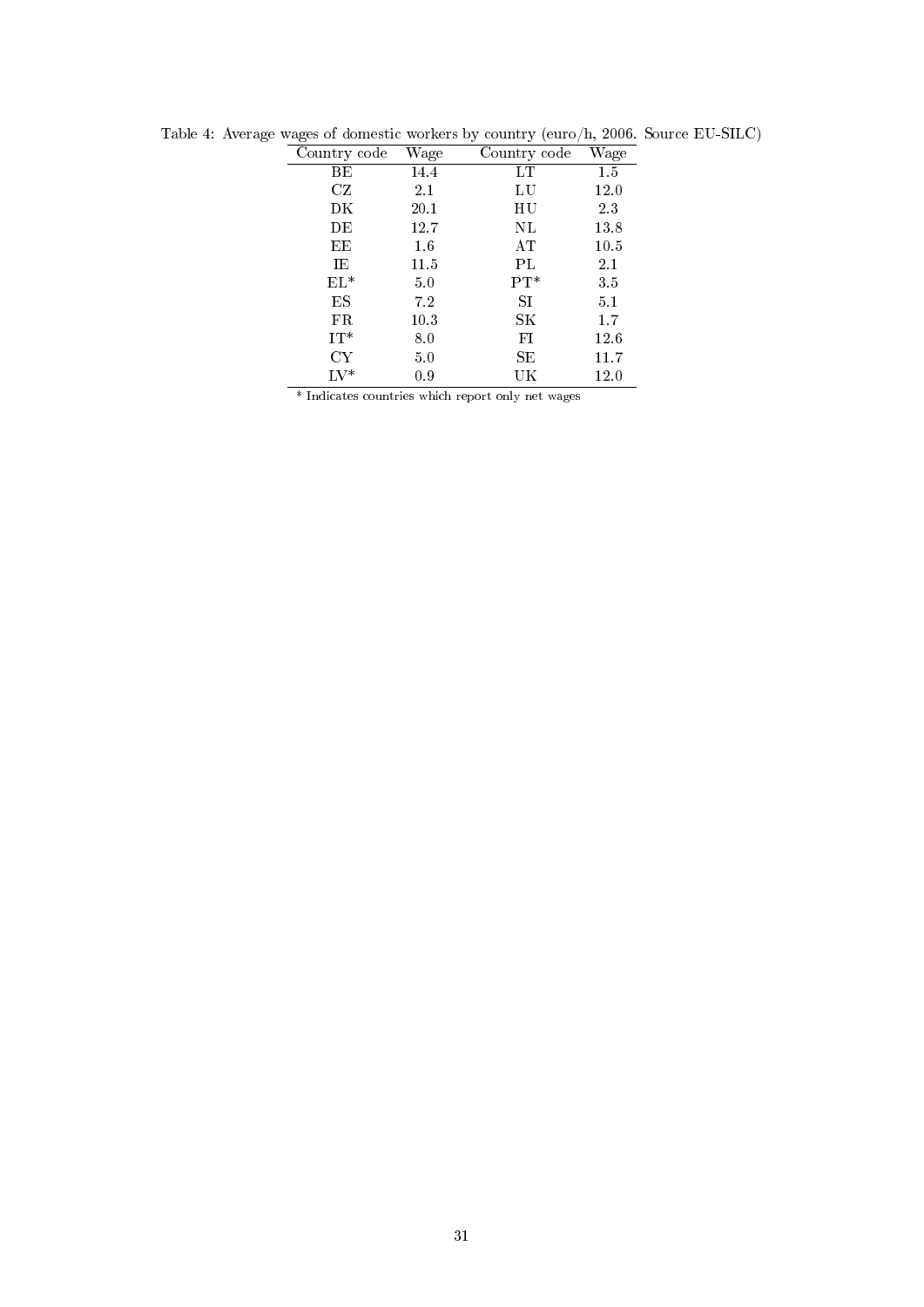| Time use activity | Observed | Imputed |
|-------------------|----------|---------|
| Physical Care     | 13.74    | 13.73   |
| Teaching          | 8.11     | 8.52    |
| Transporting      | 397      | 4.34    |
|                   |          |         |

Table 5: Observed and imputed childcare categories (average minutes per day: Source: HETUS)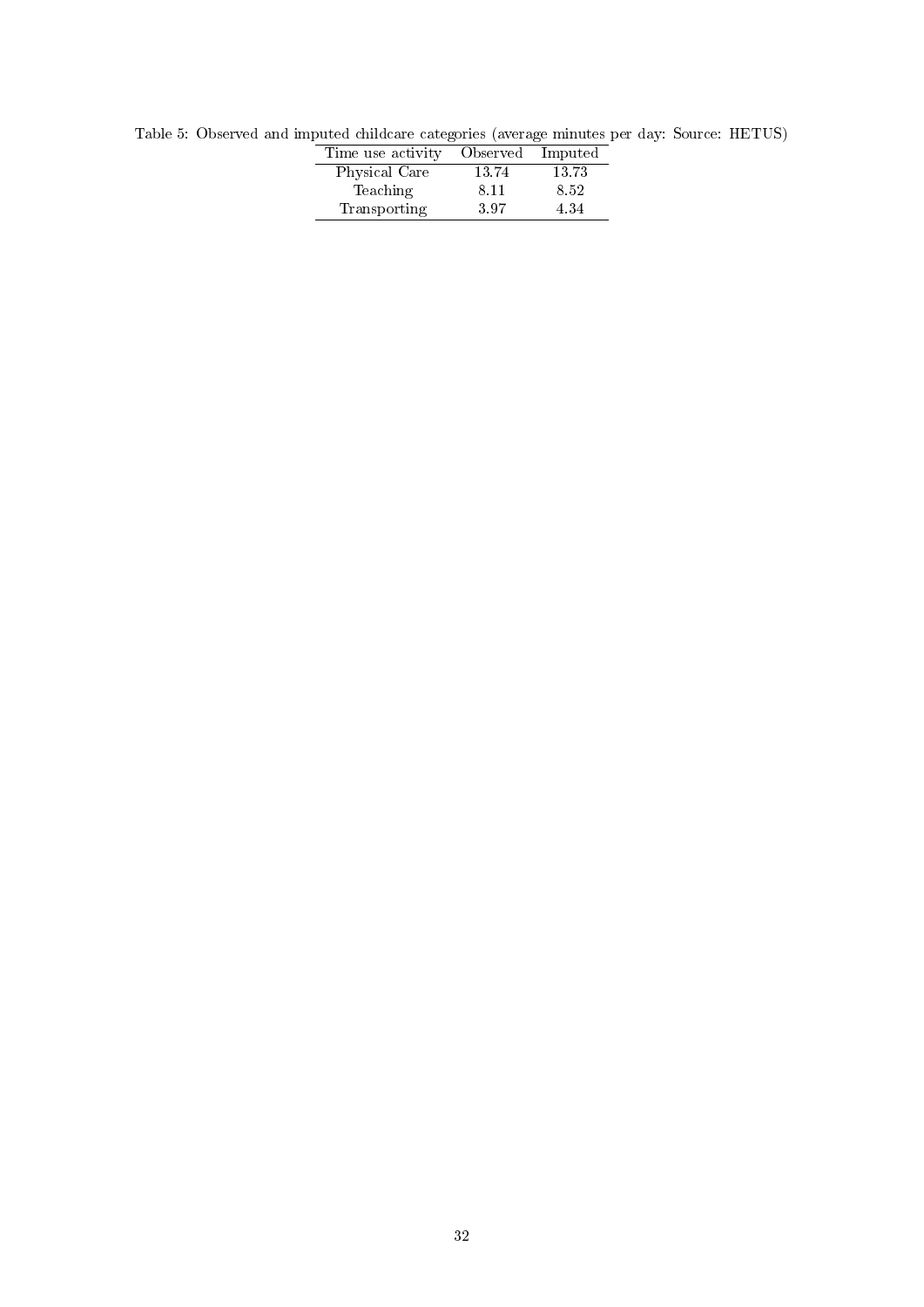| Country       | Physical care | Teaching | Transport |
|---------------|---------------|----------|-----------|
| BЕ            | 16.06         | 23.10    | 16.29     |
| CZ            | 2.78          | 4.41     | 3.16      |
| DK            | 20.26         | 26.69    | 21.03     |
| DΕ            | 14.31         | 28.26    | 16.71     |
| EЕ            | 2.08          | 3.59     | 3.13      |
| IE            | 14.96         | 35.63    | 15.53     |
| $EL^*$        | 6.17          | 13.64    | 7.26      |
| ES            | 8.60          | 18.00    | 9.12      |
| FR            | 12.01         | 20.80    | 11.90     |
| $IT^*$        | 8.58          | 17.04    | 9.16      |
| <b>CY</b>     | 8.51          | 20.71    | 9.44      |
| $_{\rm LV^*}$ | 1.26          | 2.51     | 1.59      |
| LT            | 1.84          | 3.49     | 2.25      |
| LU            | 14.97         | 44.50    | 16.64     |
| $_{\rm HU}$   | 2.63          | 4.52     | 2.77      |
| NL            | 15.95         | 25.13    | 17.32     |
| AT            | 14.21         | 24.55    | 14.15     |
| PL            | 2.33          | 6.12     | 2.70      |
| $PT^*$        | 3.87          | 12.75    | 4.19      |
| SI            | 5.71          | 12.51    | 5.79      |
| SΚ            | 1.87          | 2.78     | 2.25      |
| FI            | 13.33         | 20.97    | 13 43     |
| SE            | 13.15         | 15.66    | 14.15     |
| UK            | 13.37         | 23.81    | 15.12     |

Table 6: Hourly wages related to specialized childcare activities (euro/h, 2006. Source: EU-SILC)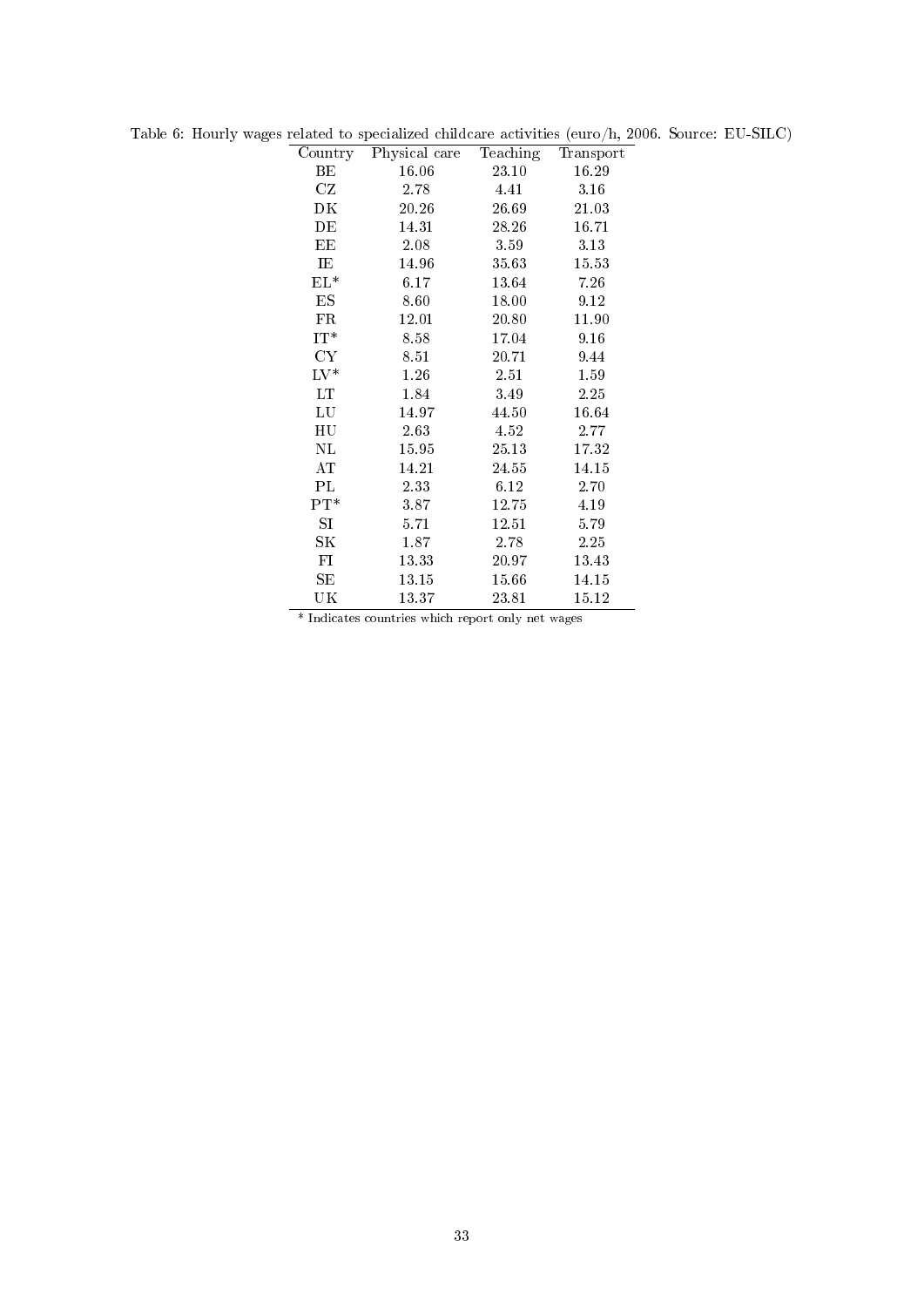| Country | Time    | Wage  | Country | Time | Wage  |
|---------|---------|-------|---------|------|-------|
| BE.     | 2.75    | 15.85 | LТ      | 3.54 | 1.79  |
| CZ      | 2.14    | 2.76  | LU      | 3.44 | 14.91 |
| DК      | 0.06    | 20.25 | HU      | 7.23 | 26    |
| DE      | 0.14    | 13.79 | NL      | 3.66 | 15.86 |
| ЕE      | 3.44    | 2.01  | AT      | 2.56 | 14.06 |
| TE.     | 3.43    | 14.95 | PL      | 6.52 | 2.26  |
| $EL^*$  | 7.64    | 6.08  | $PT*$   | 5.12 | 3.87  |
| ES      | 2.42    | 8.57  | SI      | 7.42 | 5.65  |
| FR.     | 3.04    | 11.93 | SΚ      | 3.67 | 1.87  |
| $IT^*$  | 4.68    | 8.56  | FI      | 0.59 | 13.23 |
| СY      | 9.41    | 8.36  | SE      | 0.18 | 12.87 |
| LV*     | $2.1\,$ | 1.21  | UK      | 4.23 | 13.3  |

Table 7: Average time spent by a child in outsourced childcare (minutes per day) and specialist wage (euro/h, 2006)  $\frac{1}{2}$  $\overline{\phantom{a}}$ 

Source: EU-SILC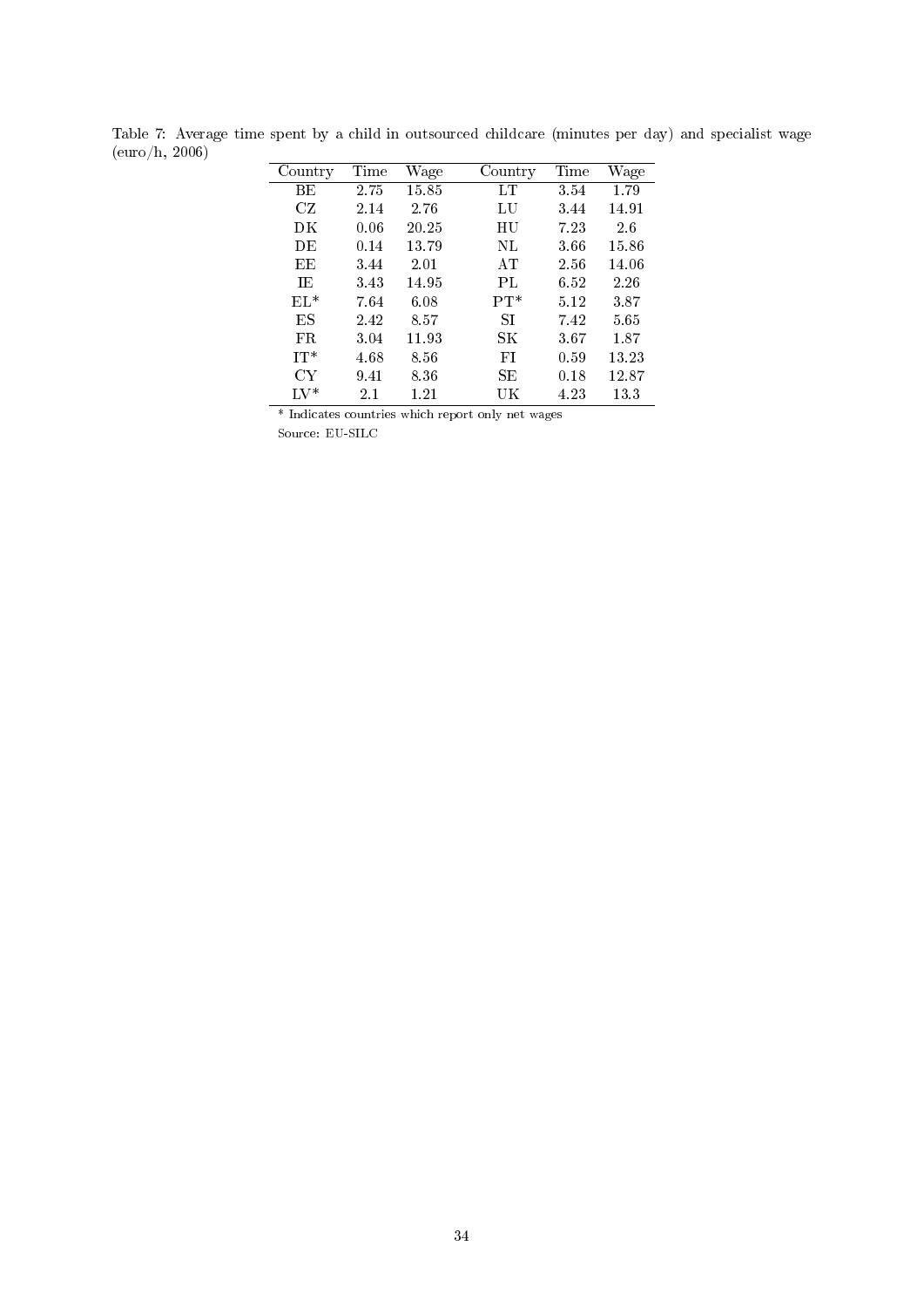Table 8: Average minutes per day spent in different categories of time use in the EU (males and females aged 20-74 (Source HETUS)

|                |     | Males Females |     |
|----------------|-----|---------------|-----|
| market work    | 270 | 170           | 218 |
| domestic work  | 141 | 257           | 202 |
| childcare work | 13  | 33            | 23  |
| leisure        | 344 | 298           | 391 |

Note: Time devoted to other activities is not reported.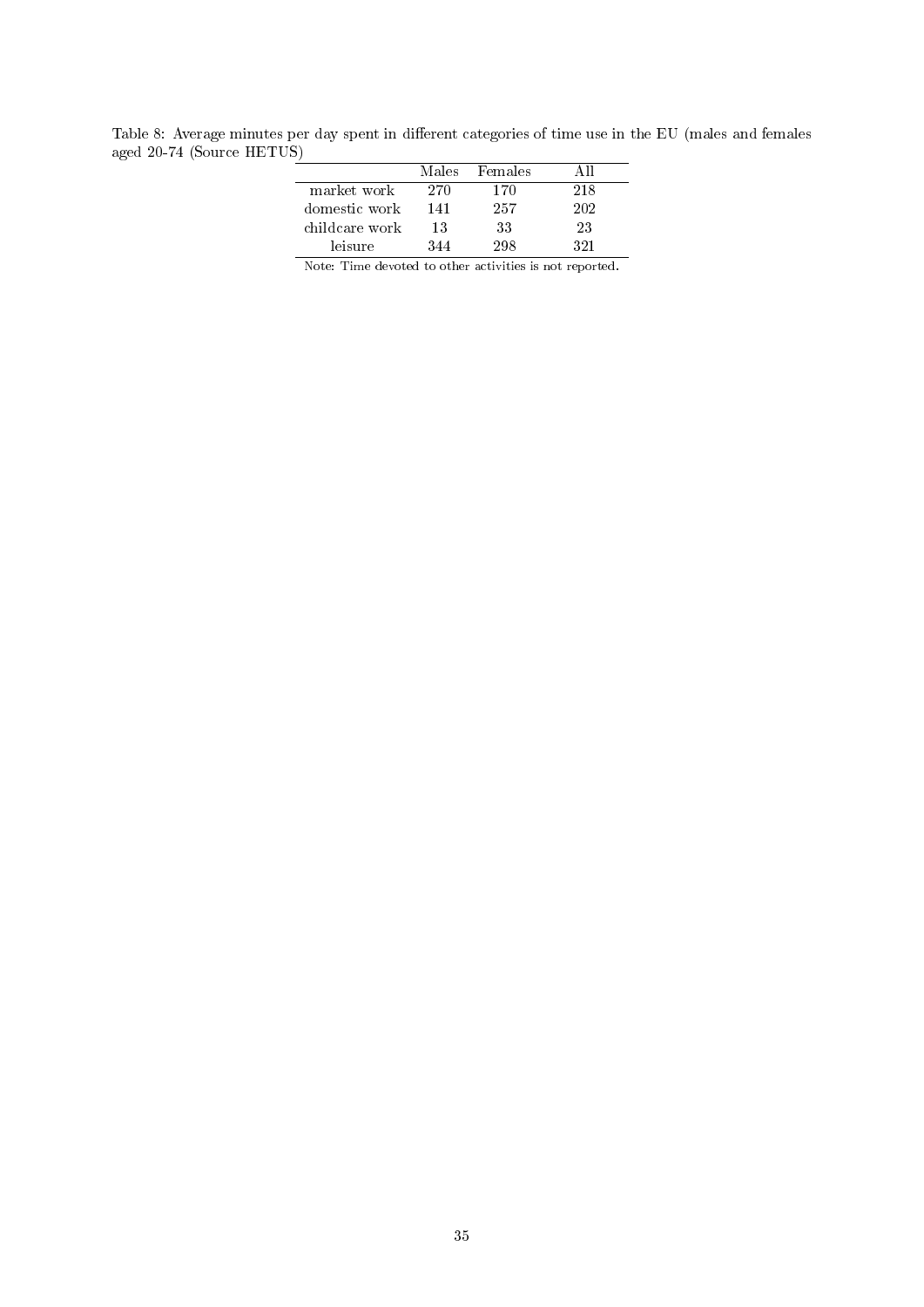Table 9: Distribution of time by employment status in the EU, males and females aged 20-74 (average minutes per day. Source: HETUS)

|                | Employed  | Employed  |     | On leave Unemployed |
|----------------|-----------|-----------|-----|---------------------|
|                | full time | part-time |     |                     |
| market work    | 374       | 240       | 38  | 42                  |
| domestic work  | 141       | 212       | 232 | 242                 |
| childcare work | 19        | 32        | 137 | 29                  |
| leisure        | 267       | 289       | 294 | 416                 |

Note: Time devoted to other activities is not reported.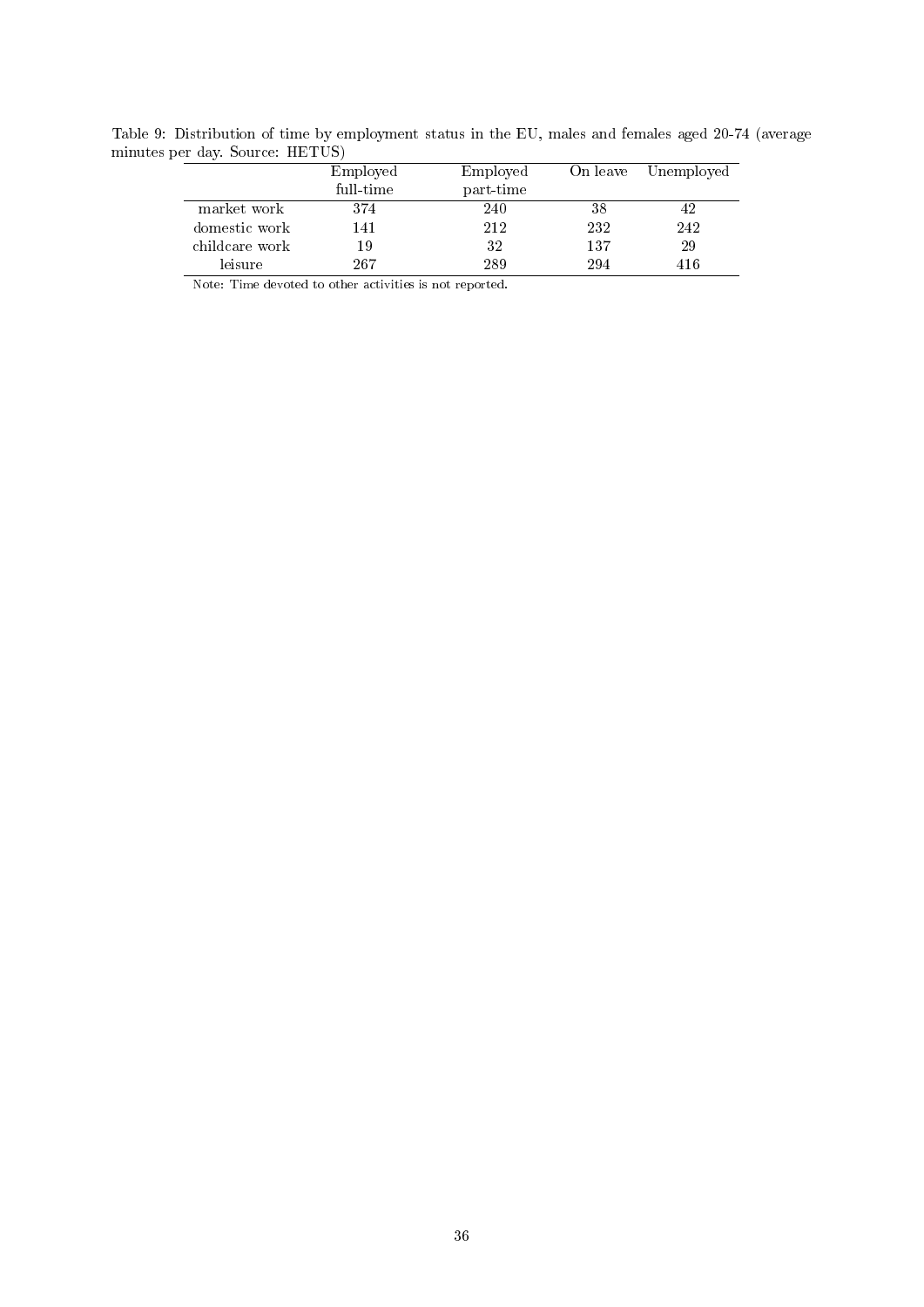| of Euros 2000, 70 of GDF in parentnesses |             |             |            |             |
|------------------------------------------|-------------|-------------|------------|-------------|
| Approach                                 | <b>UFDW</b> | UFCW        | Outsourced | Total       |
|                                          |             |             | childcare  |             |
| Opportunity Cost                         | 2655(23.0)  | 470 $(4.1)$ | 77(0.7)    | 3202 (27.7) |
| Generalist Market                        | 1910(16.5)  | 331(2.9)    | 77(0.7)    | 2318(20.1)  |
| $Replacement*$                           |             |             |            |             |
| Enlarged Generalist                      | 3565 (30.9) | 458(3.9)    | $-(-)$     | 4023(34.9)  |
| Market Replacement**                     |             |             |            |             |
| Enlarged Specialist                      | 3565 (30.9) | 689 (5.9)   | $-(-)$     | 4254(36.8)  |
| Market Replacement**                     |             |             |            |             |

Table 11: Values of UFDW and UFCW in the EU, including childcare outsourced to relatives (billions of Euros 2006;  $\%$  of GDP in parentheses)

\* Value computed using the same population base as the OC, i.e. employed people and potential workers (all non-working individuals who have no health limitation, are not in education and self-report as being unemployed or fulfilling domestic tasks) aged 20-65.

\*\*Value computed using as population base the same definition above enlarged to include people aged up to 74 (pensioners)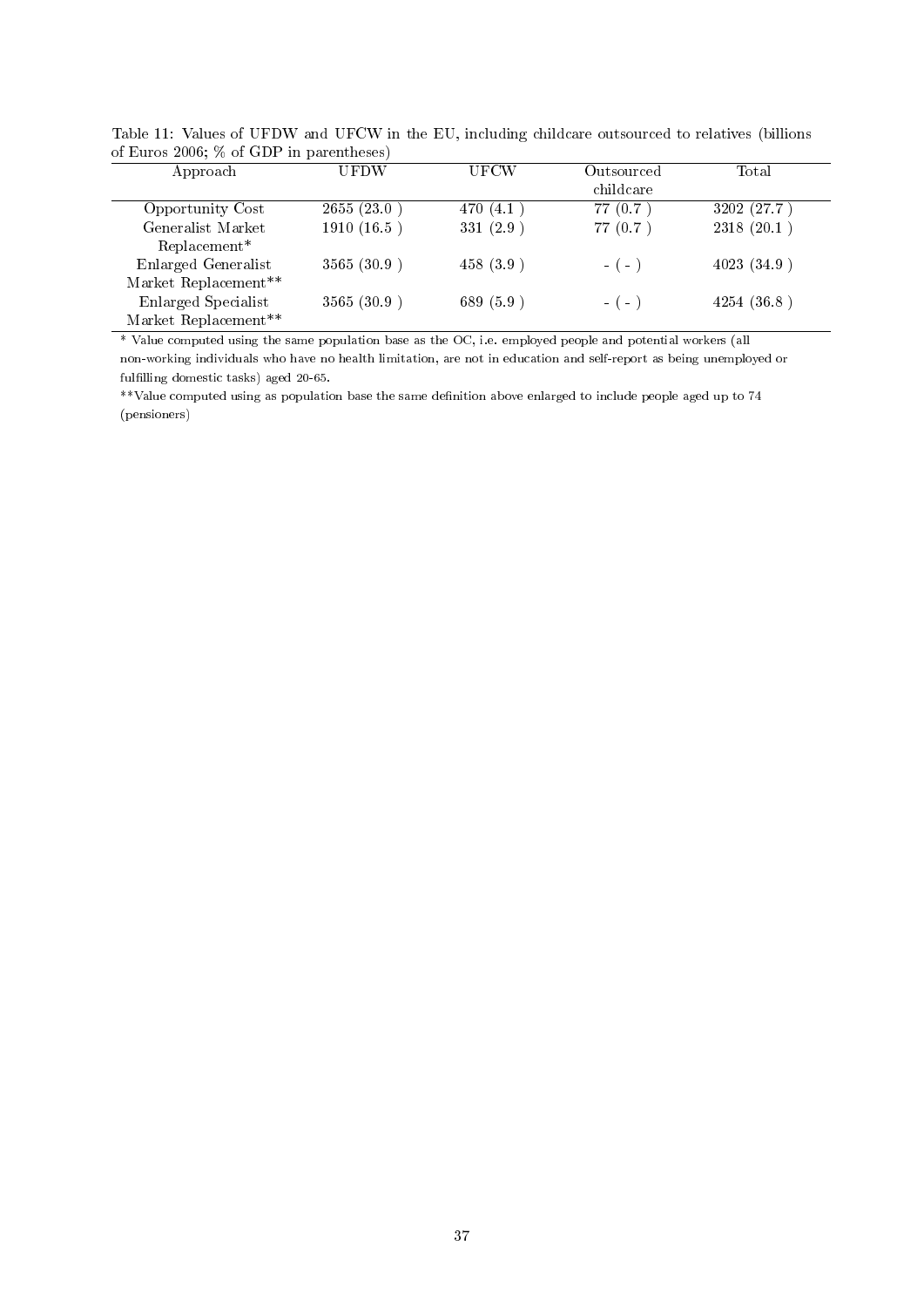|                                                                                                                            |                     |                    | $_{\rm Other}$            |                        |                         | 88.9          | 45.0 |                                                                              | 2<br>225600*<br>225827 |      |      |                          |         | ∗              | 95.4          | 90.1           | 53.8 |            |
|----------------------------------------------------------------------------------------------------------------------------|---------------------|--------------------|---------------------------|------------------------|-------------------------|---------------|------|------------------------------------------------------------------------------|------------------------|------|------|--------------------------|---------|----------------|---------------|----------------|------|------------|
|                                                                                                                            | Reasons for working | less than 30 hours | $\operatorname{Family}$   | caretaking             |                         |               |      | 0.814001<br>534622                                                           |                        |      |      |                          | $\star$ | ∗              | $\frac{6}{4}$ | 9.9            | 46.2 |            |
|                                                                                                                            | Employed part-time  |                    | Working less than         | 30 hours over total    | employed                | $\frac{7}{2}$ | 12.8 | 3.2                                                                          | $25.8$<br>12.0         |      |      | $1040$<br>$1040$<br>$20$ |         |                | 6.7           | 14.8           | 16.2 |            |
|                                                                                                                            | Country             |                    |                           |                        |                         | 5             |      |                                                                              |                        |      |      |                          |         | <b>马尔马巴马</b> 巴 |               | 55             | ĔБ   |            |
|                                                                                                                            |                     |                    | .<br>Other                |                        |                         | Г.07          |      | $74.8$<br>$75.7$<br>$83.7$<br>$84.8$<br>$85.0$<br>$85.1$<br>$80.1$<br>$80.1$ |                        |      |      |                          |         |                |               | $62.4$<br>77.7 |      | <u>ا ئ</u> |
|                                                                                                                            | Reasons for working | less than 30 hours | $\mathop{\text{Fannily}}$ | caretaking             |                         | 29.9          | 25.2 | 11.9<br>35.3                                                                 |                        | 19.4 | 45.1 | 12.0<br>34.9             |         | 29.0           | 19.9          | 37.6           | 22.3 | 33.9       |
| Table 10: Women working part-time and their distribution by reasons for working part-time ( $\%$ , 2006. Source: EU-SILC). | Employed part-time  |                    | less than<br>Working      | over total<br>30 hours | loyed<br>$_{\rm{empl}}$ | 14.2          |      | 2.7<br>2.8 3.9 3.4 9.5 1<br>2.1 3.9 3.1 4 6.1                                |                        |      |      |                          |         |                |               | က်ကံကံ         |      |            |
|                                                                                                                            | Jountry             |                    |                           |                        |                         |               |      | <b>因公认记记日日时识日公</b>                                                           |                        |      |      |                          |         |                |               |                |      | $\Xi$      |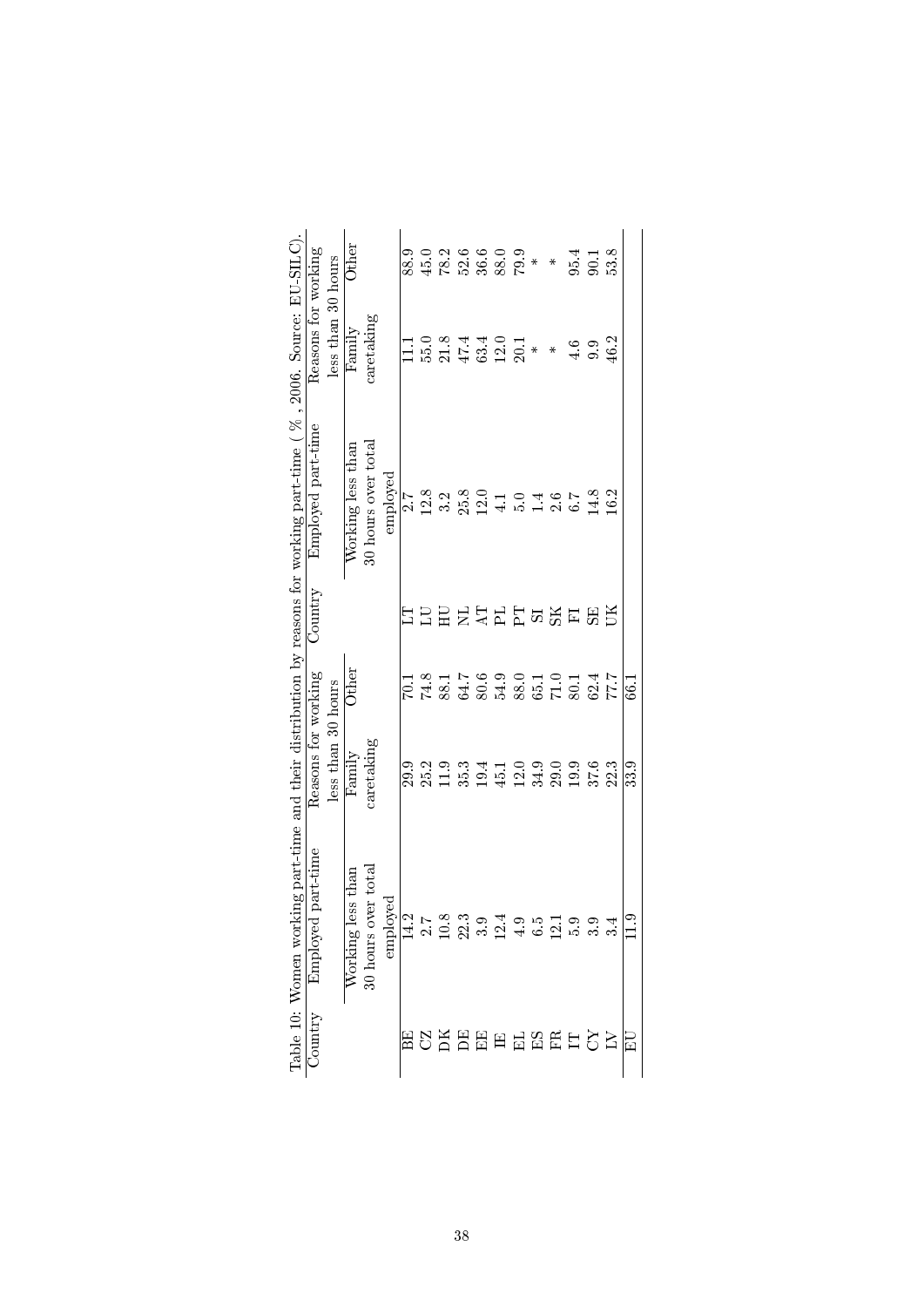| Country                | GDP    | UFDW-OC  |          |          |                   | UFDW- $\overline{\text{MR}}$ |          |                  |          |
|------------------------|--------|----------|----------|----------|-------------------|------------------------------|----------|------------------|----------|
|                        |        | male     | female   | Total    | % of GDP          | male                         | female   | Total            | % of GDP |
| BE                     | 318.2  | 34.0     | 56.1     | 90.1     | $\overline{28.3}$ | $\overline{46.7}$            | 77.9     | 125.0            | 39.3     |
| CZ                     | 113.4  | 8.3      | $7.0\,$  | 15.3     | 13.5              | 8.3                          | 9.7      | 18.0             | 15.9     |
| DK                     | 218.3  | 29.2     | 26.6     | $55.8\,$ | 25.6              | 40.6                         | 43.5     | 84.1             | 38.5     |
| DE                     | 2321.5 | 262.0    | 401.0    | 663.0    | 28.6              | 352.0                        | 623.0    | 975.0            | 42.0     |
| EE                     | 13.1   | 0.9      | 1.4      | 23       | 17.8              | 0.7                          | 1.4      | 2.0              | 15.5     |
| IE                     | 177.2  | 16.2     | 18.6     | 34.8     | 19.6              | 15.8                         | 18.0     | 33.8             | 19.1     |
| $\mathrm{EL}^*$        | 213.2  | 13.7     | 16.8     | $30.5\,$ | 14.3              | 20.1                         | 23.7     | 43.9             | $20.6\,$ |
| $_{\rm ES}$            | 982.3  | $53.5\,$ | 137.0    | 190.5    | 19.4              | 66.0                         | 190.0    | 256.0            | 26.1     |
| FR                     | 1807.5 | 132.0    | 244.0    | 376.0    | 20.8              | 171.0                        | 320.0    | 491.0            | 27.2     |
| $\mathrm{IT}^*$        | 1480.0 | 56.4     | 216.0    | 272.4    | 18.4              | 101.0                        | 318.0    | 419.0            | 28.3     |
| <b>CY</b>              | 14.7   | 1.9      | 1.6      | 3.5      | 23.8              | 1.3                          | 1.5      | 2.8              | 19.2     |
| $\mathrm{LV}^*$        | 16.1   | 0.7      | 1.1      | 1.7      | 10.9              | 0.5                          | 1.1      | $1.6\phantom{0}$ | 10.0     |
| LT                     | 24.0   | 1.5      | $2.6\,$  | 4.1      | 17.0              | 1.4                          | 3.1      | 4.5              | 18.7     |
| ${\rm LU}$             | 33.9   | $2.8\,$  | $2.7\,$  | $5.5\,$  | 16.1              | 2.0                          | $2.3\,$  | $4.2\,$          | $12.5\,$ |
| H <sub>U</sub>         | 90.0   | 6.7      | 6.8      | 13.5     | 15.0              | 8.5                          | 10.2     | 18.7             | 20.8     |
| $\rm NL$               | 539.9  | 83.3     | 60.4     | 143.7    | 26.6              | 86.4                         | 94.8     | 181.0            | 33.5     |
| AT                     | 257.3  | $29.3\,$ | 26.8     | 56.1     | $21.8\,$          | 32.7                         | 36.5     | 69.2             | 26.9     |
| $\mathbf{P}\mathbf{L}$ | 272.1  | 21.4     | $35.5\,$ | 56.9     | 20.9              | 25.7                         | 47.1     | 72.8             | 26.8     |
| $PT^*$                 | 155.5  | 11.9     | 11.3     | 23.2     | 14.9              | 13.9                         | 15.7     | 29.6             | 19.0     |
| SI.                    | 31.0   | 3.0      | 4.3      | 73       | 23.5              | 3.7                          | 6.5      | 10.2             | 32.9     |
| SK                     | 44.6   | 2.9      | $2.5\,$  | $5.4\,$  | 12.1              | 3.3                          | 4.1      | 7.4              | 16.6     |
| FI                     | 167.0  | 14.8     | 19.7     | 34.5     | 20.7              | 19.7                         | $30.3\,$ | 49.9             | $29.9\,$ |
| SE                     | 313.5  | 28.0     | 32.9     | 60.9     | 19.4              | 33.3                         | 45.4     | 78.7             | 25.1     |
| UK                     | 1939.0 | 203.0    | 299.0    | 502.0    | 25.9              | 217.0                        | 370.0    | 587.0            | 30.3     |

Table 12: GDP and UFDW in the EU Member States by gender in 2006 (billion Euros and % of country GDP)

\* Values computed on net wages.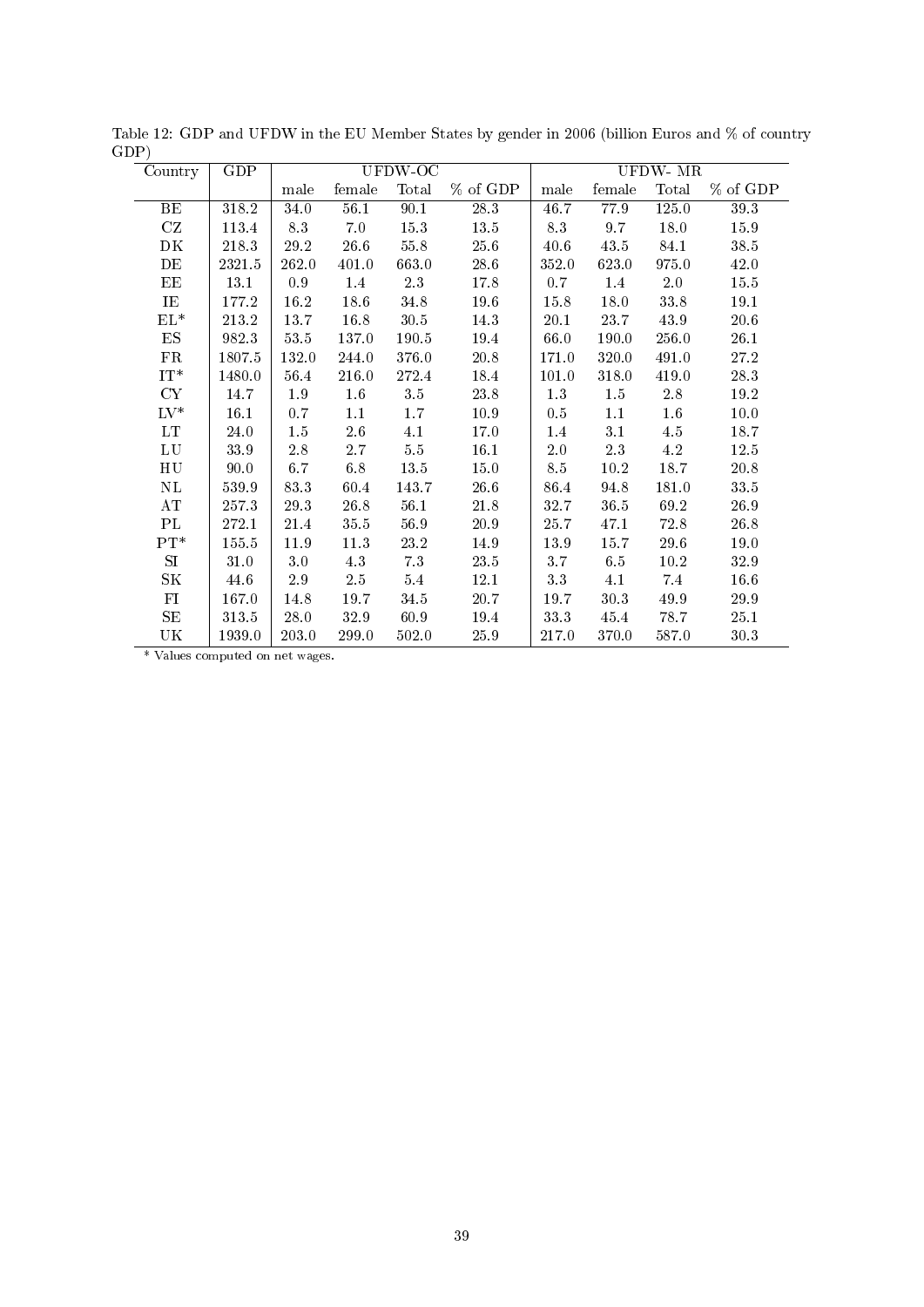| Country                           | GDP    | UFCW, OC         |           |           |         | UFCW, ESMR |         |         |            |
|-----------------------------------|--------|------------------|-----------|-----------|---------|------------|---------|---------|------------|
|                                   |        | Male             | Female    | Total     | % GDP   | Male       | Female  | Total   | $%$ of GDP |
| BE                                | 318.2  | $\overline{3.6}$ | 9.0       | 126       | 4.0     | 5.4        | 12.5    | 178     | 56         |
| CZ                                | 113.4  | $1.3\,$          | $1.3\,$   | $2.6\,$   | $2.2\,$ | 1.4        | $1.9\,$ | 3.3     | $2.9\,$    |
| DK                                | 218.3  | 4.3              | 4.2       | 8.4       | $3.9\,$ | $5.0\,$    | 6.0     | 10.9    | $5.0\,$    |
| DE                                | 2321.5 | 31.8             | 66.1      | 97.9      | 4.2     | 51.0       | 116.0   | 167.0   | $7.2\,$    |
| EE                                | 13.1   | 0.1              | $\rm 0.2$ | 0.4       | $2.7\,$ | 0.1        | 0.3     | 0.4     | $2.9\,$    |
| $\rm IE$                          | 177.2  | $2.9\,$          | $3.8\,$   | 6.7       | $3.8\,$ | 4.3        | $5.9\,$ | 10.2    | $5.8\,$    |
| $\mathrm{EL}^*$                   | 213.2  | $2.2\,$          | $2.8\,$   | $5.0\,$   | $2.4\,$ | $3.9\,$    | 4.7     | $8.6\,$ | 4.0        |
| $_{\rm ES}$                       | 982.3  | 12.8             | $26.0\,$  | 38.8      | $3.9\,$ | 196        | 39.7    | 59.3    | $6.0\,$    |
| FR                                | 1807.5 | 18.6             | 48.1      | 66.7      | 3.7     | 26.2       | 64.7    | 90.9    | $5.0\,$    |
| $\mathrm{IT}^*$                   | 1480.0 | 13.8             | 35.7      | 49.5      | 3.3     | 27.4       | 54.8    | 82.1    | $5.5\,$    |
| CY                                | 14.7   | 0.3              | $0.3\,$   | 0.6       | 4.2     | 0.5        | 0.6     | 1.0     | 6.9        |
| $\mathrm{LV}^*$                   | 16.1   | 0.1              | $\rm 0.2$ | $\rm 0.2$ | $1.5\,$ | 0.1        | $0.3\,$ | 0.4     | $2.2\,$    |
| $\mathop{\rm LT}\nolimits$        | 24.0   | $\rm 0.2$        | $0.3\,$   | 0.5       | $1.9\,$ | $\rm 0.2$  | 0.6     | 0.8     | $3.2\,$    |
| ${\rm LU}$                        | 33.9   | 0.5              | $0.5\,$   | 0.9       | $2.8\,$ | 0.5        | 0.7     | 1.2     | $3.5\,$    |
| H <sub>U</sub>                    | 90.0   | $1.2\,$          | 1.3       | 2.4       | 2.7     | 1.4        | 1.8     | 3.3     | $3.6\,$    |
| $\rm NL$                          | 539.9  | 14.3             | $12.0\,$  | 26.3      | 4.9     | 14.6       | 18.0    | 32.7    | 6.1        |
| $\mathbf{A}\mathbf{T}$            | 257.3  | 4.4              | 4.6       | $9.0\,$   | $3.5\,$ | 6.2        | 7.7     | 13.9    | 5.4        |
| PL                                | 272.1  | 3.7              | 7.7       | $11.5\,$  | $4.2\,$ | 7.5        | 15.8    | 23.4    | 8.6        |
| $PT^*$                            | 155.5  | 2.1              | $2.1\,$   | 4.1       | $2.7\,$ | 3.6        | 4.1     | 7.7     | 4.9        |
| SI                                | 31.0   | 0.4              | 0.7       | 1.0       | 3.3     | 0.6        | 1.3     | 1.8     | $5.8\,$    |
| SΚ                                | 44.6   | 0.5              | 0.4       | 0.9       | $2.0\,$ | 0.6        | 0.7     | 1.3     | 2.8        |
| FI                                | 167.0  | $2.0\,$          | $3.3\,$   | $5.3\,$   | $3.2\,$ | 2.6        | $5.2\,$ | 7.8     | 4.7        |
| $\rm SE$                          | 313.5  | 4.9              | $6.3\,$   | 11.2      | $3.6\,$ | 5.7        | 9.4     | 15.1    | 4.8        |
| $\ensuremath{\mathrm{UK}}\xspace$ | 1939.0 | 32.2             | 72.5      | 104.7     | 5.4     | 37.7       | 88.1    | 126.0   | 6.5        |

Table 13: GDP and UFCW in the EU Member States by gender in 2006 (billion Euros and % of country GDP)

\* Values computed on net wages.

Note. This OC does not include the value of outsourced childcare.